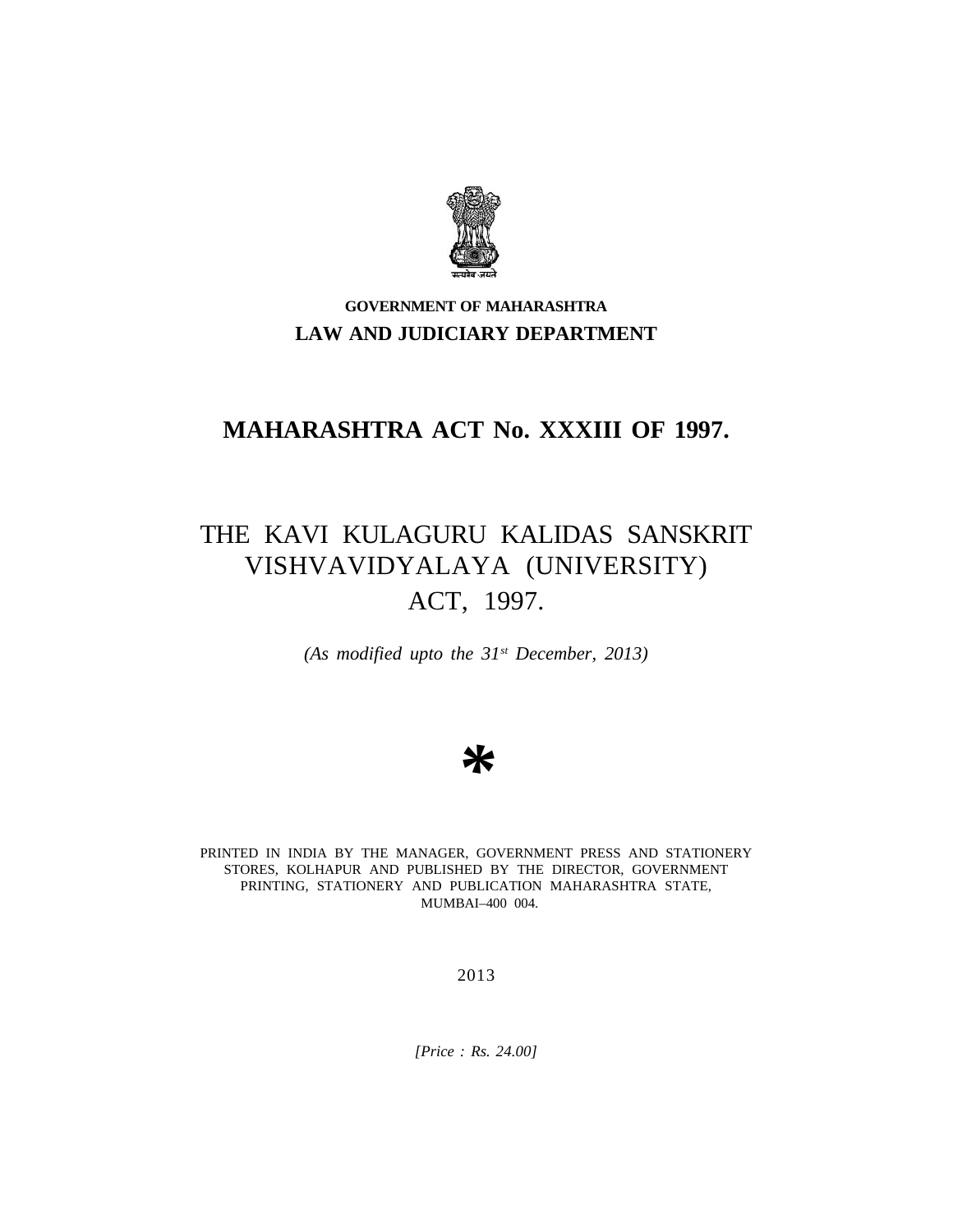#### **THE KAVI KULAGURU KALIDAS SANSKRIT VISHVAVIDYALAYA (UNIVERSITY) ACT, 1997.**

**\_\_\_\_\_\_\_\_\_\_\_\_**

#### **CONTENTS**

PREAMBLE. SECTIONS.

### CHAPTER I.

#### PRELIMINARY.

- 1. Short title and commencement.
- 2. Definitions.

#### CHAPTER II.

#### THE UNIVERSITY.

- 3. Incorporation of University.
- 4. Jurisdiction and admission to privileges of university.
- 5. University open to all.
- 6. Objects of University.
- 7. Powers and duties of university.
- 8. Control of State Government.

### CHAPTER III.

#### OFFICERS OF THE UNIVERSITY.

#### (A) *The Kuladhipati (Chancellor)*

- 9. Kuladhipati and his powers.
	- (B) Other Officers of The University
- 10. Other officers of University.
- 11. Kulaguru and Sama-Kulaguru.
- 12. Appointment of Kulaguru.
- 13. Manner of appointment of Sama-Kulaguru.
- 14. Powers and duties of Kulaguru.
- 15. Adhishthata.
- 16. Sanchalaka of Niyojana Vikasa Mandala.
- 17. Kulasachiva, appointment and duties.
- 18. Pariksha Niyantraka.
- 19. Granthapala, appointment and duties.
- 20. Vitta-Lekha Adhikari.
- 21. Sanchalaka, chhatra kalyana.
- 22. Sanchalaka, Vistar Seva Mandal.
- 23. Officers, members of authorities, bodies and employees of university as public servant.

H 6-1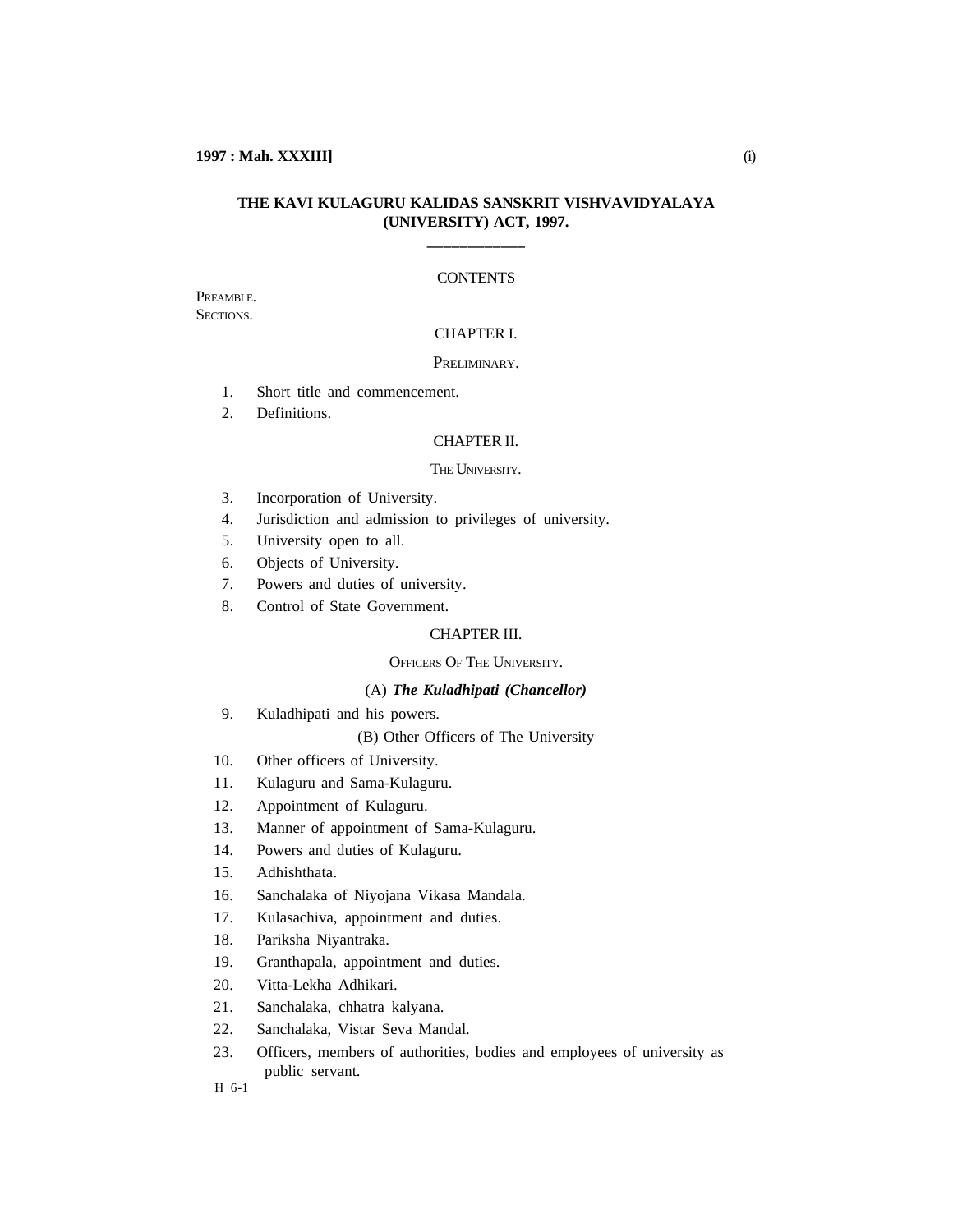SECTIONS.

(ii)

#### CHAPTER IV.

#### AUTHORITIES OF THE UNIVERSITY.

- 24. Authorities of university.
- 24-A. Power of Government to specify eligibility conditions for being member of any authority of university.
	- 25. Vyavasthapana Parishad.
	- 26. Powers and duties of Vyavasthapana Parishad.
	- 27. Vidvat-Parishad.
	- 28. Powers and duties of Vidvat-Parishad.
	- 29. Pariksha Mandala.
	- 30. Powers and duties of Pariksha Mandala.
	- 31. Sankaya.
	- 32. Powers and duties of Sankaya.
	- 33. Adhyayana Mandalas.
	- 34. Powers and duties of Adhyayana mandala.
	- 35. Vistara Seva Mandala.
	- 36. Powers, functions and duties of authorities.
	- 37. Term of office of members of authority.
	- 38. Cessation of membership.
	- 39. Disqualification for membership of authority.
	- 40. Conclusiveness of decision of authority.
	- 41. Resignation of membership.
	- 42. Meeting of authorities.
	- 43. Filling casual vacancy.

#### CHAPTER V.

#### THE STATUTES, ORDINANCES AND REGULATIONS.

- 44. Statutes.
- 45. Statutes how made.
- 46. Ordinances and their subject matter.
- 47. Ordinances and their making.
- 48. Regulations.

#### CHAPTER VI.

ADMISSIONS, EXAMINATIONS AND OTHER MATTERS RELATING TO STUDENTS.

- 49. Admission.
- 50. Schedule of Examinations.
- 51. Declaration of results.
- 52. Examinations not invalid, for non-compliance with Schedule.
- 53. Sports and extra curricular activities.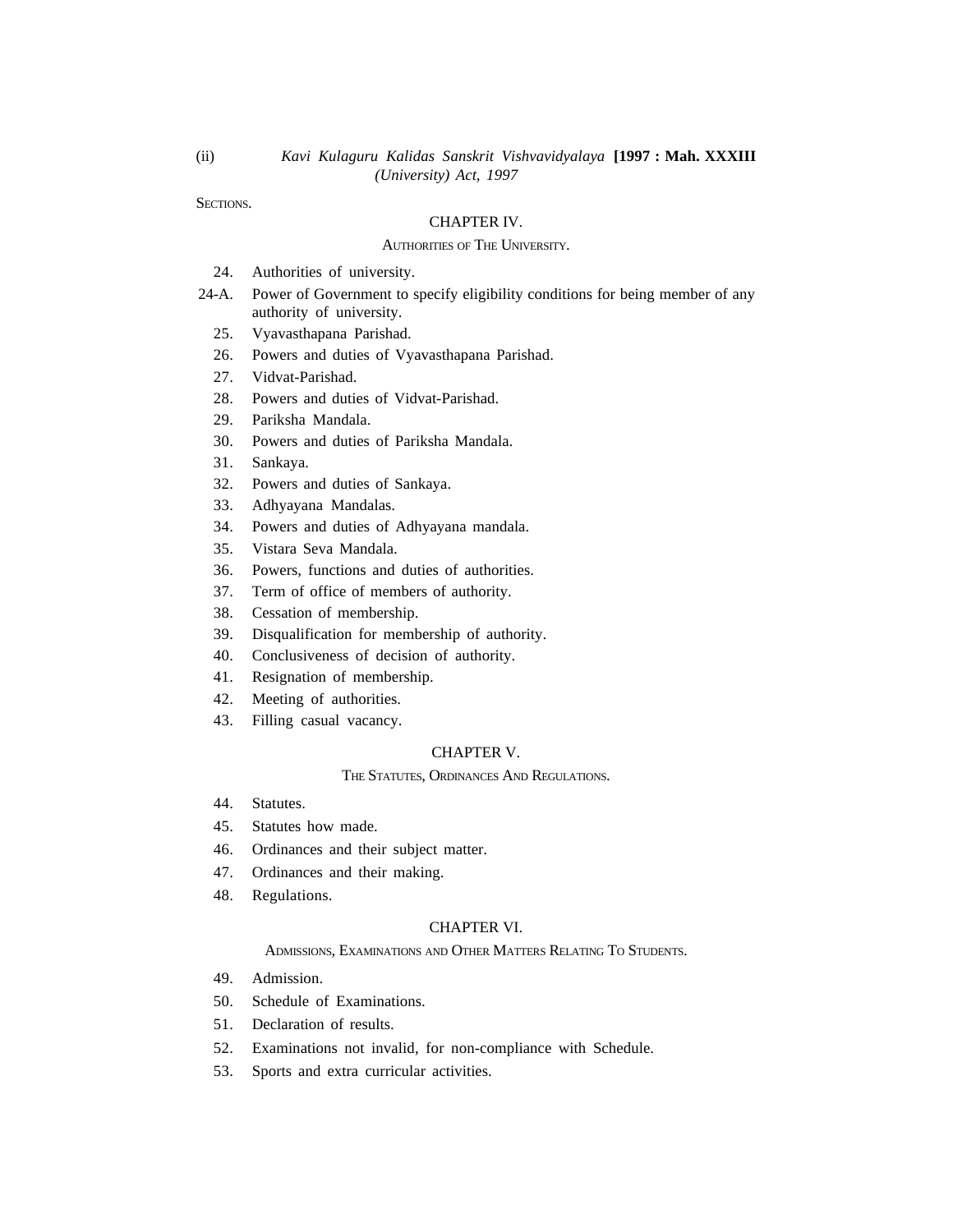SECTIONS.

#### CHAPTER VII.

#### *SAMITIS* (COMMITTEES).

- 54. (1) Granthalaya Samiti (Library Committee).
	- (2) Vitta-lekha Samiti (Finance and Accounts Committee).
	- (3) Kraya Samiti (Purchase Committee).
	- (4) Samitis for Vidya Seva Anubhaga (Academic Service Unit).
	- (5) Vastu Rachana Samiti (Building and Construction Committee).
	- (6) Vishvavidyalaya Chhatra Kalyana Samiti (Students' Welfare Committee).
	- (7) Upaklesha Nivarana Samiti (Grievances Committee).

#### CHAPTER VIII.

#### TEACHERS AND EMPLOYEES OF THE UNIVERSITY.

- 55. Selection and appointment of university teachers.
- 56. Filling temporary vacancies of university teachers.
- 57. Appointment and selection of principals of conducted colleges.
- 58. Selection committees for officers and employees of university.
- 59. Other samities.
- 60. Tribunal.

#### CHAPTER IX.

#### PERMISSION, AFFILIATION AND RECOGNITION.

#### 61. Conditions for affiliation and recognition.

- 62. Procedure for permission.
- 63. Procedure for affiliation.
- 64. Procedure of recognition of institutions and pathashala.
- 65. Local managing or advisory committee of an affiliated college, institution.
- 66. Continuation of affiliation or recognition.
- 67. Extension of affiliation or recognition.
- 68. Permanent affiliation and recognition.
- 69. Inspection of colleges and recognised institutions, and pathashalas.
- 70. Withdrawal of affiliation or recognition.
- 71. Closure of the college or recognised institution or pathashala.

#### CHAPTER X.

### ENROLEMENT, DEGREES AND CONVOCATIONS.

- 72. Post-graduate teaching and research.
- 73. Enrolement of students.
- 74. Disciplinary powers and discipline among students.
- 75. Degrees, diplomas, certificates and distinctions.
- 76. Honorary degree.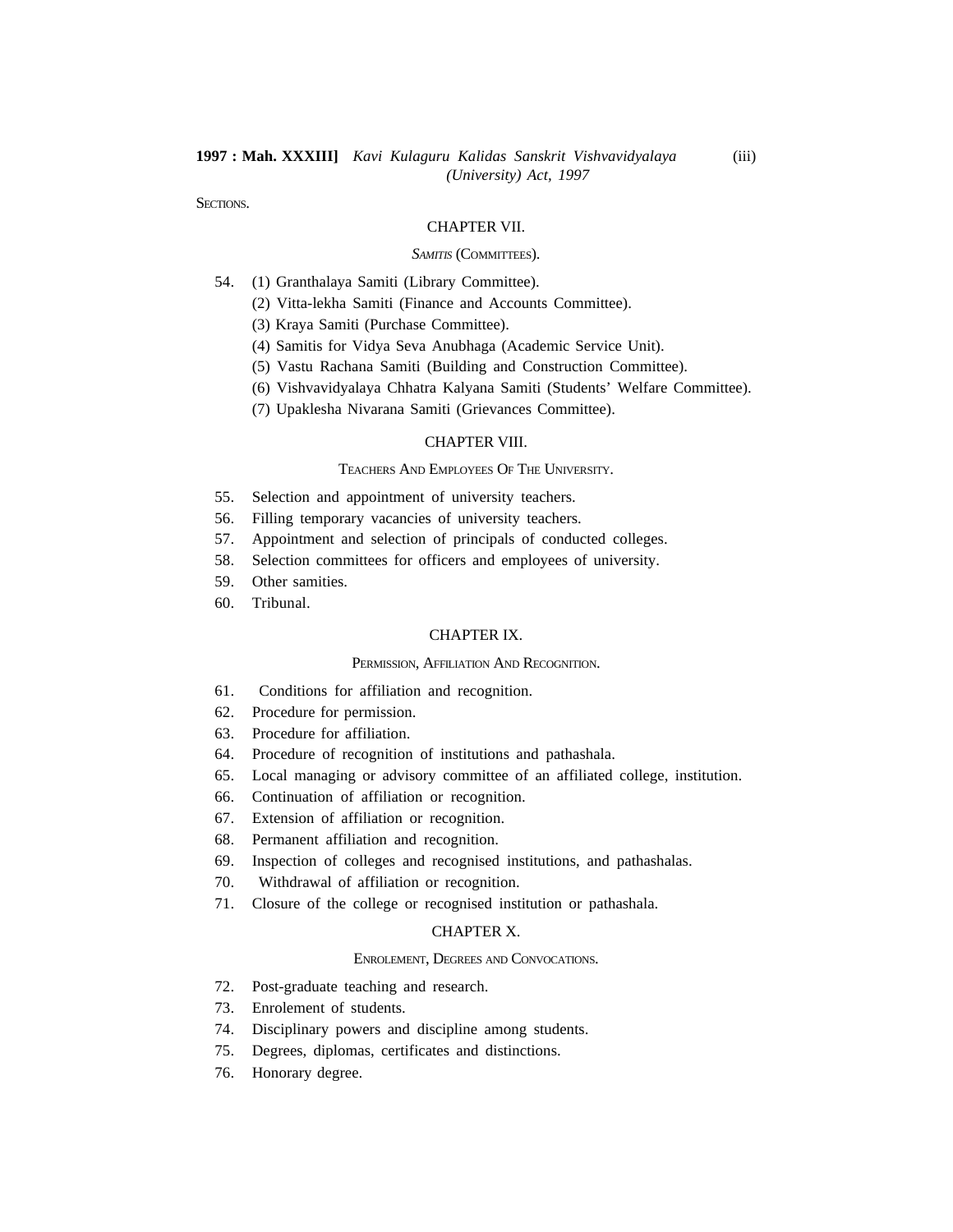SECTIONS.

- 77. Convocation.
- 78. Registered graduates.
- 79. Removal of name from register of graduates.

### CHAPTER XI.

#### UNIVERSITY FUND, ACCOUNTS AND AUDIT.

- 80. Annual financial estimates.
- 81. University funds.
- 82. Annual accounts and audit.
- 83. Annual Report.

#### CHAPTER XII.

#### MISCELLANEOUS.

- 84. Authorities and officers responsible for damages.
- 85. Membership of State Legislature and of Parliament.
- 86. Questions regarding interpretation and disputes regarding constitution of university, authority or body, etc.
- 87. Protection of acts and orders.
- 88. Delegation of powers.
- 89. Acts and proceedings not invalid merely on ground of defect in constitution, vacancies, irregularity in procedure, etc.

#### CHAPTER XIII.

ESTABLISHMENT OF THE SANSKRIT UNIVERSITY.

- 90. First appointments.
- 91. Constitution of first authorities.
- 92. Removal of difficulties.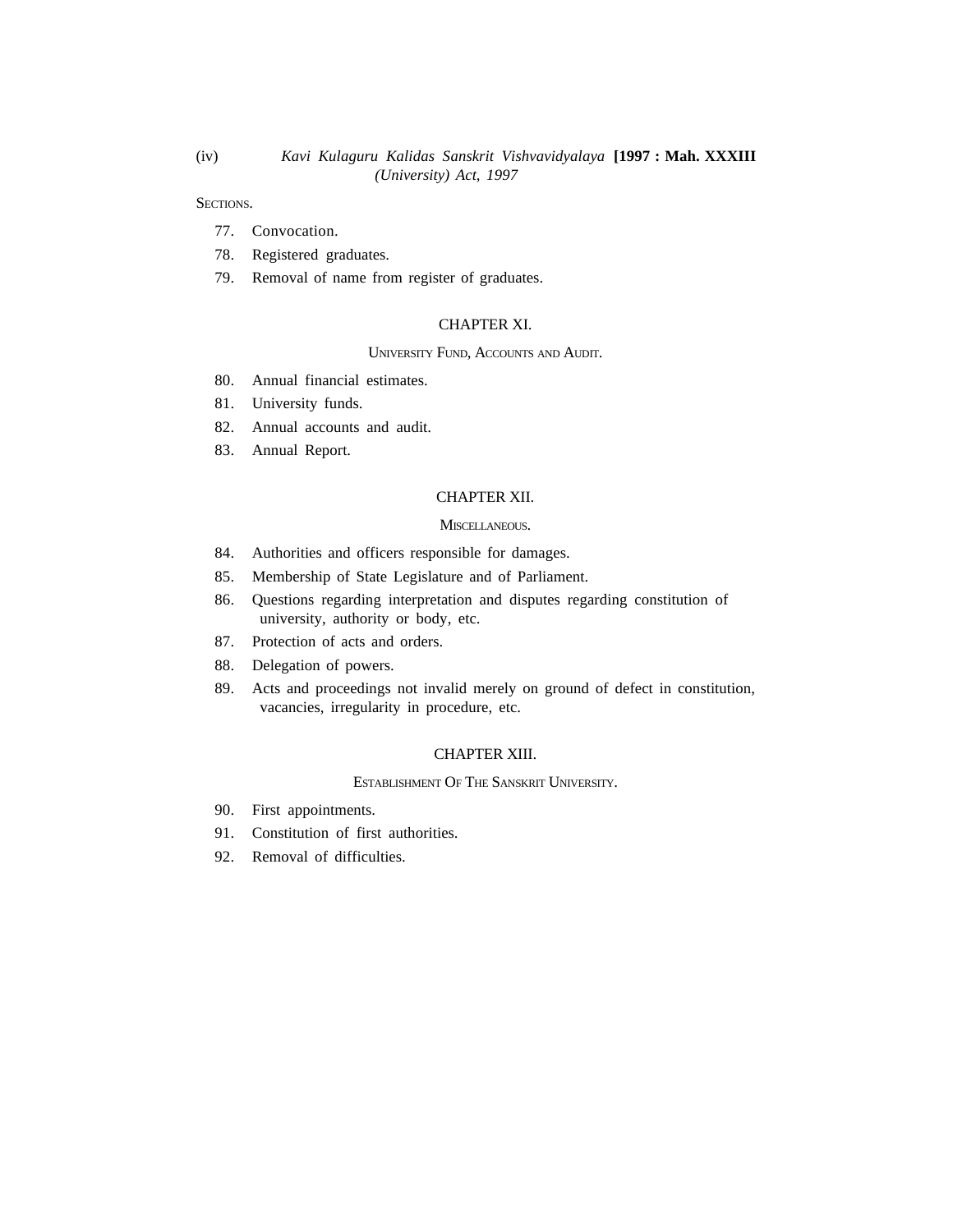#### **MAHARASHTRA ACT** No. **XXXIII OF 1997.<sup>1</sup>**

[THE KAVI KULAGURU KALIDAS SANSKRIT VISHVAVIDYALAYA (UNIVERSITY) ACT, 1997]

[This Act received the assent of the Governor on 26th May 1997, assent was first published in the *Maharashtra Government Gazette,* Extraordinary, Part IV, on the 28th May 1997.]

Amended by Mah. 14 of 2009\* (25-5-2009)†.

An Act to establish a Sanskrit University in the State of Maharashtra.

WHEREAS it is well established that Sanskrit language and literature is the repository of the ancient Indian Wisdom;

AND WHEREAS the special value and importance of the Sanskrit language in the growth and development of Indian languages and its unique contribution towards the cultural unity of the country is also now well recognised;

AND WHEREAS to explore, cherish and propagate the universal values of the Sanskrit literature and to effect a progressive synthesis of ancient Indian wisdom with modern 'science-culture' for creation of an enlightened society;

AND WHEREAS for the reasons aforesaid it is necessary to enact a law for establishing a Sanskrit University; It is hereby enacted in the Forty-eighth Year of the Republic of India as follows :—

#### CHAPTER I.

#### PRELIMINARY.

**1.** (*1*) This Act may be called the *Kavi Kulaguru Kalidas Sanskrit Vishvavidyalaya* Short title (University) Act, 1997. and

(2) It shall come into force on such date<sup>2</sup> as the State Government may, by notification ment. in the *Official Gazette,* appoint. commence-

Definitions.

**2.** In this Act, unless the context otherwise requires,—

*(1)* "academic service unit" means university academic staff college, computer centre, university printing press, or any other unit providing specialised services for the promotion of any of the objectives of the university;

*(2)* "adjunct professor", "adjunct reader" or "adjunct lecturer" means a person from any university, college, institute or research centre of learning in Sanskrit or any other allied field, industry, trade, agriculture, commerce, defence or any other field who is so designated during the period of collaboration or association with the university;

*(3)* "affiliated college" means a college which has been granted affiliation by the university;

*(4)* "authorities" means the authorities of the university as specified by or under this Act;

(*5*) "bodies" means the bodies of the university formed by the respective authorities;

*(6)* "collaboration" means collaborative academic activity of the university with other universities, academic institutions (local, regional, national or international), research institutions and organisations (research, agriculture, industry, trade, commerce and defence);

<sup>1</sup> For Statement of Objects and Reasons, *see Maharashtra Government Gazette,* 1997,

Extraordinary, Part V, Page 263.

<sup>2</sup> 18th September 1997 (*vide* G. N. 5 K. E. 1097/(90/97)-UNI 2, dated the 18th September 1997.)

<sup>\*</sup> Maharashtra Ordinance No. IV of 2009 and IX of 2009 were repealed by Mah. 14 of 2009, s. 18(1).

<sup>†</sup> This indicates the date of commencement of Act.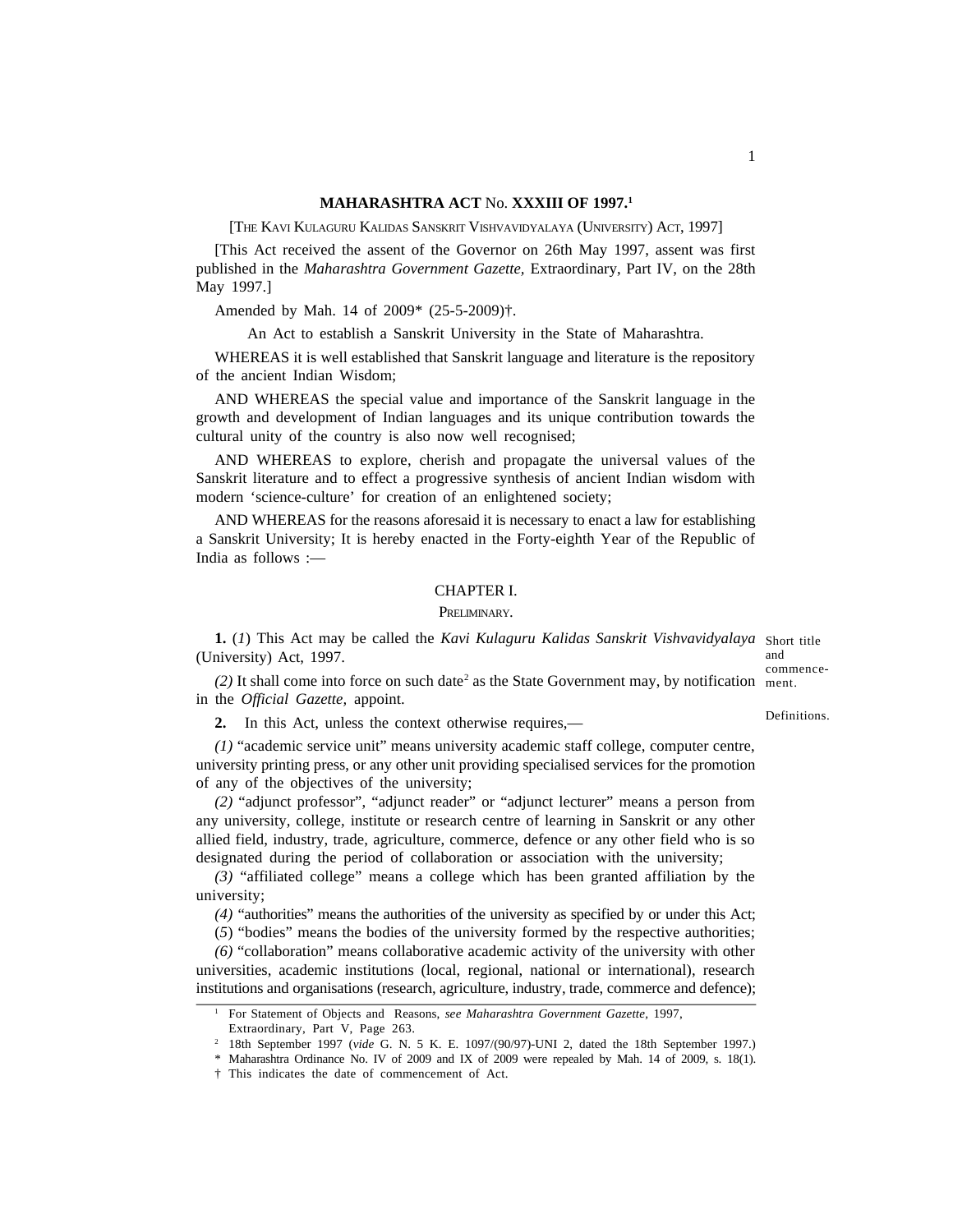*(7)* "college" means a college conducted by the university, or affiliated to the university;

*(8)* "conducted college" means a college maintained and managed by the university;

*(9)* "department" means a department teaching a particular subject or a group of subjects in a college as prescribed in the Statute;

*(10)* ''Director" means a head of an institution including a centre, or a school of the university as designated by the *Vyavasthapana Parishad;*

*(11)* "Director of Higher Education", "Director of Medical Education and Research", "Director of Ayurved", "Director of Physical Education" and "Director of Technical Education" means, respectively, Director of Higher Education, Maharashtra State, Director of Medical Education and Research, Maharashtra State, Director of Ayurved, Maharashtra State and Director of Physical Education, Maharashtra State, Director of Technical Education, Maharashtra State;

*(12)* "Head of the University Department" means a teacher so designated by the *Kulaguru* who shall be principally responsible for the teaching and research in the department;

*(13)* "higher education" means the pursuit of knowledge, beyond learning at the stage of school education;

*(14)* "hostel" means a place of residence for the student of the university or affiliated college provided, maintained or recognised by the university;

*(15)* "institution" means an academic institution of higher learning, not being a college, associated with and admitted to the privileges of the university;

*(16) Kuladhipati, Kulaguru* and *Sama-Kulaguru* means, respectively, the Chancellor, the Vice-Chancellor and the Pro-Vice-Chancellor of the university;

*(17)* "local managing committee" means a committee constituted for a college under the provisions of this Act;

*(18)'* "management" means the trustees or the managing or governing body, by Bom. whatever name called, of any trust registered under the Bombay Public Trusts Act, 1950 XXIX (or any society registered under the Societies Registration Act, 1860) under the 1950. management of which one or more colleges or recognised institutions or other institutions 21 of are conducted and admitted to the privileges of the university: 1860.

1950.

Provided that, in relation to any college or institution established or maintained by the Central Government or the State Government or a local authority like a *Zilla Parishad,* municipal council or the municipal corporation, it means, respectively, the Central Government or the State Government or *Zilla Parishad* orthe municipal council or the municipal corporation, as the case may be;

*(19)* "Other Backward Classes" means and includes persons belonging to such classes or groups within such classes as adopted by the State Government to be the other backward classes;

*(20)* '*'Pathashala''* means a *Pathashala* recognised by the Government of Maharashtra, other State Governments or the Central Government;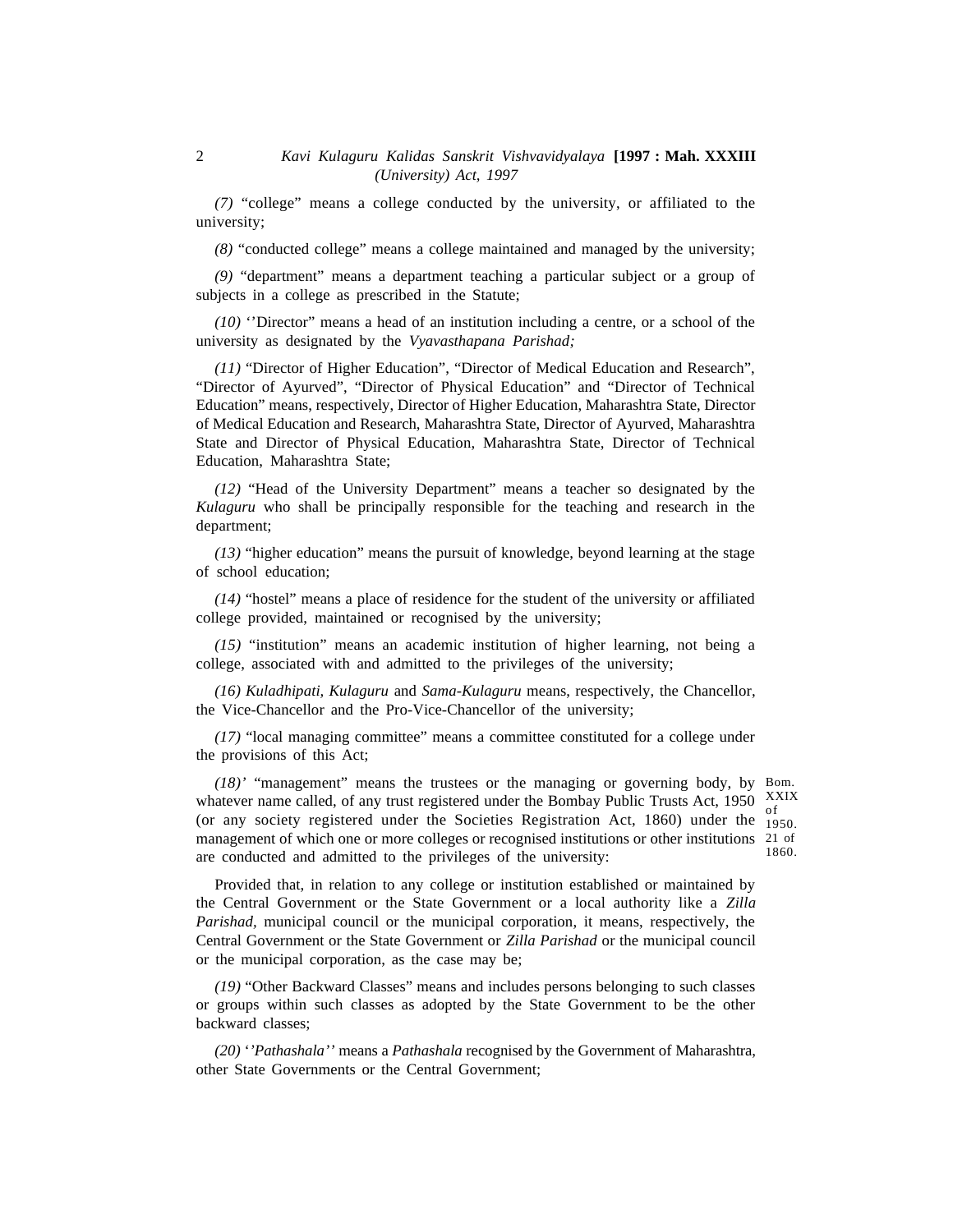*(21)* "Post-graduate department" means a department in a college or institution of higher learning, research or specialised studies, recognised to be so by the university and imparting post-graduate instruction or guidance for research;

*(22)* "prescribed" means prescribed by Statutes or Ordinance or Regulations or rules, as the case may be, made under this Act;

*(23)* "Principal" means a head of a college, specialised educational institution, postgraduate centre or other recognised institution duly approved by the university;

*(24)* "recognised institution" means an institution of higher learning, research or specialised studies, other than an affiliated college, and recognised to be so by the university;

*(25)* "registered graduate" means a graduate of a university registered or deemed to be registered by or under this Act with the university;

*(26)* "Scheduled Castes" means such castes, races or tribes or parts of, or groups within, such castes, races or tribes as are deemed to be Scheduled Castes, in relation to the State of Maharashtra under article 341 of the Constitution of India;

*(27)* "Scheduled Tribes" means such tribes or tribal communities or parts of, or groups within, such tribes or tribal communities as are deemed to be Scheduled Tribes in relation to the State of Maharashtra under articles 342 of the Constitution of India residing in any part of the State of Maharashtra and, for the purposes of this Act, includes Denotified and Nomadic Tribes;

*(28)* "School" means a school of studies maintained by the university;

*(29)* "Statutes", "Ordinances" and "Regulations" means, respectively, the Statutes, Ordinances and Regulations of the university made under this Act;

*(30) "*teacher" means full-time approved professor, associate professor, assistant professor, reader, lecturer, librarian, Director or Instructor of Physical Education in any university department or conducted or affiliated college, or recognised institution, school or *Pathashala* in the university;

*(31)* "university" means the *Kavi Kulaguru Kalidas Sanskrit Vishvavidyalaya* (University) incorporated under section 3 of this Act;

*(32)* "university department" means a department established and maintained by the university;

*(33)* "University Grants Commission" means the University Grants Commission 1956. established under the University Grants Commission Act, 1956; 3 of

*(34)* "university institution" means a centre, a school, or an institute established and maintained by the university;

(*35*) "university teacher" means a teacher appointed by the university.

#### CHAPTER II.

#### THE UNIVERSITY.

**3.** *(1)* The *Kuladhipati* (Chancellor), the *Kulaguru* (Vice-Chancellor), the members Incorporaof the *Vyavasthapana Parishad* (Management Council) the members of the *Vidvat* tion of Parishad (Academic Council), for the time being holding office as such and all persons University. who may hereafter be appointed or elected as such officers or as members are hereby constituted and declared to be a body corporate by the name of "the *Kavi Kulaguru Kalidas Sanskrit Vishvavidyalaya* (University)" and shall have perpetual succession and a common seal and may by that name sue and be sued.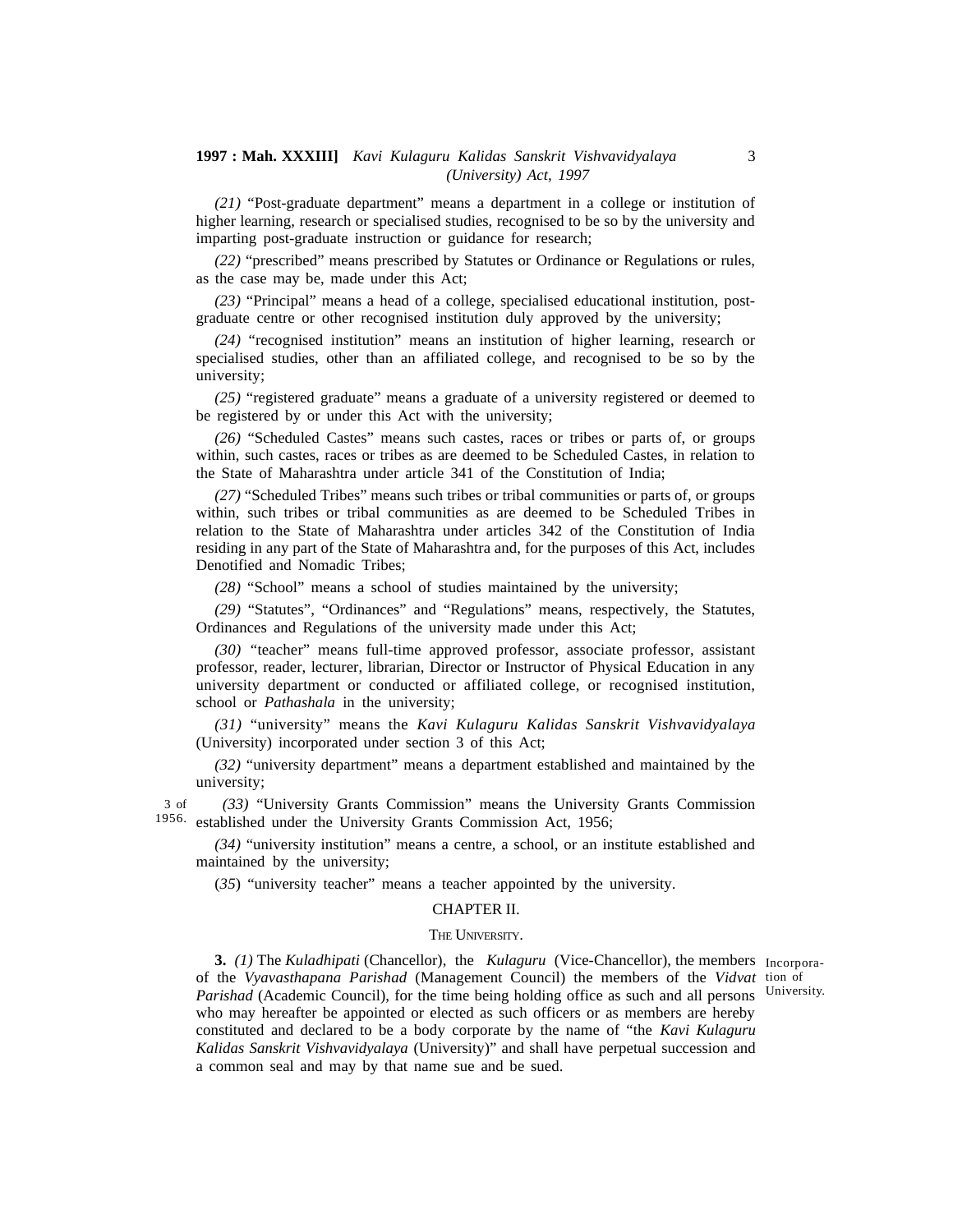*(2)* The headquarter of the university shall be at Ramtek, District Nagpur.

*(3)* The university shall be competent to acquire and hold property, both movable and immovable, to lease, sell or otherwise transfer or dispose of any movable or immovable property, which may vest in or be acquired by it for the purposes of the university, and to contract and do all other things necessary for the purposes of this Act :

Provided that, no such lease, sale or transfer of any immovable property shall be made without the valuation made thereof by the approved valuer appointed by the university and without the prior consent of the State Government.

Jurisdiction and admission to privileges of university.

**4.** *(1)* The territorial limits, within which the powers conferred upon the University by this Act shall be exercised, shall comprise the State of Maharashtra :

Provided that, the university may, subject to such conditions and restrictions as it and the State Government may think fit to impose, admit any college, institution or research centre established beyond the territorial limits within or without India, to the privileges of the university, with the approval of the State Government and wherever necessary, the Central Government :

Provided further that if a university, the jurisdiction of which is not restricted to any State or area, wishes to establish a centre or other unit of research in the university area, it may do so with the sanction of the university and the State Government.

(*2*) Save as otherwise provided by or under this Act, any privilege enjoyed by any educational institution within the area of another university in the State before the date on which this Act comes into force, shall not be withdrawn, without the permission of the State Government.

*(3)* The university may, in the interest of learning in Sanskrit, start or conduct a college or research institution or a *pathashala* in any territory outside the State of Maharashtra, with the approval of the Government concerned.

*(4)* No educational institution affiliated to or recognised by the university shall be associated in any way with, or seek admission to any privileges of, any other university established by law, except with the permission of the university and the State Government.

**5.** (*1*) No citizen of India shall be excluded from any office of the university or from membership of any of its authorities, bodies or committees, or from appointment to any post, or from admission to any degree, diploma, certificate or other academic distinction or course of study on the ground only of sex, race, creed, class, caste, place of birth, religious belief or profession, or political or other opinion : University open to all.

> Provided that, the university may maintain, accredit or recognise any college or institution exclusively for women, or reserved for women.

> *(2)* The university shall adopt Government policy and orders issued, from time to time, in regard to the reservation for Scheduled Castes, Scheduled Tribes and Other Backward Classes for appointment of different posts of teachers and non-teaching officers and employees and for the purpose of admission of students in the affiliated or conducted colleges, university departments, university institutions, or recognised institutions, or schools and *pathashala.*

4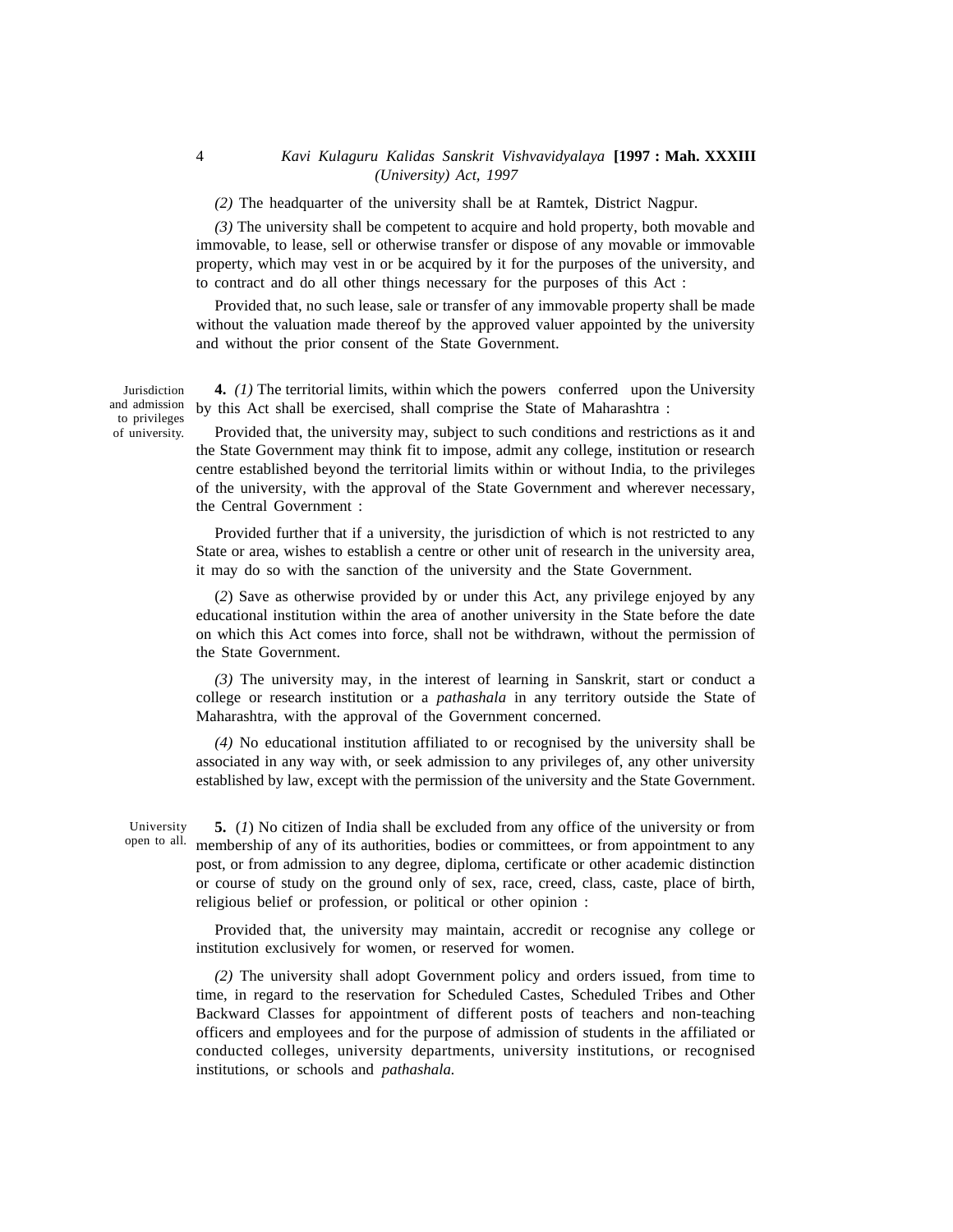*(3)* The university shall adopt the general policy by the State Government in regard to the welfare of various categories of weaker sections of the society and minorities as directed by the State Government from time to time.

**6.** The objects of the Sanskrit Vishwavidyalaya (University) shall be—

Objects of University.

(*1*) to rejuvenate, cherish and disseminate the universal values, knowledge, wisdom and vision presented in Sanskrit language and literature and establish a progressive synthesis between ancient Indian wisdom and modern scientific thought in harmony with the needs of today and tomorrow;

*(2)* to develop and promote a system of education which aims at refining human sensitivities and perceptions that contribute to national cohesion a scientific temper and independence of mind and spirit with special emphasis on—

*(a)* sublime relationship between the teacher and the taught *(Guru-Shishya)*

*Parampura —*the noble Indian tradition indicative of a sense of deep gratitude and reverence towards *Acharyas* who conferred the bliss of fulfillment on their disciples in pursuit of learning, in quest of Truth ;

*(b)* innovative methods of studies and experimentation in which true spirit of curiosity search for knowledge *(Jighyasha)* and self discipline *(Svayam-Shasana)* are fundamental components ; and

*(c)* development of faculties, not only of empirical and rational views but also of higher levels of consciousness that unifies the two ;

 (3) to encourage and promote innovation, research and discovery in all fields of Sanskrit learning which aims at linking the past with the present and enables the nation to meet the challenges of the future;

*(4)* to develop as a Light House to imbibe the integrated (holistic) vision of life through inter-disciplinary approach; and impart this vision to the teachers community and key-persons working in other fields for reawakening and regeneration of India ;

(*5*) to prepare bands of *Acharyas* imbibed with wisdom and vision of the *Veda-*who are equally well conversant with *Shad-darshnas,* Western philosophy and modern 'science culture' to champion the cause of India's Mission in the world ;

(*6*) to create and develop facilities for the comparative study of religion, philosophy and sciences in the Vedaic, Buddhist, Jain and Avestan literature;

(*7*) to prepare and conduct special courses to integrate the *Ayurveda* with modern medicine, the *Vastu Shastra* with modern architecture, the *Arthashstra* with modern economic and political science, the *Vyakrana* with modern philology and linguistics, and so on;

*(8)* to introduce and conduct a foundation course in Sanskrit for those who are desirous of learning Sanskrit; and design special courses like 'Communicative Sanskrit', 'Wit and wisdom in Sanskrit', Sweetness and Light in Sanskrit', Arts and Architecture in Sanskrit', 'the Vedic vision', 'the Ayurveda and health awareness', 'Sanskrit as a computer language' etc. for popularising Sanskrit language and literature;

(*9*) to provide facilities for advanced studies and Research in *Pali, Prakrit, Ardhamagadhi* and other Indian classical languages; and also other classical languages like Greek, Latin, Avestan, Old Persian, etc, and foreign languages like English, French, German, Russian, Chinese, Japanese, Tibetan, etc. and encourage comparative study of these languages along with Sanskrit;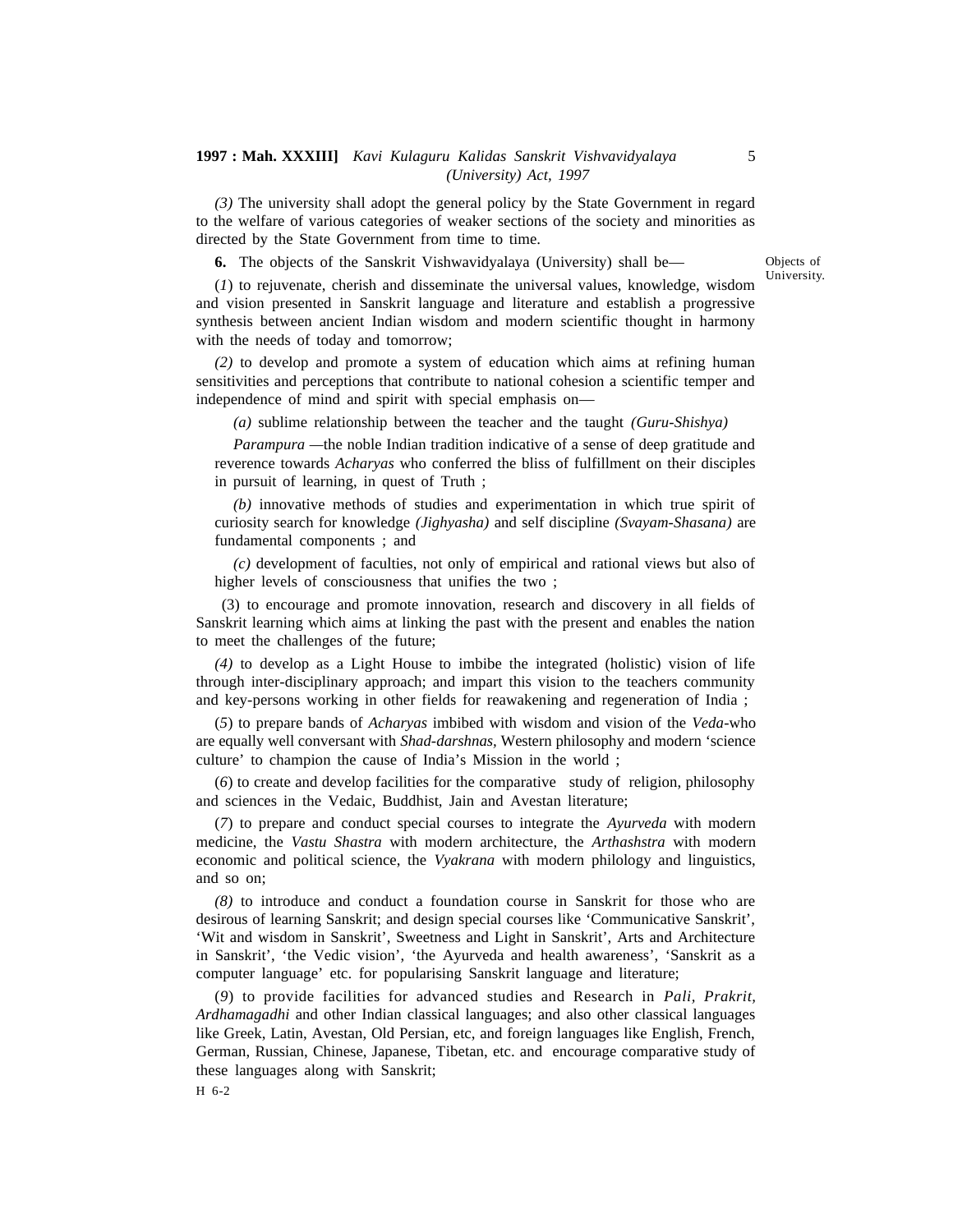(*10*) to promote better interaction and co-ordination among Sanskrit *Pathashalas* to make the study of traditional type of Sanskrit teaching-learning more purposeful, and to effect a fusion between traditional and modern systems of Sanskrit education;

*(11)* to prepare and publish learning-teaching materials (including audio-visual materials) relevant to the studies;

*(12)* to undertake projects, organise all such other activities and programmes as may be necessary for the attainment of all or any of the objectives of the university.

**7.** The university shall have the following powers and perform the following duties, namely:—

*(1)* to provide for instruction, teaching and training in such branches of learning and courses of study as the university may, from time to time, determine;

*(2)* to make provision for research and for the advancement and dissemination of knowledge, and generally to cultivate and promote the studies in Sanskrit and other branches of learning and culture and their inter disciplinary areas;

*(3)* to make provision to enable the conducted and affiliated colleges and recognised institutions to undertake specialised studies;

*(4)* to organise, maintain and manage university departments, laboratories, libraries, museums and equipments for teaching and research;

(*5*) to establish, maintain and manage departments and institutions of research, of specialised studies or of academic services unit;

*(6)* to establish, maintain and manage colleges, institutions, hostels, health centres, auditoria and gymnasiums;

*(7)* to provide for establishment on the university campus, of autonomous institutions like inter-university centres, research laboratories, modern instrumentation centres and centres of learning, set up by the University Grants Commission, Central Government or State Government, which may be used by a university or college or group of universities or colleges :

Provided that, in the case of any industry or any non-Government organisations availing themselves of such facility of a university or such organisations providing the facility to a university, prior approval of the State Government shall be obtained by the university;

*(8)* to provide for establishment of sub-campuses for serving a group of affiliated colleges, and also to provide for and maintain common resources centres in such subcampuses in the form of libraries, laboratories, computer centres, and such other like centres of learning;

(*9*) to create posts of *sanchalakas,* principals, professors, readers, lectures and other teaching or non-vacation academic posts with appropriate designations required by the university and to prescribe their qualifications and make appointments thereto;

*(10)* to appoint or recognise persons as adjunct professors, adjunct readers, adjunct lecturers, visiting professors, visiting fellows of the university for specified periods;

*(11)* to create non-teaching skilled, administrative, organisational, ministerial and other posts and prescribe their qualifications and pay scales and to make appointments thereto;

Powers and duties of university.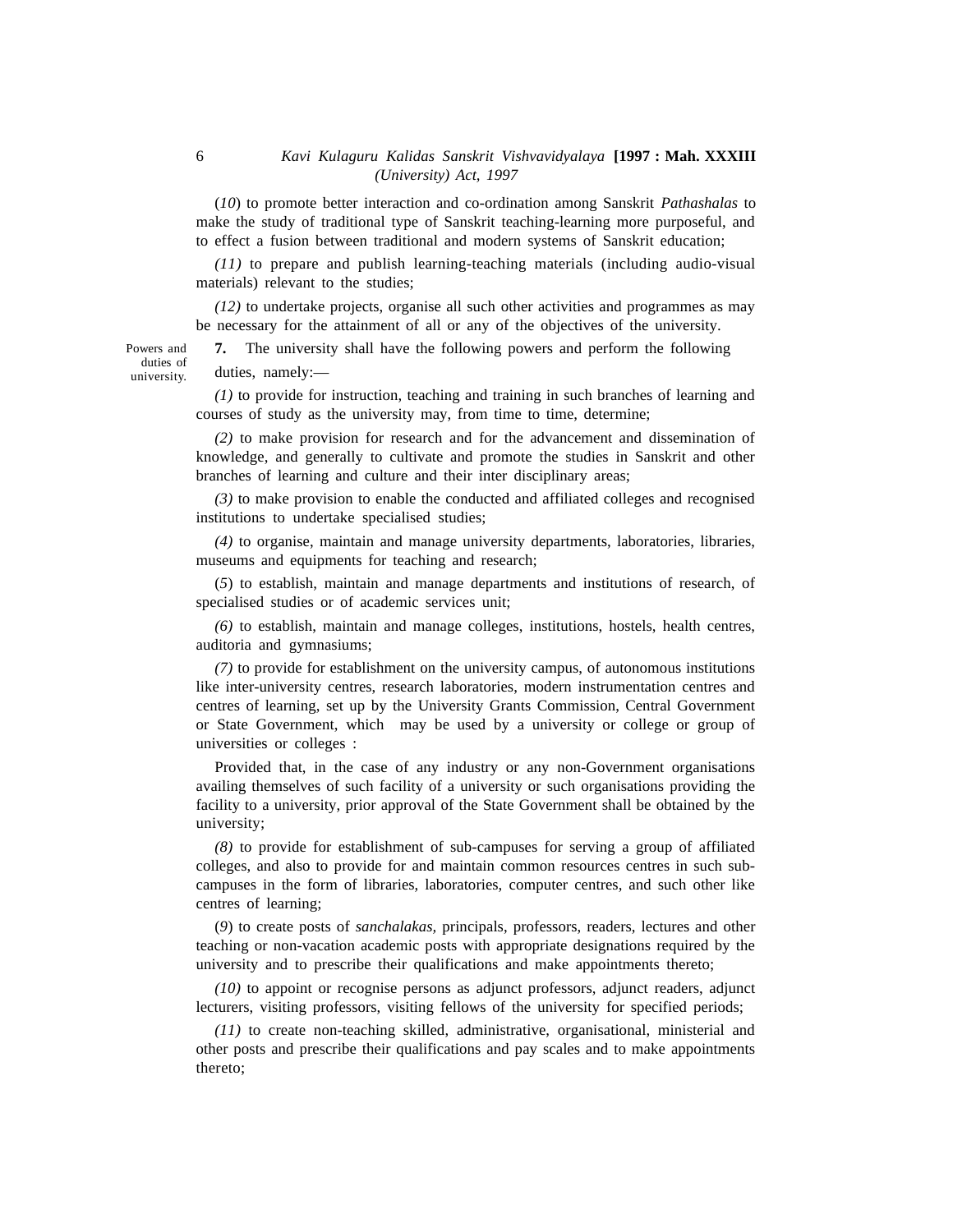(*12*) to facilitate mobility of teachers within the university and to other universities with the consent of the teacher concerned;

*(13)* to prescribe the courses of instruction and studies for the various examinations leading to specific degrees and diplomas or certificates ;

*(14)* to make provision, wherever feasible, in the university departments, affiliated colleges, institutions, recognised institutions, and schools, for survey and collection of statistics, data and other particulars relevant to various developmental activities including State and National plans, evaluation of the developmental schemes with the participation of the students as a part of their curricular activities ;

(*15*) to supervise, control and regulate admission of students for various courses of study in university departments, conducted and affiliated colleges, institutions, schools and recognised institutions ;

*(16)* to guide teaching in colleges by deputation of teachers from a pool of teachers of the university and supplement teaching in affiliated colleges, schools and *Pathashalas* for improving their standards ;

(*17*) to institute degrees, diplomas, certificates and other academic distinctions on the basis of examinations or by other tests or otherwise;

*(18)* to hold examinations and confer degree and post-graduate degrees and award diplomas and certificates and other academic distinctions on persons as prescribed;

(*19*) to hold examinations, confer degrees, diplomas and certificates to, and provide for lectures, instruction and training for external students, and the students under correspondence and distance education, open university and continuing education courses;

*(20)* to confer honorary degrees or other academic distinctions as prescribed;

(*21*) to lay down the conditions of affiliation of colleges and recognition of institutions taking into account the credibility of the management and the norms of academic performance of colleges, faculties and subjects, as may be laid down, from time to time, and satisfy itself by periodical assessment;

(*22*) to admit to the privileges of the university, affiliated colleges, institutions, and *Pathashalas* not maintained by the university and withdraw all or any of those privileges, and recognise hostels not maintained by the university and withdraw such recognition, temporarily or permanently;

(*23*) to monitor and evaluate the academic performance of affiliated colleges, recognised institutions, schools, and *Pathashalas* for affiliation and periodical accreditation;

*(24)* to inspect, wherever necessary, affiliated colleges, recognised institutions, and *Pathashalas* through suitable machinery established for the purpose, and take measures to ensure that proper standards of instruction, teaching and training are maintained by them, and adequate library, laboratory, workshop and other academic facilities are provided for;

(*25*) to hold and manage trusts and endowments, and institute and award fellowships, travelling fellowships, scholarships, studentship, medals and prizes for teachers and students of the University colleges, schools and *Pathashalas ;*

(*26*) to fix, demand and receive or recover such fees and other charges as prescribed ;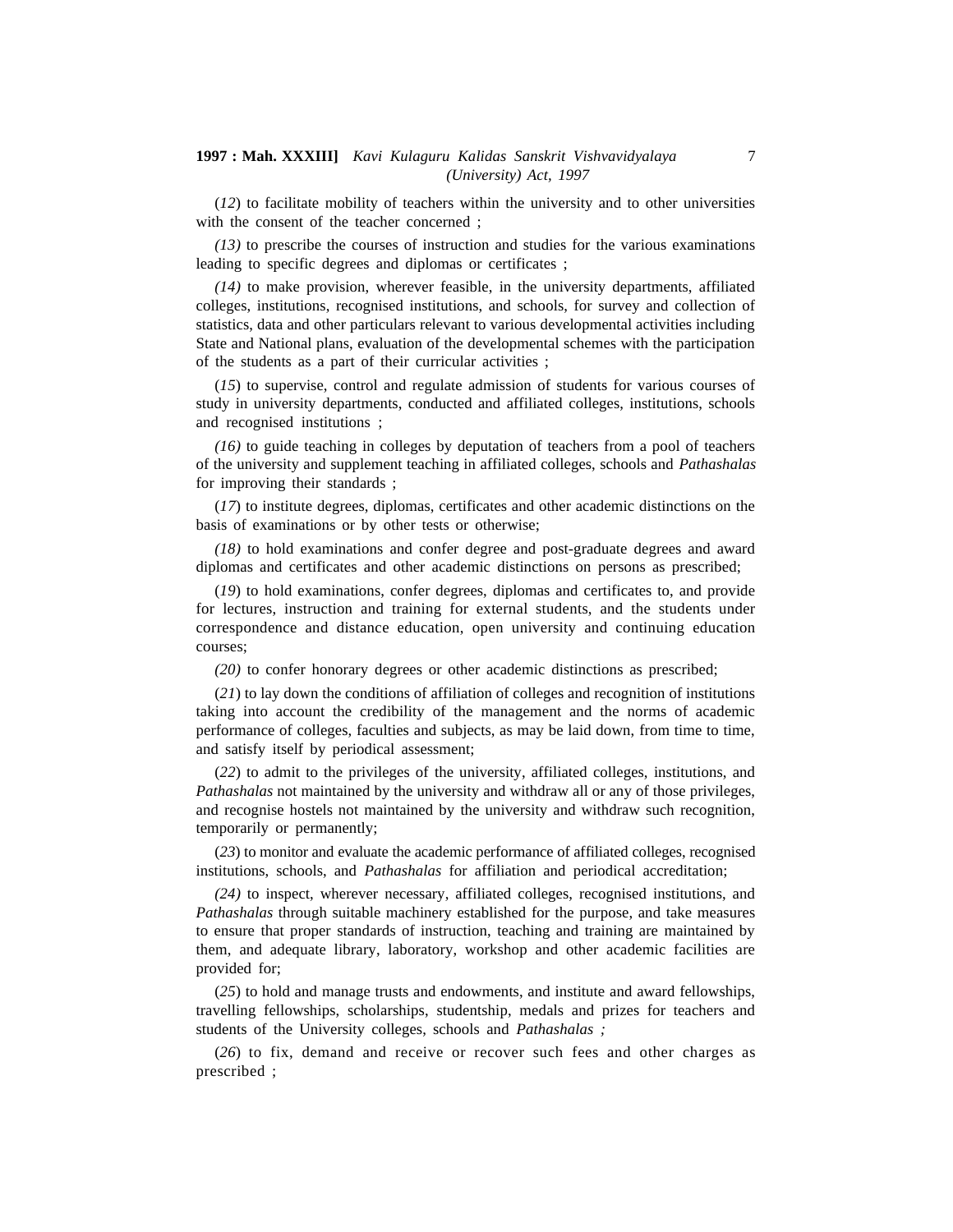*(28)* to supervise, control and regulate the conduct and discipline of the students of the university, affiliated colleges, institutions, recognised institutions, schools, *Pathashalas* and hostels;

*(29)* to provide for mobility of students from formal to non-formal stream and *vice-versa ;*

*(30)* to provide facilities for revision or in service courses for teachers of the university, colleges, schools, *Pathashalas* and institutions;

*(31)* to make arrangements for promoting welfare of the employees of the university;

*(32)* to co-ordinate and regulate teaching and research in the affiliated colleges, schools, *Pathashalas* and recognised institutions;

*(33)* to provide for periodical assessment of the performance of teachers and nonteaching employees of the colleges, schools, *Pathashalas,* institutions and university as prescribed;

(*34*) to regulate and provide for attendance of the teachers on the premises of the university, colleges, institutions, schools and *Pathashalas* during teaching hours and beyond teaching hours, as prescribed and to prohibit teachers from taking or conducting private tution or private coaching classes;

*(35)* to provide for conduct and discipline rules for teaching and non-teaching staff and the enforcement thereof;

*(36)* to prescribe code of conduct for managements;

*(37)* to establish, maintain and manage, wherever necessary, —

(*a*) a printing and publication department;

(*b*) university extension boards;

*(c)* information bureaus;

*(d)* such other activities as may be necessary and possible to fulfil the objectives of the university;

(*38*) to co-operate or collaborate with any other university, institution, authority or organisation for research and advisory services and for such purposes, to enter into appropriate arrangement with other universities, institutions, authorities, or organisations to conduct certain courses as the situation may demand;

(*39*) to rescind affiliation granted to colleges;

*(40)* to borrow funds for the purposes of the university on the security of the property of the university, with the prior permission of the State Government;

*(41)* to explore the possibilities of augmenting the resources of the university by exploring innovating activities such as research and development, consultancy, training programmes and providing services for different clients from and collaboration with industry, trade or any other non-government organisations;

*(42)* to recommend to the State Government to take over, in the public interest, the management of an affiliated college, institution, school or *Pathashala* in case where irregularities or commissions or omissions of criminal nature by the management of such college, institution, school or *Pathashala* are *prima-facie* evident to the committee of enquiry appointed by the university;

(*43*) to undertake academic collaboration programmes with universities and institutions abroad, with the prior approval of the State Government ;

*(44)* to receive funds for collaboration programmes from foreign agencies subject to rules and regulations of the Central Government and State Government in that behalf ;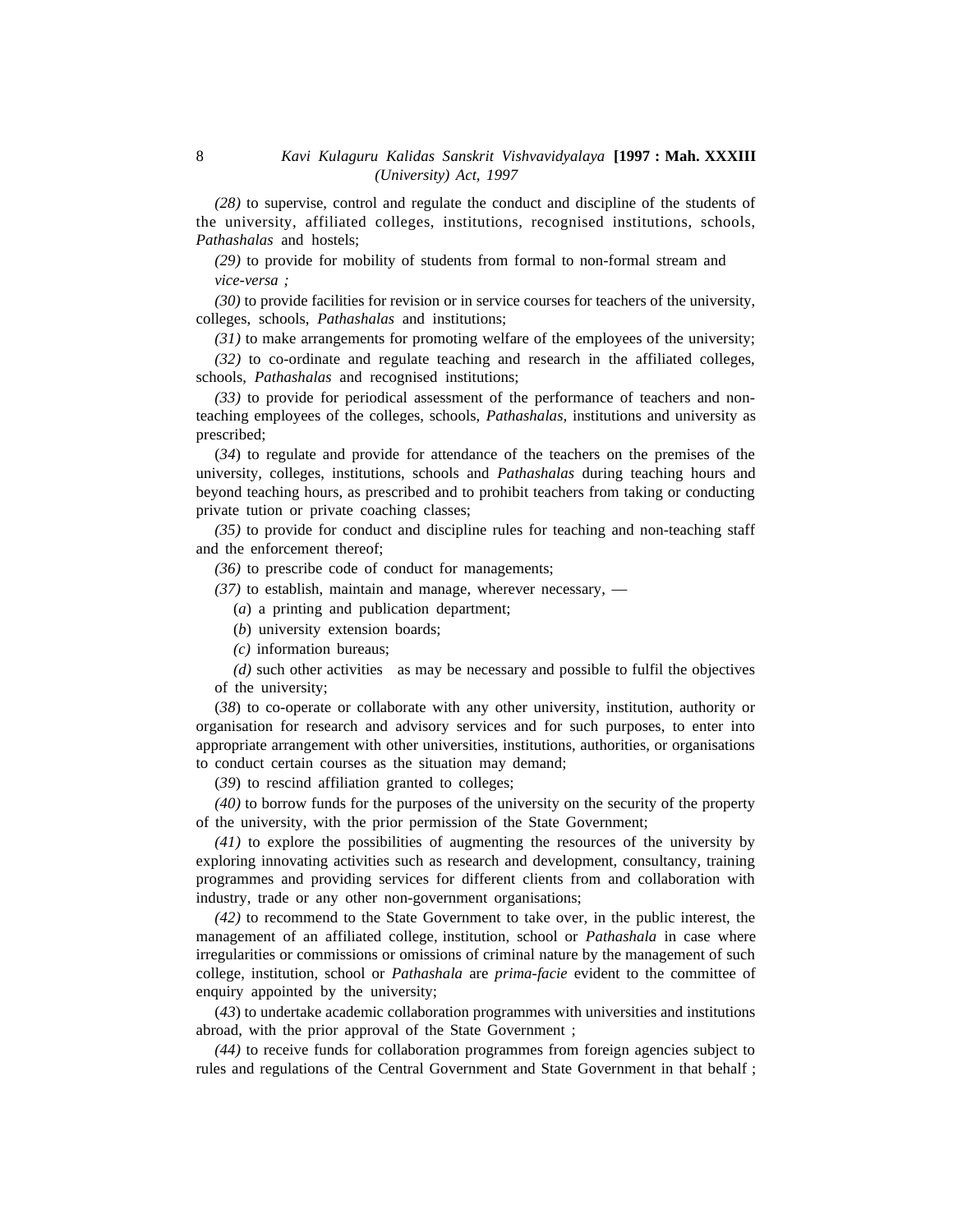*(45)* to lay down for teachers and university teachers, service conditions including code of conduct, workload, norms of performance appraisal, and such other instructions or directions as, in the opinion of the university, may be necessary in academic matters;

(*46*) to undertake development programmes, in higher education, research, consultancy based projects and training programmes for outside agencies, by charging fees, so as to generate resources;

*(47)* to undertake production and publication of textbooks;

*(48)* to undertake production and publication of anthologies, reference books and learned research work;

*(49)* to do all such other acts and things as may be necessary for, or incidental or conducive to, the attainment of all or any of its objects;

*(50)* to comply with and carry out any directives issued by the State Government from time to time, with reference to above powers, duties and responsibilities of the university.

**8.** *(1)* Without prior approval of the State Government, the university shall not,— Control of

State Government.

(*a*) create new posts of teachers, officers or other employees;

(*b*) revise the pay, allowances, post-retirement benefits and other benefits of its teachers, officers and other employees;

*(c)* grant any special pay, allowance or other extra remuneration of any description whatsoever, including *ex-gratia* payment or other benefits having financial implications, to any of its teachers, officers or other employees;

*(d)* divert any earmarked funds received from the State Government for any purpose other than that for which it was received;

*(e)* transfer by sale or lease immovable property;

(*f*) incur expenditure on any development work from the funds received from the State Government or University Grants Commission or any person or body for the purposes other than the purposes for which the funds are received;

*(g)* take any decision regarding affiliated colleges resulting in increased financial liability, direct or indirect, for the State Government.

*(2)* The university shall be competent to incur expenditure from the funds received from,—

*(a)* various funding agencies without any share or contribution from the State Government;

*(b)* fees for academic programmes stated on self-supporting basis;

*(c)* contributions received from the individuals, industries, institutions, organisations or any person whosoever, to further the objectives of the university;

*(d)* contributions or fees for academic or other services offered by the university ;

*(e)* development fund, if any, established by the university; for the purpose of—

(*i*) creation of posts in various categories for specific period;

*(ii)* granting pay, allowances and other benefits to the posts created through its own funds provided those posts are not held by such persons, who are holding the posts for which Government contribution is received;

*(iii)* starting any academic programme on self-supporting basis;

(*iv*) incurring expenditure on any development work, without referring the matter for approval of the State Government :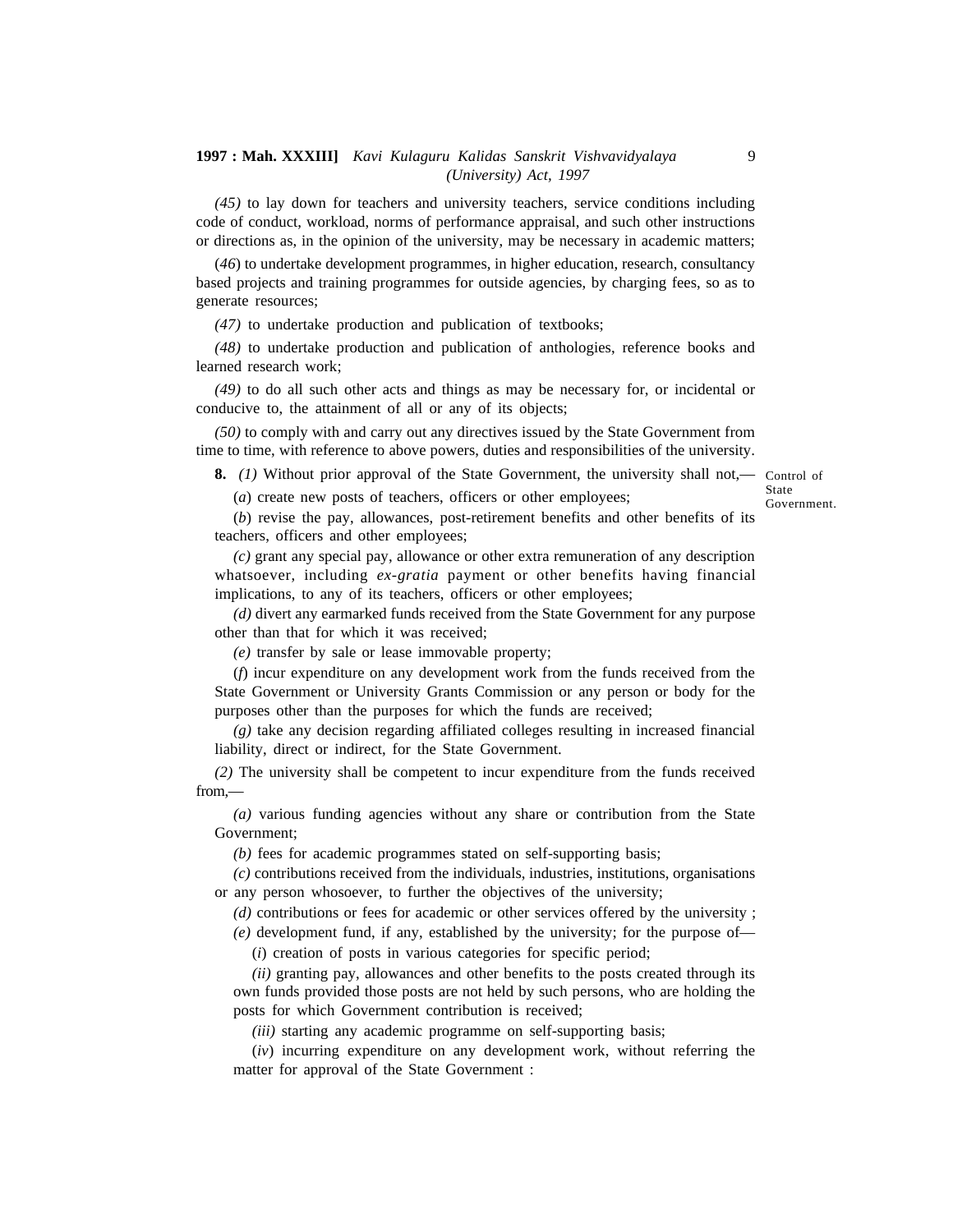Provided there is no financial liability, direct or indirect, immediate or future on the State Government.

(*3*) The State Government may in accordance with the provisions contained in this Act, for the purpose of securing and maintaining uniform standards, by notification in the *Official Gazette,* prescribe a Standard Code providing for the classification, manner and mode of selection and appointment, absorption of teachers and employees rendered surplus, reservation of posts in favour of members of the Scheduled Castes, Scheduled Tribes and Other Backward Classes, duties, workload, pay, allowances, post-retirement benefits, other benefits, conduct and disciplinary matters and other conditions of service of the officers, teachers and other employees of the university and the teachers and other employees in the affiliated colleges and recognised institutions (other than those managed and maintained by the State Government, Central Government and the local authorities). When such Code is prescribed, the provisions made in the Code shall prevail, and the provisions made in the Statutes, Ordinances, Regulations and Rules made under this Act, for matters included in the Code shall, to the extent to which they are inconsistent with the provisions of the Code, be invalid.

*(4)* In case of failure of the university to exercise powers or perform duties specified in section 7 or where the university has not exercised such powers or performed such duties adequately, or where there has been a failure to comply with any order issued by the State Government, the State Government may, on making such enquiry as it may deem fit, issue a directive to the university for proper exercise of such powers or performance of such duties or comply with the order; and it shall be the duty of the university to comply with such direction.

(*5*) The State Government may carry out test audit or full audit of the accounts of the university, college, school or institution regularly at such intervals as the State Government may deem fit.

#### CHAPTER III.

#### OFFICERS OF THE UNIVERSITY.

#### **(A) The** *Kuladhipati* **(Chancellor)**

Kuladhipati and his powers.

**9.** *(1)* The Governor of Maharashtra, for the time being, shall be the *Kuladhipati* of the university and the *Kuladhipati, by* virtue of his office, shall be the Head of the university.

*(2)* The *Kuladhipati,* when present, shall preside over the Convocation of the university and may issue direction to the *Kulaguru* to convene the meeting of any authority of the university for specific purposes, whenever necessary, and the *Kulaguru* shall submit the minutes of such meeting to the *Kuladhipati* for his perusal.

*(3)* The *Kuladhipati* may call for such information and record relating to any affiairs of the university and issue such directions thereupon as he may deem fit in the interest of the university and the authorities and officers of the university shall comply with such directions.

*(4)* The *Kuladhipati* may, after taking report in writing from the *Kulaguru,* suspend or modify any resolution, order or proceedings of any authority, body, committee or officer which, in his opinion, is not in conformity with this Act, Statutes, Ordinances, or Regulations made thereunder, or is not in the interest of the university and the university authority, body, committee and officer shall comply with the same :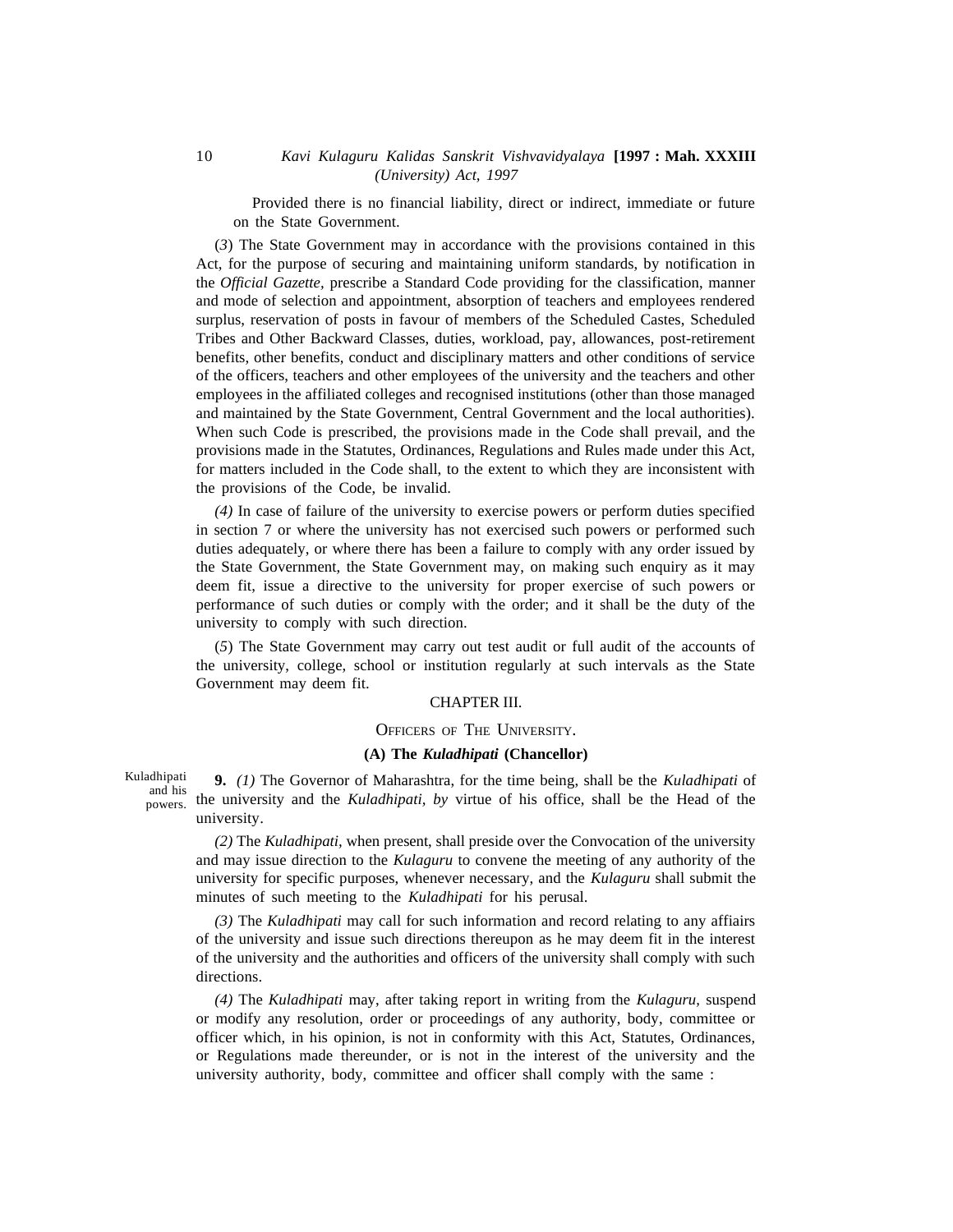Provided that, before making any such order, the *Kuladhipati* shall call upon the university, authority, body, committee or, as the case may be, officer to show cause why such an order should not be made, and if any cause is shown, within the time fixed by the *Kuladhipati,* he shall consider the same and wherever he deems it necessary, after consulting the State Government, decide the action to be taken in the matter, and his decision shall be final.

(*5*) Where, in the opinion of the *Kuladhipati,* the conduct of any elected or nominated or appointed or co-opted member is detrimental to the smooth functioning of university or any authority or body or committee, he may, after giving such member an opportunity to offer his explanation in writing and after considering such explanation, if any, and satisfy himself that it is necessary so to do, suspend or disqualify such member for such period as he may deem fit.

*(6)* The *Kuladhipati* shall exercise such other powers and perform such other duties as may be conferred upon or vested in him by or under this Act.

#### **(B) Other Officers of the university**

**10.** The following shall be the other officers of the university, namely :—

*(1)* the *Kulaguru* (the Vice-Chancellor);

*(2)* the *Sama-Kulaguru* (the Pro-Vice-Chancellor);

*(3)* the *Adhishthata* (Dean of Faculty);

*(4)* the *Kulasachiva* (the Registrar);

(*5*) the *Pariksha-Niyantraka* (the Controller of Examination);

*(6)* the *Sanchalaka, Niyojana Vikas Mandala* (the Director, Board of Planning and Development);

(*7*) the *Granthapala* (the Librarian of the University Library);

*(8)* the *Vitta-Lekha Adhikari* (the Finance and Accounts officer);

(*9*) the *Sanchalaka, Vistara Seva Mandala* (the Director, Board of Extension Services);

*(10)* the *Sanchalaka, Chhatra-Kalyan* (the Director of Students' Welfare);

*(11)* such other officers in the service of the university as may be prescribed by Statutes.

**11.** *(1)* There shall be a *Kulaguru* appointed as provided in section 12 who shall be Kulaguru and the principal executive and academic officer of the university and *ex-officio Adhyaksha* Samaof the *Vyavsthapana-Parishad, Vidvat-Parishad, Pariksha Mandala, Vitta Lekha Samiti, and Vistara Seva Mandala* and shall preside in the absence of the *Kuladhipati* at any convocation for conferring degrees. Kulaguru.

*(2)* The *Sama-Kulaguru* shall be appointed as provided in section 13 and the *Sama-Kulaguru* shall be responsible for the duties allotted to him specifically by the *Kulaguru.* He shall preside over the meeting of the authorities of the university in the absence of the *Kulaguru.*

**12.** <sup>1</sup>[(*1*) The *Kulaguru* shall be appointed by the *Kuladhipati* in the manner stated Appointhereunder :—

*(a)* There shall be a Committee consisting of the following members to recommend suitable names to the *Kuladhipati* for appointment of *Kulaguru,* namely :—

*(i)* a member nominated by the *Kuladhipati,* who shall be the retired Judge of the Supreme Court or retired Chief Justice of a High Court or an eminent scientist of national repute or a recipient of *Padma* Award in the field of education;

*(ii)* the Principal Secretary of Higher and Technical Education Department or any officer not below the rank of Principal Secretary to Government, nominated by the State Government;

<sup>1</sup> Sub-section *(1)* was substituted by Mah. 14 of 2009, s. 14*(a)*.

ment of Kulaguru.

Other officers of University.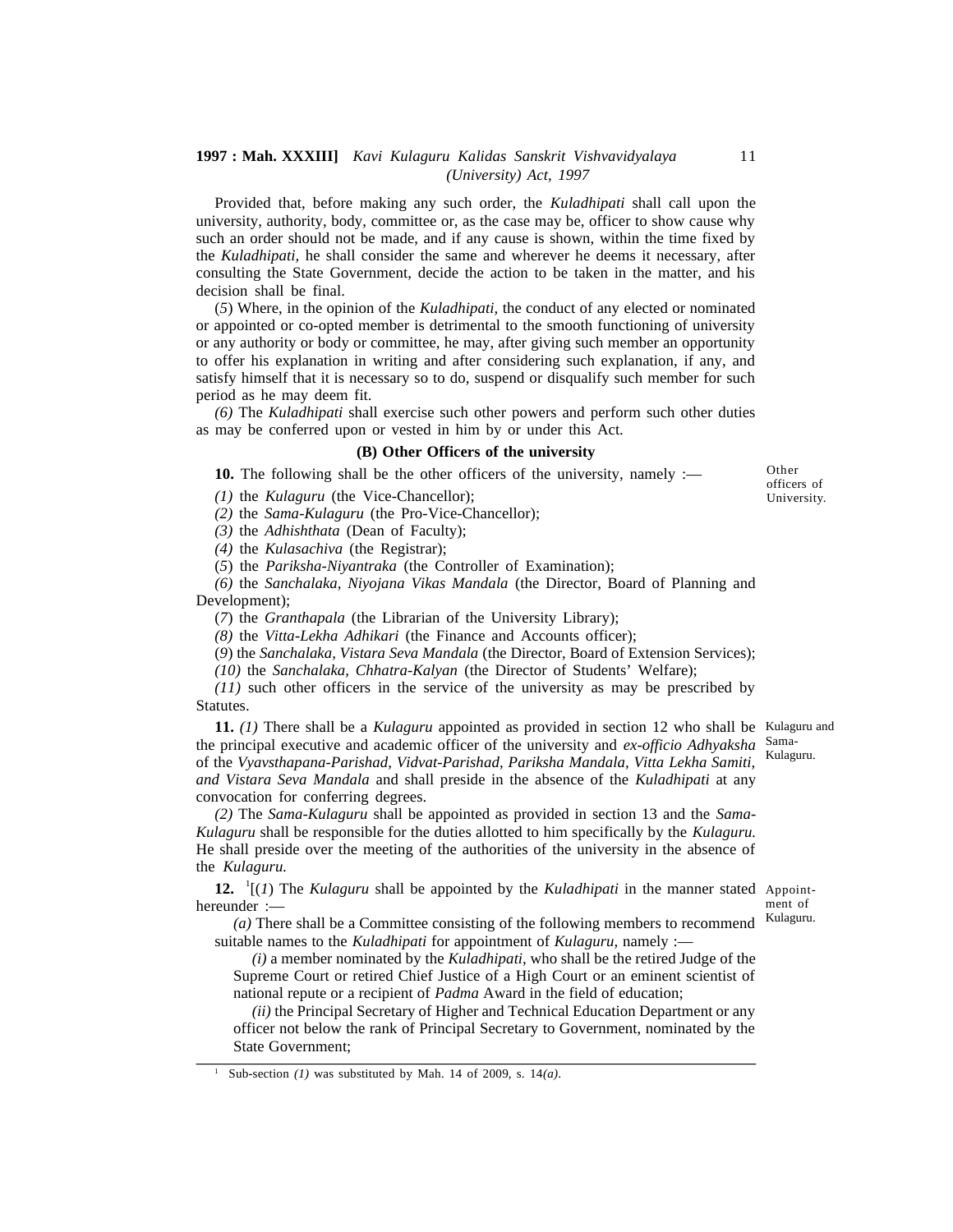*(iii)* a renowned *Sanskrit* Scholar or the Director or Head of an institute or organisation of national repute, such as, Indian Institute of Technology, Indian Institute of Management, Indian Institute of Science, Indian Space Research Organisation or National Research Laboratory, nominated by the *Vyavasthapana Parishad* and the *Vidvat Parishad,* jointly, in the manner specified by the State Government by an order published in the *Official Gazette* ;

*(b)* The member nominated by the *Kuladhipati* shall be the Chairman of the Committee ;

*(c)* The members nominated shall be the persons who are not connected with the university;

*(d)* No meeting of the Committee shall be held unless all the three members of the Committee are present.]

*(2)* The process of preparing a panel shall begin at least three months before the probable date of occurrence of the vacancy of the *Kulaguru* and shall be completed within the time limit fixed by the *Kuladhipati.* The *Kuladhipati,* however, may extend such time limit if in the exigency of the circumstances, it is necessary so to do, however, the period so extended shall not exceed three months in the aggregate.

<sup>1</sup>[*(3)* The Committee shall recommend a panel of not less than five suitable persons for the consideration of the *Kuladhipati* for being appointed as the *Kulaguru.* The names so recommended shall be in alphabetical order without any preference being indicated. The report shall be accompanied by a detailed write up on suitability of each person included in the panel.

*(3A)* A person for being recommended by the Committee for appointment as a *Kulaguru* shall,—

*(a)* be an eminent academician or an administrator of high caliber;

*(b)* be able to provide leadership by his own example;

*(c)* be able to provide vision and have ability to translate the same into reality in the interest of students and society; and

*(d)* possess such educational qualifications and experience as may be specified by the Government, by an Order published in the *Official Gazette,* in consultation with the *Kuladhipati.*

*(3B)* The eligibility conditions and the process for recommendation of names for appointment as *Kulaguru* shall be given wide publicity to ensure the recommendation of most suitable candidates.]

*(4)* The *Kuladhipati* may appoint one of the persons included in the panel to be the *Kulaguru :*

Provided, however, that if the *Kuladhipati* does not approve any of the persons so recommended, he may call for a fresh panel either from the same committee or after constitution of a new committee for the purpose, from such new committee.

(*5*) The person appointed as the *Kulaguru* shall, subject to the terms and conditions of his contract of service, hold office for a period of five years from the date on which he enters upon his office or till attaining the age of sixty-five years whichever is earlier.

*(6)* The person appointed as the *Kulaguru* shall hold a lien, if any, on the post in which he is confirmed prior to the appointment.

*(7)* In any of the following circumstances, the existence whereof shall solely be judged by the *Kuladhipati,* namely :—

<sup>1</sup> These Sub-sections were substituted for sub-section *(3)* by Mah. 14 of 2009, s. 14*(b)*.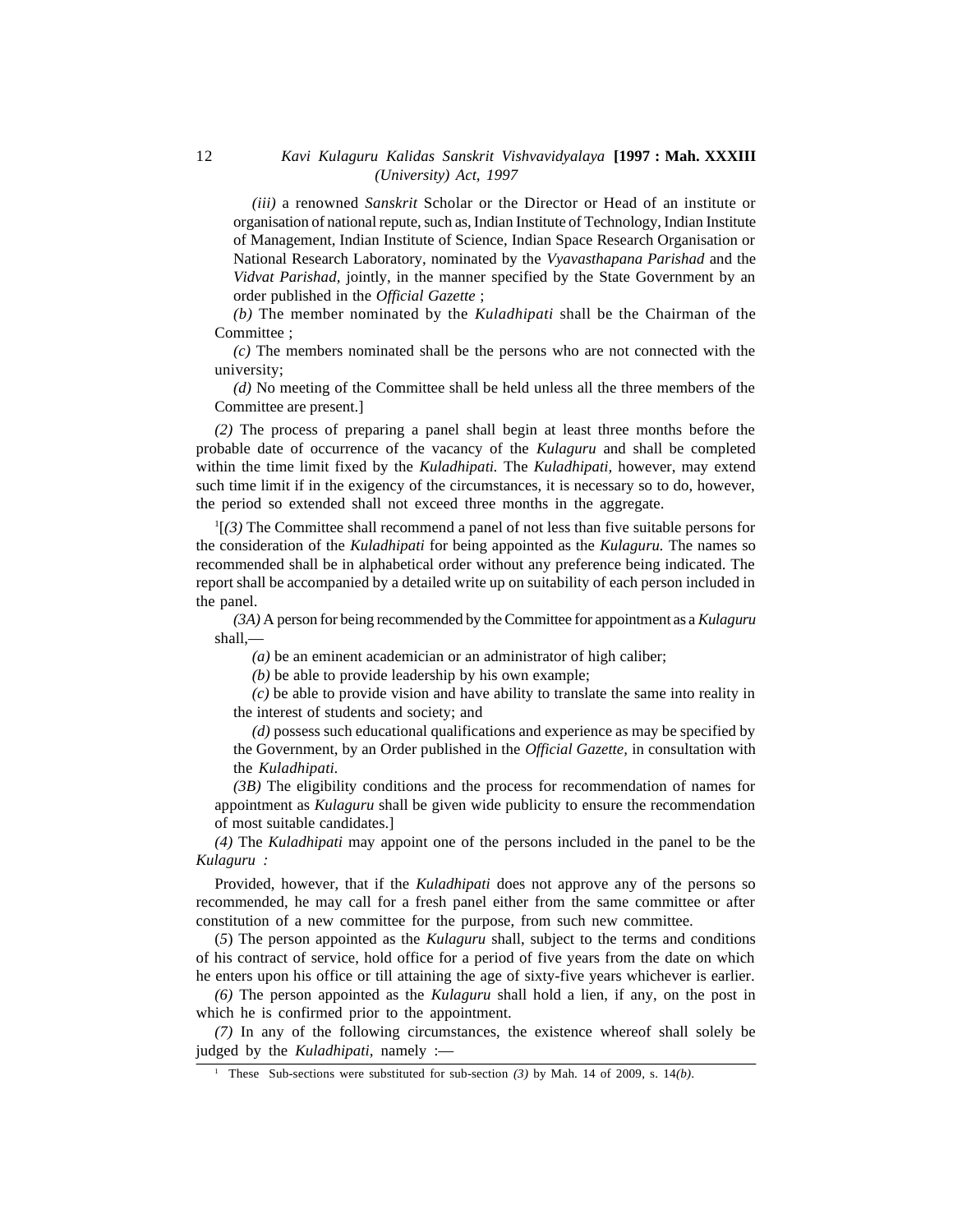*(a)* where the committee appointed under sub-section (*1*) is unable to recommend any name within the time limit specified by *Kuladhipati;*

*(b)* where the vacancy occurs in the office of the *Kulaguru* because of death, resignation or otherwise, and it cannot be conveniently and expeditiously filled in accordance with the provisions of the sub-sections (*1*) to *(4);*

*(c)* where the vacancy in the office of the *Kulaguru* occurs temporarily because of leave, illness or other causes;

*(d)* where the term of *Kulaguru* has expired; or

*(e)* where there is any other emergency,

the *Kuladhipati* may appoint any suitable person, to act as the *Kulaguru* for a term not exceeding six months, in the aggregate as he may specify in his order :

Provided that, the person so appointed shall cease to hold such office on the date on which the person appointed as the *Kulaguru* in accordance with the provisions of subsections (*1*) to *(4)* assumes office or the *Kulaguru* resumes office.

*(8)* The *Kulaguru* shall be a full-time salaried officer of the university and shall receive such salary and allowances as may be determined by the State Government. In addition he shall be entitled to free furnished residence, a motor car for his use (including its maintenance, repairs and fuel required therefor), with the service of a chauffeur free of charge.

*(9)* Such sumptuary allowance shall be placed at the disposal of the *Kulaguru,* as the State Government may approve.

*(10)* If a person receiving an honorarium from the consolidated fund of the State, or if a principal of an affiliated college or a recognised institution or a university teacher is appointed as *Kulaguru,* his terms and conditions of service shall not be altered to his disadvantage during his tenure as *Kulaguru.*

*(11)* Notwithstanding anything contained in the foregoing sub-sections, the person referred to in sub-section *(6)* shall stand retired from his original post, in accordance with the terms and conditions of services of that post.

*(12)* The *Kulaguru* may, by writing under his signature addressed to the *Kuladhipati,* after giving one month's notice resign from his office and shall cease to hold his office on the acceptance of his resignation by the *Kuladhipati* or from the date of expiry of the said notice period, whichever is earlier.

*(13)* The *Kulaguru* may be removed from his office if the *Kuladhipati* is satisfied that the incumbent,—

*(a)* has become insane and stands so declared by a competent court ;

*(b)* has been convicted by a court for any offence involving moral turpitude;

*(c)* has become an un-discharged insolvent and stands so declared by a competent court:

*(d)* has been physically unfit and incapable of discharging duties due to protracted illness or physical disability;

*(e)* is a member of, or be otherwise associated with, any political party or any organisation which takes part in politics, or is taking part in or subscribing in aid of, any political movement or activity;

*Explanation.*—For purposes of this sub-clause, whether any party is a political party, or whether any organisation takes part in politics or whether any movement or activity falls within the scope of this sub-clause, the decision of the *Kuladhipati* thereon shall be final:

Provided that *Kulaguru* shall be given a reasonable opportunity to show cause by the *Kuladhipati* before taking recourse for his removal under clauses *(d)* and *(e).* H 6-3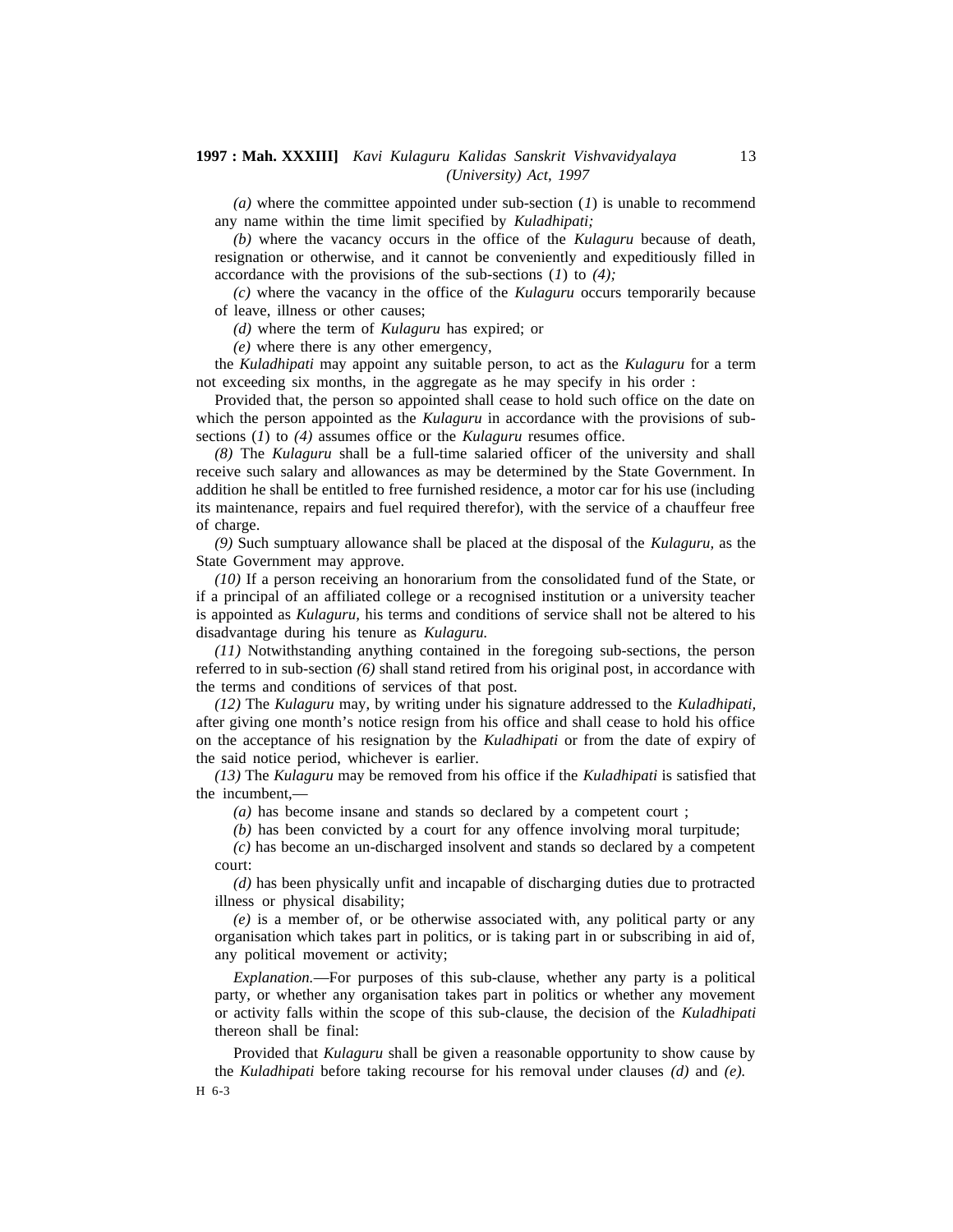Manner of of Sama-Kulaguru.

**13.** *(1)* The *Kuladhipati* shall, in consultation with the *Kulaguru,* appoint a *Sama*appointment Kulaguru for the university.

> *(2)* The *Sama-Kulaguru* shall be a person who has held post of professor, reader or a principal of college or designated reader or an institution, having not less than ten years teaching experience.

> *(3)* The term of *Sama-Kulaguru* shall be co-terminus with the term of office of the *Kulaguru* or till he attains the age of sixty-five years, whichever is earlier.

> *(4)* The *Sama-Kulaguru* shall be a full-time salaried officer of the University, and the pay and allowances admissible to him as well as the terms and conditions of his service shall be such as may be determined by the State Government.

> (*5*) When the office of the *Sama-Kulaguru* falls vacant or when the *Sama-Kulaguru* is, by reasons of illness or absence or any other cause, unable to perform the duties of his office, the *Kuladhipati,* upon the recommendation of the *Kulaguru* may appoint a suitable person qualified to be appointed as *Sama-Kulaguru,* to officiate as *Sama-Kulaguru,* till the *Sama-Kulaguru* resumes office, or a new *Sama-Kulaguru* assumes duties, as the case may be.

Powers and Kulaguru.

**14.** (*1*) The *Kulaguru* shall be the principal academic and executive officer of the duties of university responsible for the development of academic programmes of the university. He shall oversee and monitor the administration of the academic programmes and general administration of the university to ensure efficiency and good order of the university.

(*2*) He shall be entitled to be present, with the right to speak, at any meeting of any other authority or body of the university, but shall not be entitled to vote thereat unless he is the chairman or member of that authority or body.

*(3)* The *Kulaguru* shall have the power to convene meetings of any of the authorities, bodies or committees, as and when he considers it necessary so to do.

*(4)* The *Kulaguru* shall ensure that directions issued by the *Kuladhipati* are strictly complied with or, as the case may be, implemented.

(*5*) It shall be the duty of the *Kulaguru* to ensure that the provisions of the Act, Statutes, Ordinances and Regulations are strictly observed and that the decisions of the authorities, bodies and committees which are not inconsistent with the Act, Statutes, Ordinances or Regulations are properly implemented.

*(6)* The *Kulaguru* may defer implementation of a decision taken or a resolution passed by any authority, body or committee of the university if, he is of the opinion that the same is not consistent with the provisions of the Act, Statutes, Ordinances or Regulations or that such decision or Resolution is not in the interest of the university and at the earliest opportunity refer it back to the authority, body or committee concerned for reconsideration in its next meeting with reasons to be recorded in writing. If differences persist, he shall within a week, giving reasons, submit it to the *Kuladhipati* for decision and inform about having done so to the members of the authority, body or committee concerned. After receipt of the decision of the *Kuladhipati,* the *Kulaguru* shall take the action as directed by the *Kuladhipati* and inform the authority, body or committee concerned accordingly.

(*7*) If there are reasonable grounds for the *Kulaguru* to believe that there is an emergency which requires immediate action to be taken, he shall take such action, as he thinks necessary, and shall at the earliest opportunity, report in writing the grounds for his belief that there was an emergency, and the action taken by him, to such authority or body as would, in the ordinary course, have dealt with the matter. In the event of a difference arising between the *Kulaguru* and the authority or body whether there was in fact an emergency or on the action taken (where such action does not affect any

14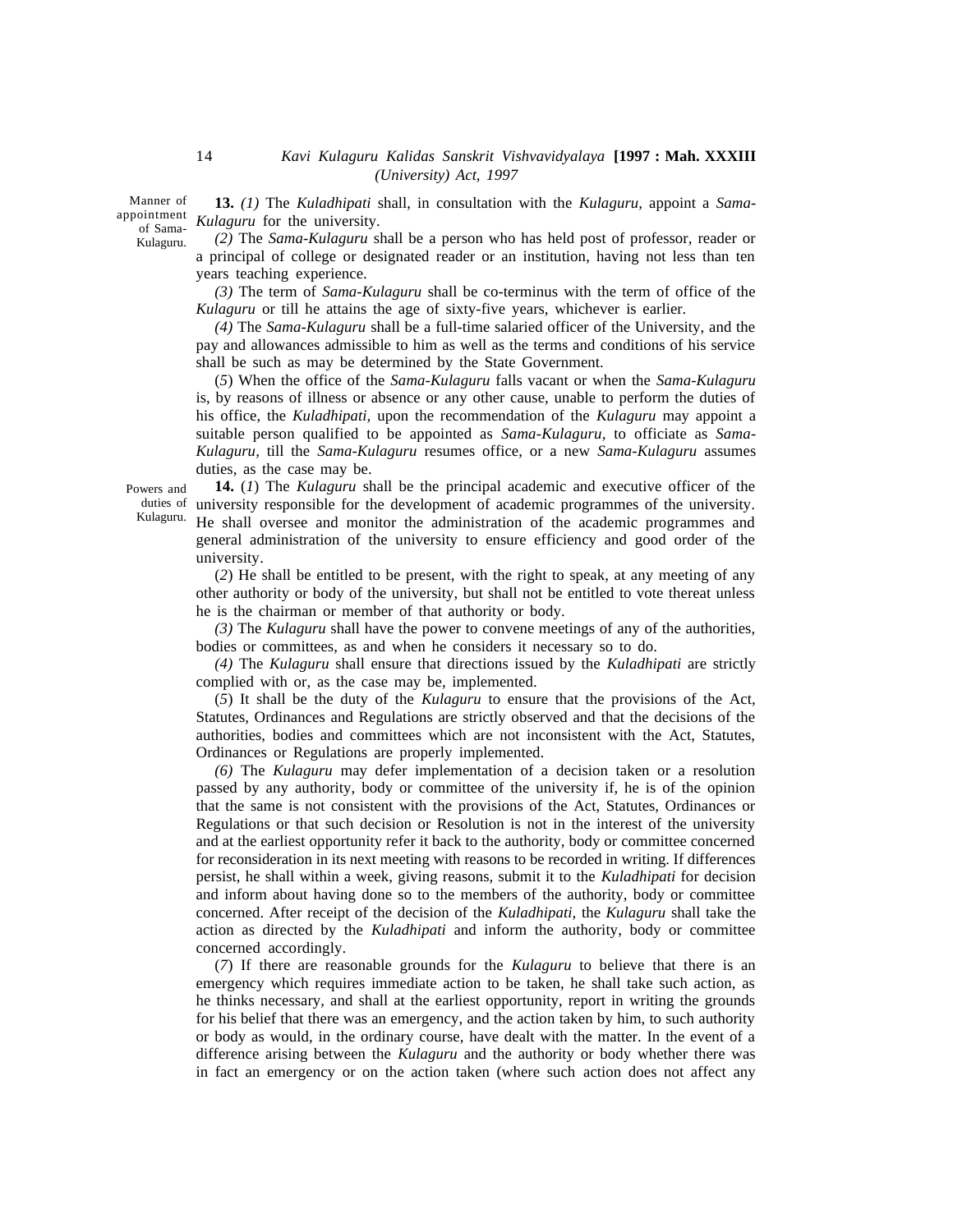person in the service of the University), or on both, the matter shall be referred to the *Kuladhipati* whose decision shall be final :

Provided that, where any such action taken by the *Kulaguru* affects any person in the service of the university, such person shall be entitled to prefer, within thirty days from the date on which he receives notice of such action, an appeal to the *Kuladhipati.*

*(8)* Where any matter is required to be regulated by the Statutes, Ordinances or Regulations, but no Statutes, Ordinances or Regulations are made in that behalf the *Kulaguru* may, for the time being, regulate matter by issuing such directions as he thinks necessary, and shall, at the earliest opportunity thereafter, place them before the *Vyavasthapana Parishad* or other authority or body concerned for approval. He may, at the same time, place before such authority or body for consideration the draft of the Statutes, Ordinances or Regulations, as the case may be, required to be made in that behalf.

(*9*) The *Kulaguru* shall be the appointing and the disciplinary authority for the university teachers on the recommendation of the Selection Committee constituted for the said purpose.

*(10)* The *Kulaguru* shall be appointing and disciplinary authority for officers of the university of the rank of Assistant *Kulasachiva* and of the rank equivalent thereto and above.

(*11*) As the chairman of the authorities or bodies or committees of the university the *Kulaguru* shall be empowered to suspend a member from the meeting of the authority, body or committee for persisting to obstruct or stall the proceedings or for indulging in behaviour unbecoming of a member, and shall report the matter accordingly, to the *Kuladhipati.*

*(12)* The *Kulaguru* shall place before the *Vyavasthapana Parishad* a report of the work of the university periodically as provided under the Act.

(*13*) The *Kulaguru* shall exercise such other powers and perform such other duties as may be conferred upon him by or under the Act.

*(14) (a)* The *Kulaguru* shall have the authority to cause an inspection to be made by such person or persons or body of persons as he may direct, of the university, its buildings, laboratories, libraries, museums, workshops and equipment and of any institution, affiliated, conducted college, school, *Pathashala,* hall or hostel maintained or recognised by the university, and of the examinations, teachings and other work conducted by or on behalf of the university, and to cause an inquiry to be made in a like manner regarding any matter connected with the administration or finance of the university, affiliated college or recognised institutions :

Provided that, the *Kulaguru* shall, in the case of affiliated college or recognised institution, give notice to the management of such affiliated college or recognised institution, or *pathashala* of his intention to cause an inspection or an inquiry to be so made :

Provided further that, the management shall have right to make such representation to the *Kulaguru* as it thinks necessary before such inspection or inquiry is made;

*(b)* after considering such representation, if any made, the *Kulaguru* may cause such inspection or inquiry to be made or may drop the same ;

*(c)* in the case of management when an inspection or inquiry has been caused to be made, the management, shall be entitled to appoint a representative, who shall have the right to be present and of being heard at such inspection or inquiry;

*(d)* the *Kulaguru* may, if the inspection or inquiry is made regarding any college or institution admitted to the privileges of the university, communicate to the management the result of such inspection or inquiry;

*(e)* the management shall communicate to the *Kulaguru* such action, if any, as it proposes to take or has been taken by it;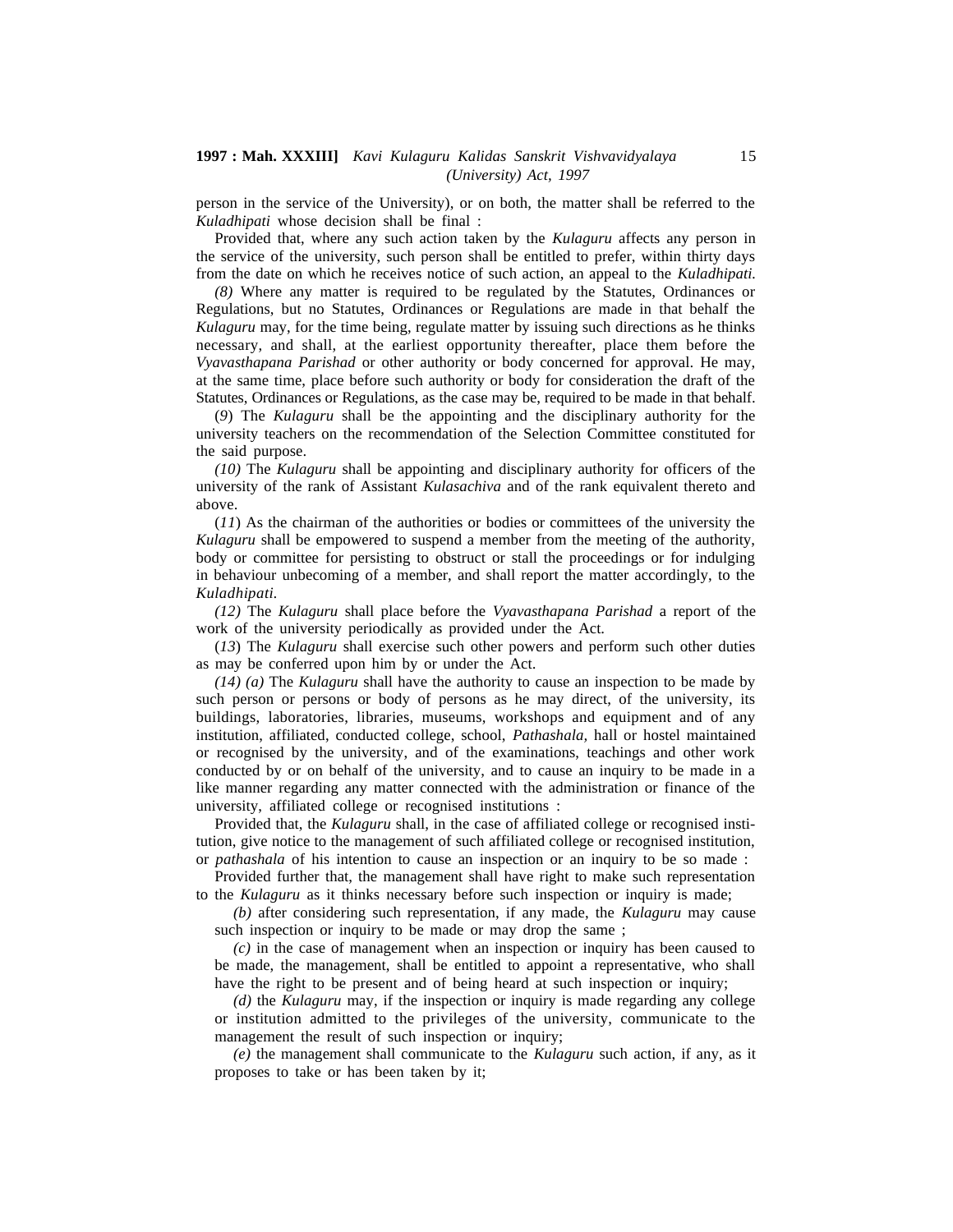(*f*) where the management does not, within the time fixed by the *Kulaguru,* take action to his satisfaction, the *Kulaguru* shall place before the *Vyavasthapana Parishad* the inspection or inquiry report and explanation furnished or representation made by the management, for its consideration.

Adhishthata.

**15.** (*1*) There shall be an *Adhishthata* (Dean) for each *Sankaya* (faculty). He shall be an academic officer of the university and responsible for implementation of the academic policies approved by the *Vidvat Parishad* in respect of academic development, maintenance of standards of teaching and research and training of teachers within his *Sankaya.*

*(2)* The *Adhishthata* of every *Sankaya* shall be nominated by the *Kulaguru* from the teachers, as prescribed.

(*3*) The *Adhishthata* shall hold the office for a period of five years.

*(4)* The *Adhishthata* shall be responsible for the academic development of the *Sankaya* and shall ensure proper implementation of the decisions of the *Vyavasthapana Parishad* (Management Council), *Vidvat-Parishad* (Academic Council), the *Niyojana-Vikasa Mandala* (Board of University Planning and Development), the *Pariksha Mandala* (Board of Examinations) in respect of his *Sankaya* and the decisions of the *Sankaya* and the *Adhyayana Mandalas* (Boards of Studies) under his purview.

(*5*) The *Adhishthata* shall enquire, on being directed by the *Vidvat-Parishad,* into any malpractice related to any academic programme in his faculty by a university department, affiliated or conducted college or recognised institution or school or *Pathashala* and report the findings to the *Vidvat-Parishad.*

Sanchalaka of Niyojana Vikasa

**16.** (*1*) The *Sanchalaka, Niyojana-Vikasa Mandala* (Director, Board of Planning and Development) shall be nominated by the *Kulaguru,* from amongst teachers of the Mandala. university, institution of departments or principals.

(*2*) The *Sanchalaka* shall be,—

*(a)* the principal academic planning and academic audit officer for the academic development programmes, including post-graduate teaching, research and extension programmes and collaborative programmes of the university;

*(b)* along with *Niyojana-Vikasa Mandala* responsible to conduct academic audit of university departments or institutions, recognised institutions, post-graduate centres and affiliated colleges;

*(c)* responsible for ensuring that the decisions of the Board for long-term and shortterm development plans of the university and its affiliated colleges in their academic programmes are duly processed and implemented through relevant authorities, bodies, committees and officers;

*(d)* the principle liaison officer with the external funding agencies for generating funds for the collaborative and development programmes of the university and monitor their proper utilisation;

*(e)* responsible for establishing liaison for fostering and promoting collaboration between the university, colleges, schools and *Pathashala* and national and international institutions and scientific, industrial and commercial organisations;

(*f*) responsible for submitting an annual report on the progress achieved in different developmental and collaborative programmes to the *Kulaguru* who shall place the same before the *Vidvat-Parishad.*

Kulasachiva,

**17.** (*1*) The *Kulasachiva* (Registrar) shall be appointed by the *Kulaguru* on the appointment<br>and duties recommendation of a selection committee constituted for the purpose. and duties.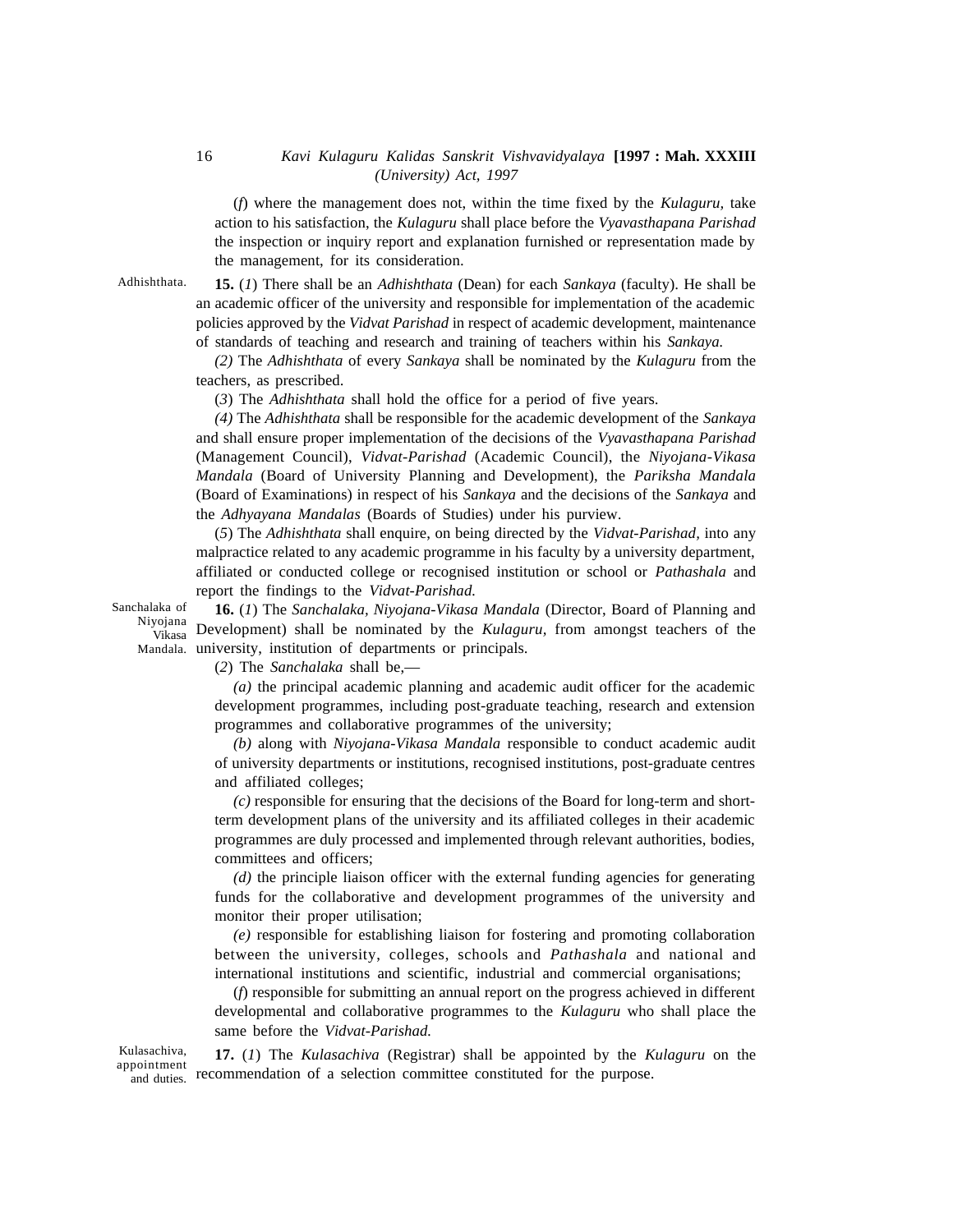(*2*) The *Kulasachiva* shall be the Chief Administrative Officer of the university. He shall be a full-time salaried officer and shall work directly under the superintendence, direction and control of the *Kulaguru.*

(*3*) Appointment of the *Kulasachiva* shall be for a term of five years and he shall be eligible for reappointment. The qualifications and experience for the purpose of selection of the *Kulasachiva* shall be as laid down by the University Grants Commission and approved by the State Government :

Provided that no person shall hold office of the Registrar beyond the age of sixty years.

*(4)* When the office of the *Kulasachiva* falls vacant or when the *Kulasachiva* is, by reason of illness or absence or any other cause, unable to perform the duties of his office for a period not exceeding six months, the *Kulaguru* shall appoint a suitable person to officiate as the *Kulasachiva* until a new *Kulasachiva* is appointed and assumes office or the *Kulasachiva* resumes duty, as the case may be.

(*5*) The *Kulasachiva* shall act as *Sachiva* of *Vyavasthapana Parishad, the Vidvat Parishad* and such other authorities, bodies and committees as prescribed by or under this Act

*(6)* The *Kulasachiva* shall be the appointing and the disciplinary authority of the employees of the university other than the teachers, non-vacation academic staff and officers of the rank of Assistant Registrar and other officer holding posts equivalent thereto or above. An appeal by a person aggrieved by the decision of the *Kulasachiva* may be preferred within thirty days from the date of communication of such decision, to the *Kulaguru.*

*(7)* Subject to the decisions of the authorities of the university, the *Kulasachiva* shall have the power to enter into agreements, sign documents and authenticate records on behalf of the university.

*(8)* The *Kulasachiva* shall be the custodian of the records, the common seal and such other property of the university as the *Vyavasthapana Parishad* may, commit to his charge.

(*9*) The *Kulasachiva* shall prepare and update the Handbook of the Statutes, Ordinance and Regulations approved by the authorities, bodies or committees from time to time, and make them available to all the respective members of the authorities and officers of the university.

*(10)* The *Kulasachiva* shall receive complaints and suggestions in regard to the improvement of administration and consider them for appropriate action.

*(11)* The *Kulasachiva* shall exercise such other powers and perform such other duties as provided by or under this Act or assigned to him, from time to time, by the *Kulaguru.*

**18.** (*1*) *(a)* The *Pariksha Niyantraka* shall be appointed by the *Kulaguru* on the Pariksha recommendations of a selection committee constituted for the purpose;

Niyantraka.

*(b)* The *Pariksha Niyantraka* shall be the principal officer-in-charge of the conduct of examinations and tests of the university and declaration of their results. He shall discharge his functions under the superintendence, direction and guidance of the *Pariksha Mandal.* He shall be a full-time salaried officer of the university and shall work directly under the control of the *Kulaguru;*

(*c*) His appointment shall be for a term of five years, and he shall be eligible for re-appointment. The qualifications and experience for the purpose of selection of the *Pariksha Niyantraka* shall be such as may be prescribed.

(*2*) The *Pariksha Niyantraka* shall be the *Sadasya-Sachiva* (Member-Secretary) of the *Pariksha Mandala* (Board of Examinations) and of the Committees appointed by the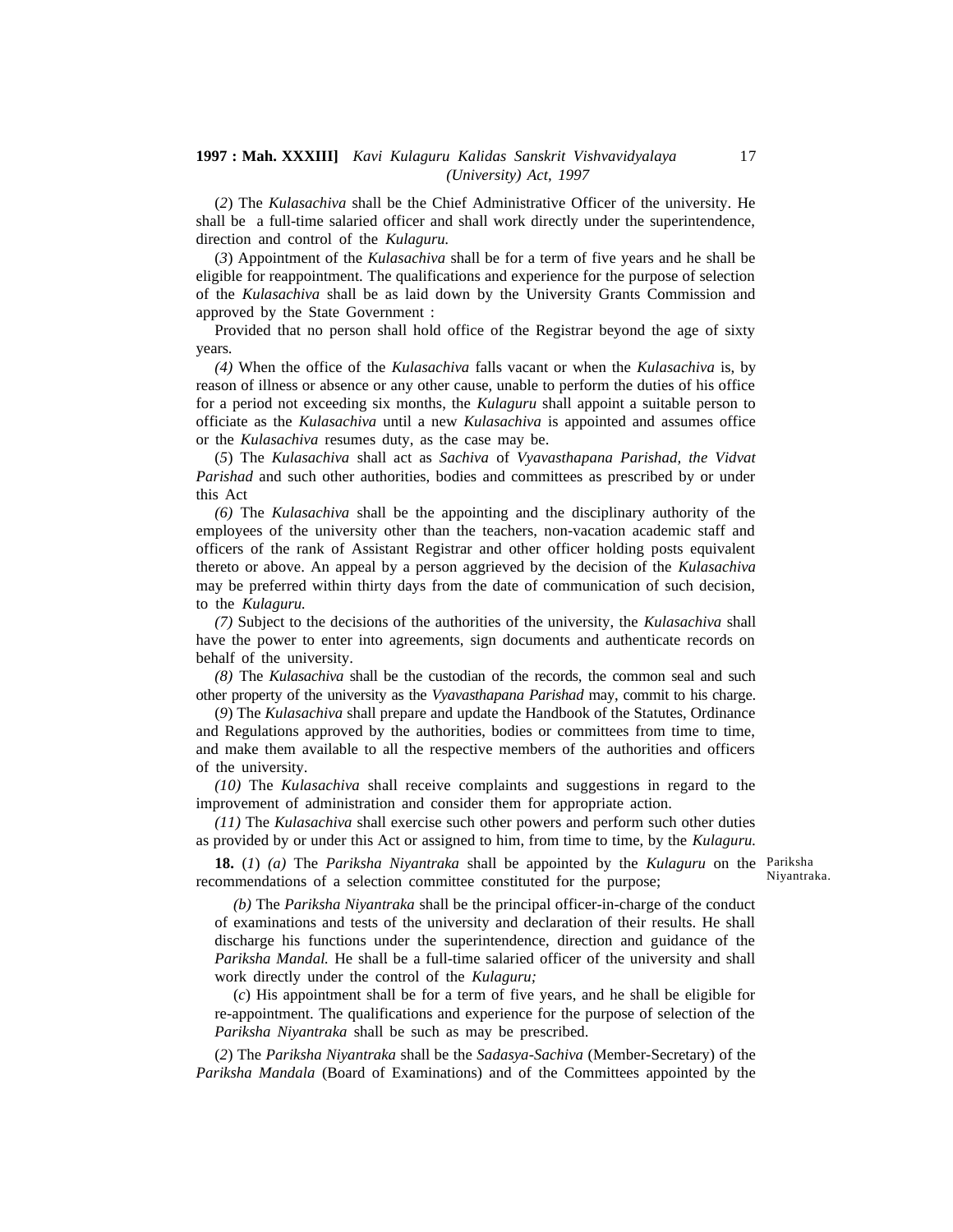board except the committees constituted under section 30(5) (*a*) for appointment of paper-setters, examiners and moderators. He shall be responsible for prompt and proper implementation of their decisions.

(*3*) Without prejudice to the generality of the provisions of sub-section *(1) (b),* the *Pariksha Niyantraka* shall be responsible for making all arrangements necessary for holding examinations and tests and declaration of results. It shall be his responsibility  $\rightarrow$ 

*(a)* to prepare and announce in advance the calendar of examinations;

*(b)* to arrange for printing of question papers;

*(c)* to arrange to get performance of the candidates at the examinations properly assessed, and process the results;

*(d)* to arrange for the timely publication of results of examinations and other tests;

*(e)* to postpone or cancel examinations, in part or in whole, in the event of malpractice or if the circumstances so warrant and take disciplinary action or initiate any civil or criminal proceedings against any person or a group of persons or a college or an institution alleged to be committed malpractices;

(*f*) to take disciplinary action on the recommendation of Disciplinary Action Committee against the candidates, paper setters, examiners, moderators, or any other persons connected with examinations and found guilty of malpractices in relation to the examinations;

*(g)* to review, from time to time, the results of university examinations and forward reports thereon to the *Pariksha Mandala.*

*(4)* The *Pariksha Niyantraka* shall exercise such other powers and perform such other duties as may be prescribed or assigned to him, from time to time, by the *Pariksha Mandala.*

Granthapala, appointment and duties.

**19.** *(1)* The *Granthapala* shall be full time salaried officer of the university. He shall work directly under the control of the *Kulaguru.*

(*2*) The *Granthpala* shall be appointed by the *Kulaguru* on the recommendation of a Selection Committee constituted for the purpose. His qualifications, emoluments and terms and conditions of service shall be as recommended by the University Grants Commission and approved by the State Government.

*(3)* When the office of the *Granthapala* falls vacant, or when the *Granthapala* is, by reason of illness or absence or any other cause unable to perform the duties of his office, such duties shall be performed for the time being, by such person as the *Kulaguru* may appoint, for the purpose, for a period not exceeding six months or until a new *Granthapala* is appointed, or the *Granthapala* resumes his duties, whichever is earlier.

*(4)* The *Granthapala* shall be responsible for the development, modernization, upkeep and management of the university library or libraries and shall be responsible for collections and preservation of manuscripts, and offer his help and advice in this respect to the librarians or libraries of affiliated college or recognised institution, school and *Pathashalas.*

(*5*) The *Granthapala* shall be custodian of all books, periodicals, manuscripts, journals and library equipment, and shall ensure that no irregularities take place and that the books, periodicals, manuscripts, journals and library equipment are not lost. He shall cause periodical verification of stock. He shall have the right to advise the university on all matters including those for mobilising additional resources to meet the developmental expenditure of the university library or libraries.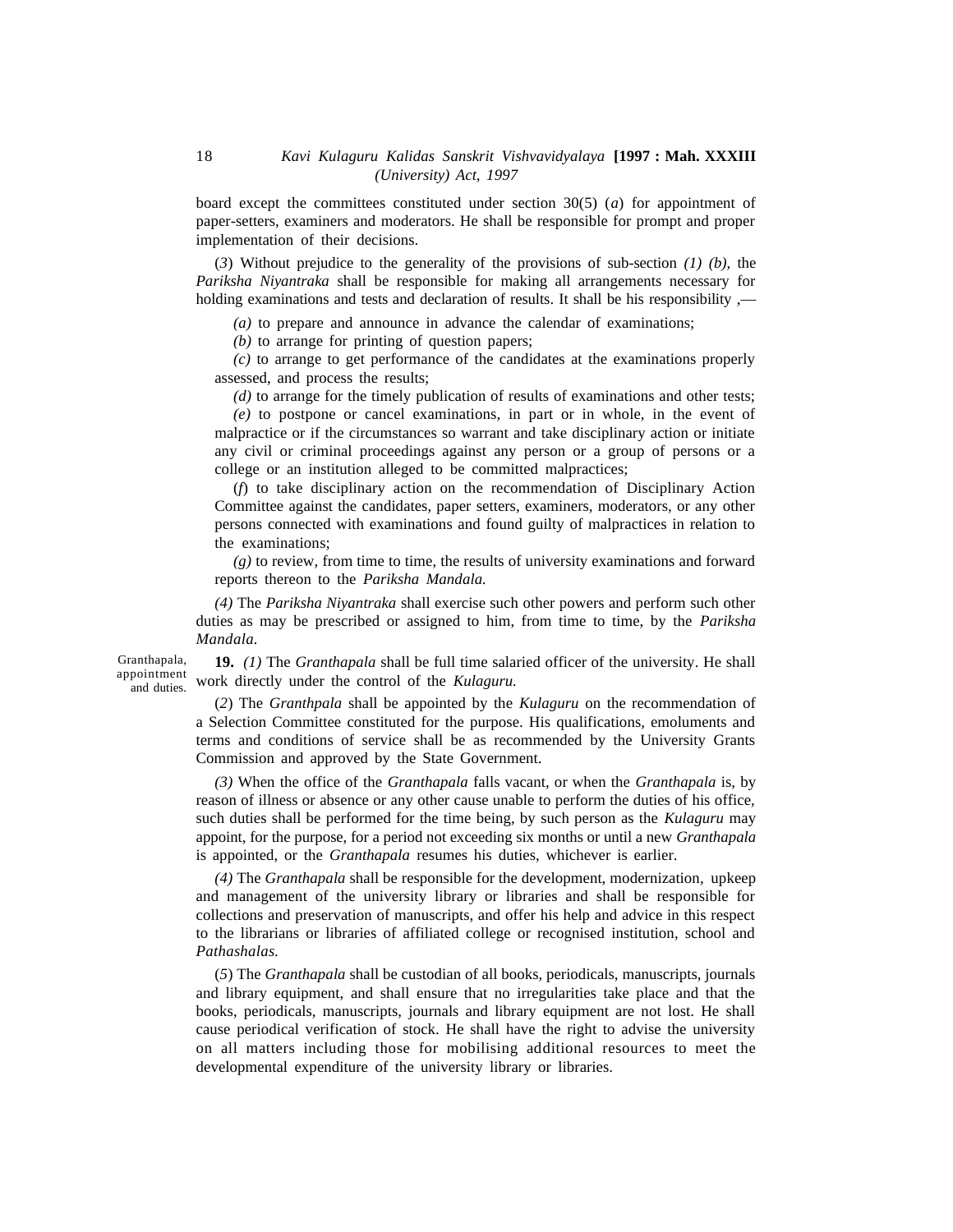*(6)* The *Granthapala* shall be the *Sadasya-Sachiva* of the *Granthalaya Samiti* and shall ensure proper implementation of the decisions taken by the *Granthalaya Samiti.*

**20.** (*1*) *(a)* The *Vitta-Lekha-Adhikari* shall be the principal finance, accounts and Vitta-Lekha audit officer of the university. He shall be full time salaried officer and shall work Adhikari. directly under the control of the *Kulaguru;*

*(b)* The *Vitta-Lekha Adhikari* shall be appointed by the *Vyavasthapana Parishad* either by nomination or by obtaining the services of a suitable officer on deputation from the Government of India or the State Government.

(*2*) The *Vitta-Lekha Adhikari* shall be the *Sadasya-Sachiva* of the *Vitta-Lekha Samiti.* He shall have the right to be present, speak and otherwise take part in the proceedings of the *Vyavasthapana Parishad* on matters which have financial implications but shall not be entitled to vote.

*(3)* The *Vitta-Lekha Adhikari* shall maintain minutes of the meetings of *Vitta-Lekha Samiti* and the sub-committees appointed by the *Vitta-Lekha Samiti.*

*(4)* The *Vitta-Lekha Adhikari* shall be responsible for presenting the annual budget, statement of accounts and audit reports, to the *Vitta-Lekha Samiti* and to the *Vyavasthapana Parishad.*

*(5)* The duties of the *Vitta-Lekha Adhikari* shall be to,—

*(a)* exercise general supervision over the funds of the university, and shall advice the *Kulaguru* as regards the finances of the university;

(*b*) hold and manage the funds, property and investments, including trust and endowed property, for furthering any of the objects of the university;

*(c)* ensure that the limits fixed by the university for recurring and non-recurring expenditure for a year are not exceeded, and that allocations are expended for the purposes for which they are granted or allotted;

*(d)* keep watch on the state of the cash and bank balances and of investments;

*(e)* keep watch on the progress of collection of revenue and advice the *Kulaguru* on the methods to be employed for collection;

(*f*) have the accounts of the university audited regularly;

*(g)* ensure that the registers of buildings, land, equipment and machinery are maintained up-to-date and that the stock taking of equipments and other consumable material in all offices, colleges, workshops and stores of the university is conducted regularly;

(*h*) propose to the *Kulaguru* that explanation be called for unauthorised expenditure or other financial irregularities, from any academic member of university;

(*i*) propose to the *Kulasachiva* that explanation be called from any non-academic member for unauthorised expenditure or irregularities in any particular case, and recommend disciplinary action against the persons at fault;

(*j*) call for from any office, centre, laboratory, college, department of the university or university institution, for any information and returns that he thinks necessary for the proper discharge of his financial responsibilities; and

*(k)* exercise such other powers, perform such other duties, and discharge such other financial functions as are assigned to him by the *Kulaguru* or are prescribed by the Ordinances;

(*l*) ensure conduct of internal audit.

**21.** *(1) Sanchalaka, Chhatra Kalyana* shall be nominated by the *Kulaguru,* from Sanchalaka, amongst the teachers. The emoluments, terms and conditions of service and powers and chhatra duties shall be as prescribed by the Acts. He shall work directly under the control of the kalyana. *Kulaguru.*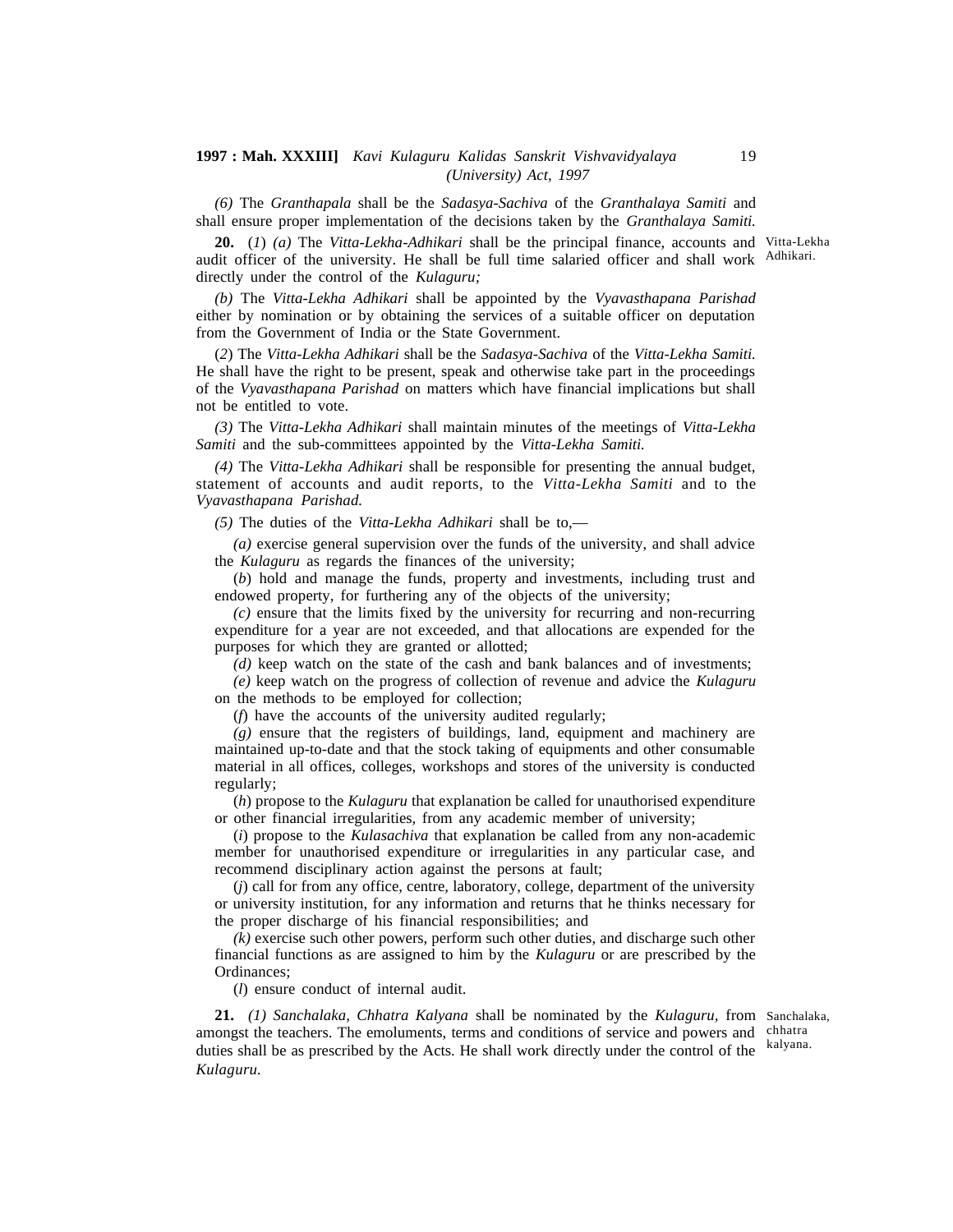*(2)* The *Sanchalaka* shall hold office for a term of two years and shall be eligible or re-appointment.

Sanchalaka, Vistar Seva

Mandal.

**22.** *(1)* The *Sanchalaka, Vistar Seva Mandala* shall be a full time salaried academic officer and shall be appointed by the *Kulaguru* on the recommendation of a selection committee, consisting of —

(a) the *Kulaguru*—*Adhyaksha;*

*(b)* two experts in the filed of extension services in *Sanskrit* nominated by the *Vyavsthapana Parishad;*

*(c)* one nominee of the *Vistar Seva Mandal.*

*(2)* The emoluments and terms and conditions of service of the *Sanchalaka* shall be prescribed by the Ordinances.

(*3*) The *Sanchalaka* shall be the *Sadasya Sachiva* of the *Vistar Seva Mandal* and shall be responsible for organising and co-ordinating various extension programmes in Sanskrit and allied-subjects under the overall guidance and advice of the Board. He shall prepare annual report of the extension service of the university for the approval of the Board and for submission to the *Vyavasthapana Parishad.*

*(4)* The *Sanchalaka, Vistar Seva Mandal* shall work directly under the control of *Kulaguru.*

**23.** All salaried officers, members of the authorities, committees or bodies, teachers of the university and other employees of the university, shall be deemed to be public XLV bodies and servants within the meaning of section 21 of the Indian Penal Code. Officers, members of authorities, employees of university as of 1860.

#### CHAPTER IV.

#### AUTHORITIES OF THE UNIVERSITY.

Authorities of university.

public servant.

**24.** The following shall be the authorities of the university, namely :--

(*1*) the *Vyavasthapana Parishad* (the Management Council);

*(2)* the *Vidvat-Parishad* (the Academic Council);

*(3)* the *Sankaya* (Faculties);

*(4)* the *Adhyayan Mandala* (the Boards of Studies);

*(5)* the *Pariksha Mandala* (the Boards of Examination)

*(6)* the *Niyojana-Vikas Mandala* (the Board of Planning and Development of the University);

(*7*) the *Vistar Seva Mandal* (the Board of Extension services);

(*8*) such other bodies of the university as are designated by the Statutes to be the authorities of the university.

Vyavasthapana Parishad. Power of Government to specify eligibility conditions for being member of any authority of university.

<sup>1</sup>[**24A.** Notwithstanding anything contained in any other provisions of this Act, in consultation with the *Kuladhipati,* the State Government may, by an order published in the *Official Gazette,* specify the eligibility conditions for being appointed or nominated as a member of any authority of the university.]

**25.** *(1)* The *Vyavasthapana Parishad* shall be the principal executive authority to manage, lay down policy and formulate Statutes and Ordinances, administer the affairs of the university and shall carry out such duties which are not specifically assigned to any other authority.

Section 24A was inserted by Mah. 14 of 2009, s. 15.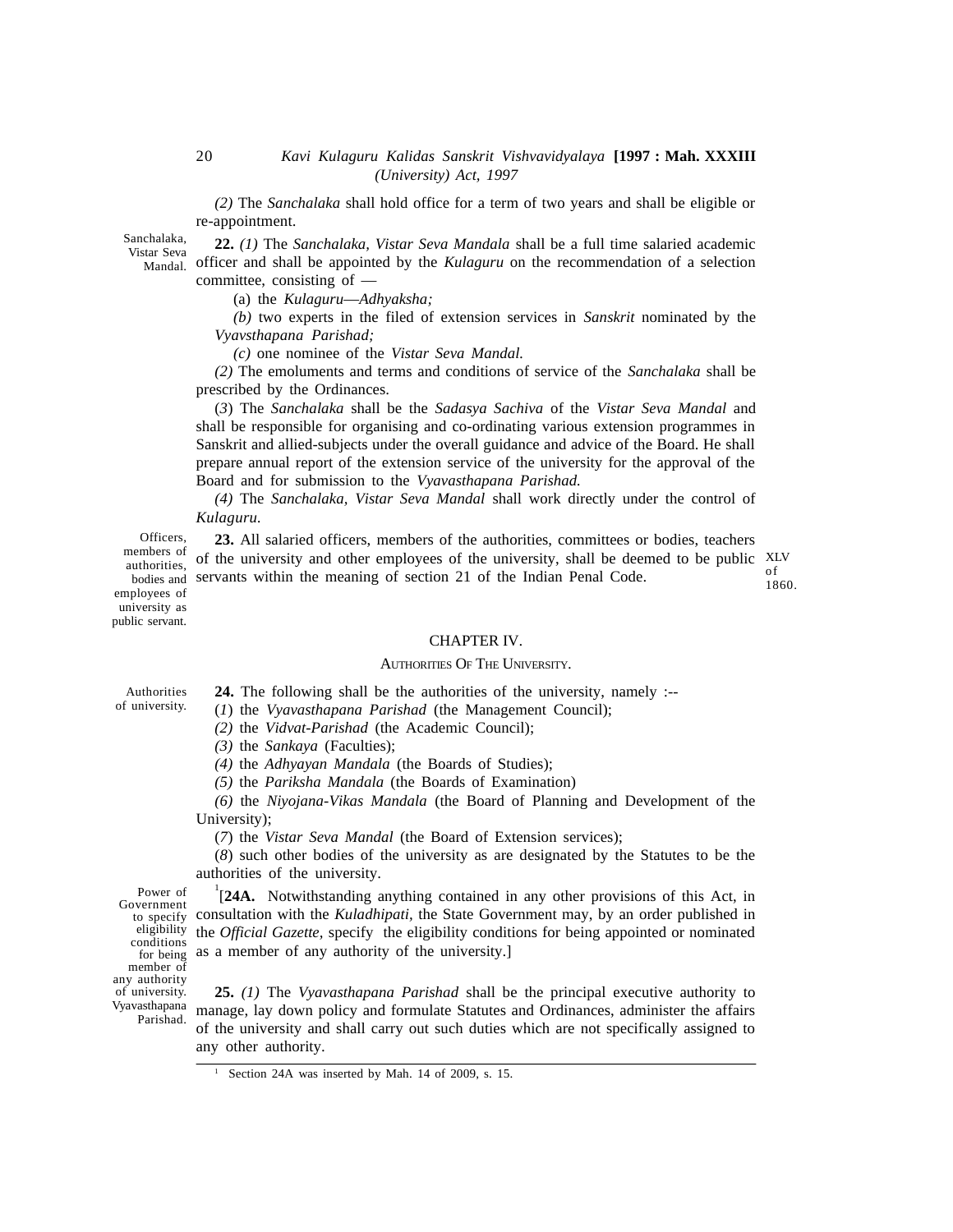(*2*) It shall consist of the following members, namely :—

*(i) Kulaguru—Adhyaksha (Ex-officio)*

(*ii*) *Sama-Kulaguru — Sadasya (Ex-officio);*

(*iii*) one *Adhishthata* as prescribed by Statutes;

(*iv*) one person nominated by the *Kuladhipati* preferably from amongst the members of the *Sanskrit Sthai Samiti* of the Government of Maharashtra;

(*v*) one member of the Maharashtra Legislative Assembly to be nominated by the speaker of the Maharashtra Legislative Assembly;

(*vi*) one member of the Maharashtra Legislative Council to be nominated by the chairman of the Maharashtra Legislative Council;

(*vii*) the Secretary, Higher Education or his nominee not below the rank of Deputy Secretary *(Ex-Officio);*

*(viii)* the Director of Higher Education or his nominee not below the rank of Joint Director of Higher Education *(Ex-officio);*

*(ix)* one Head of the University Department as prescribed by statutes;

(*x*) one Head of a college, institute, or *Pathashala* as prescribed by Statutes;

(*xi*) one teacher from the University Departments as prescribed by statutes;

*(xii)* one teacher who is not principal from amongst the teachers of the affiliated colleges and recognised institutions with ten years teaching experience as prescribed by statutes;

*(xiii)* one *Adhyaksha* of *Adhyayan Mandala* as prescribed by statutes;

*(xiv)* one member of the *Vidvat-Parishad* nominated by the *Kulaguru;*

*(xv) Sanchalaka—Niyojana-Vikasa Mandala (Ex-officio).*

*(3)* The *Kulasachiva* of the university shall be *ex-officio* Secretary of the *Vyavasthapana Parishad,* but shall not have the right to vote.

*(4)* The *Vitta-Lekha Adhikari* and the *Pariksha Niyantraka* shall be permanent invitees of the *Vyavasthapana Parishad,* but they shall have no right to vote.

(*5*) There shall be not less than four meetings of the *Vyavasthapana Parishad* in a year and the rules of procedure for conduct of business to be followed at a meeting including the quorum at the meeting and such other matters in relation to meetings as may be necessary shall be such as may be prescribed.

**26.** The *Vyavasthapana Parishad* shall exercise the following powers and perform the Powers and following duties, namely :—

duties of Vyavasthapana

(*1*) make such provisions, as may enable colleges, institutions, schools and *Pathashalas* Parishad. to undertake specialised studies, and where necessary or desirable, organise and make provision for common laboratories, libraries, museums and equipments for teaching and research;

(*2*) establish departments, colleges, schools, institutions of higher learning, research and specialised studies, on the recommendation of the *Vidvat-Parishad;*

*(3)* make, amend or repeal Statutes and Ordinances;

*(4)* hold, control and arrange for administration of assets and properties of the university;

(*5*) consider and approve the budget estimates prepared by the *Vitta-Lekha Samiti* with its own modifications, if any;

(*6*) enter into, vary, carry out and cancel contracts on behalf of the university;

(*7*) determine the forms of common seal for the university, and provide for its custody and use;

H 6-4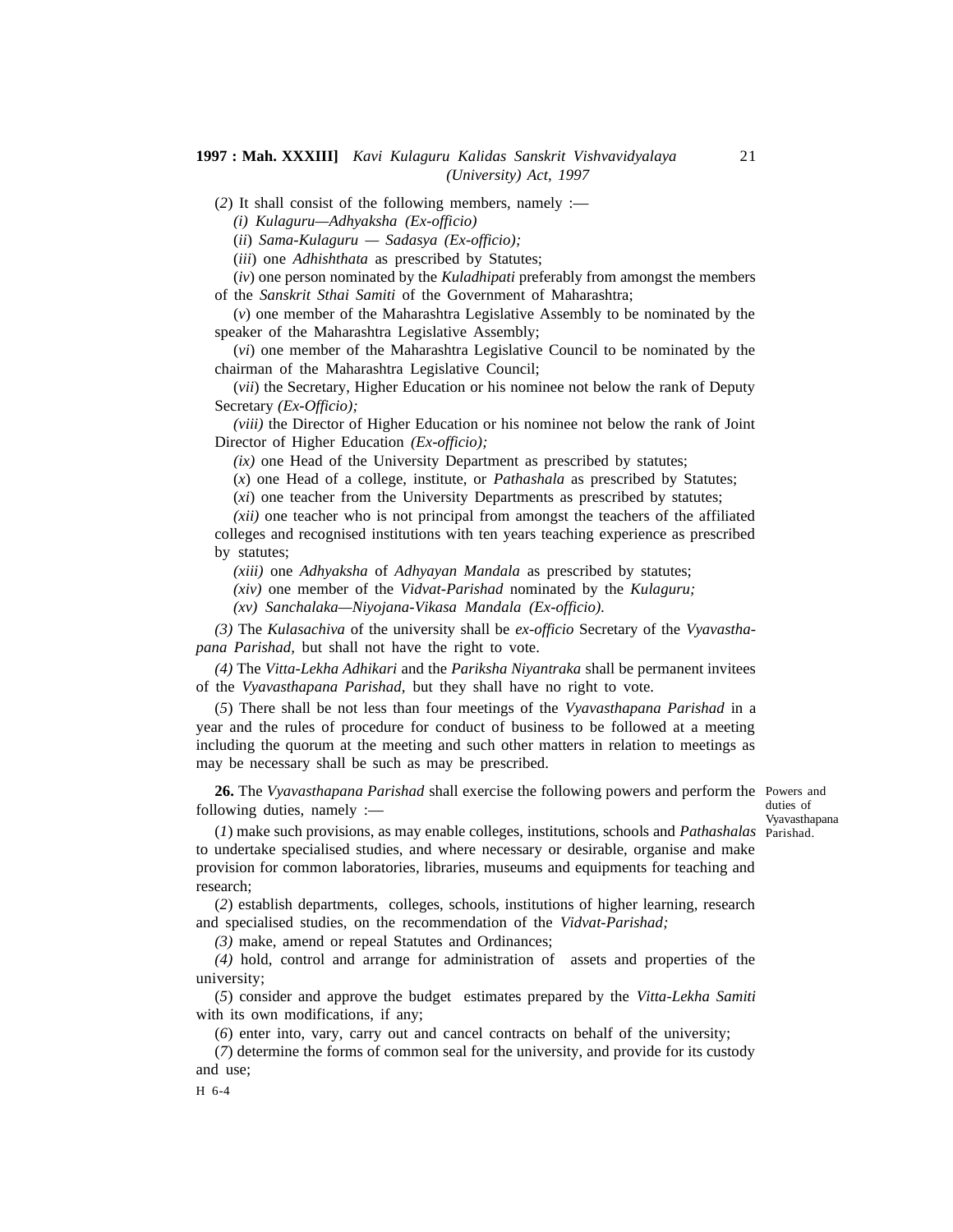*(8)* accept, on behalf of the university, trusts, bequests, donations and transfer of any movable or immovable property to the university ;

*(9)* transfer by sale, or otherwise, any movable property on behalf of the university;

*(10)* borrow, lend or invest funds on behalf of the university as recommended by the *Vitta-Lekha Samiti;*

*(11)* lay down policy for administrating funds at the disposal of the university for specific purposes;

*(12)* provide buildings, premises, furniture, apparatus and other means needed for the conduct of the work of the university;

*(13)* confer honorary degrees and academic distinctions, institute and confer such degrees, diplomas, certificates, honorary degrees and other academic distinctions as recommended by the *Vidvat-Parishad* and arrange for convocation for conferment of the same, as prescribed by the Ordinances;

*(14)* institute fellowships, travelling fellowships, scholarships, studentships, exhibitions, awards, medals and prizes, and prescribe rules therefor in accordance with the Regulations made in this behalf;

(*15*) make Regulations for collaboration with other universities, institutions and organisations for mutually beneficial academic programmes on the recommendation of the *Niyojana-Vikasa Mandala;*

*(16)* create posts of university teachers and non-vacation academic staff on the recommendation of the *Vidvat-Parishad* as and when required;

*(17)* lay down by Statutes, on the basis of qualification and terms and conditions of service and other guidelines approved by the State Government from time to time, and the procedure for appointment of university teachers and non-vocation academic staff and fix their emoluments and norms of workload and conduct and discipline;

*(18)* create posts of officers and other employees of the university;

(*19*) lay down by Statutes the procedures for appointment of officers and other employees of the university, qualifications, mode of recruitment, pay scales, terms and conditions of service including conduct, discipline and their duties;

*(20)* prescribe by Statutes procedure for appointment of teachers, officers and other employees in all institutions and colleges, schools and *Pathashalas* affiliated to the university, terms and conditions of their service and rules and procedures for their appointments;

*(21)* prescribe fees and other charges;

*(22)* prescribe honoraria, remunerations and fees and travelling and other allowances for paper-setters, examiners and other examination staff, visiting faculty and for such other services rendered to the university;

*(23)* receive and consider report of the working of the university from the *Kulaguru* periodically as provided by the Ordinances;

*(24)* consider and approve the academic calendar of the university as per the Statutes, and guidelines from the University Grants Commission for next academic year before the expiry of the current academic year;

(*25*) consider the perspective plan for the academic development of the university, prepared by the *Niyojana-Vikasa Mandala;*

*(26)* assess and approve the feasibility of proposals from the *Vidvat-Parishad* for academic programmes;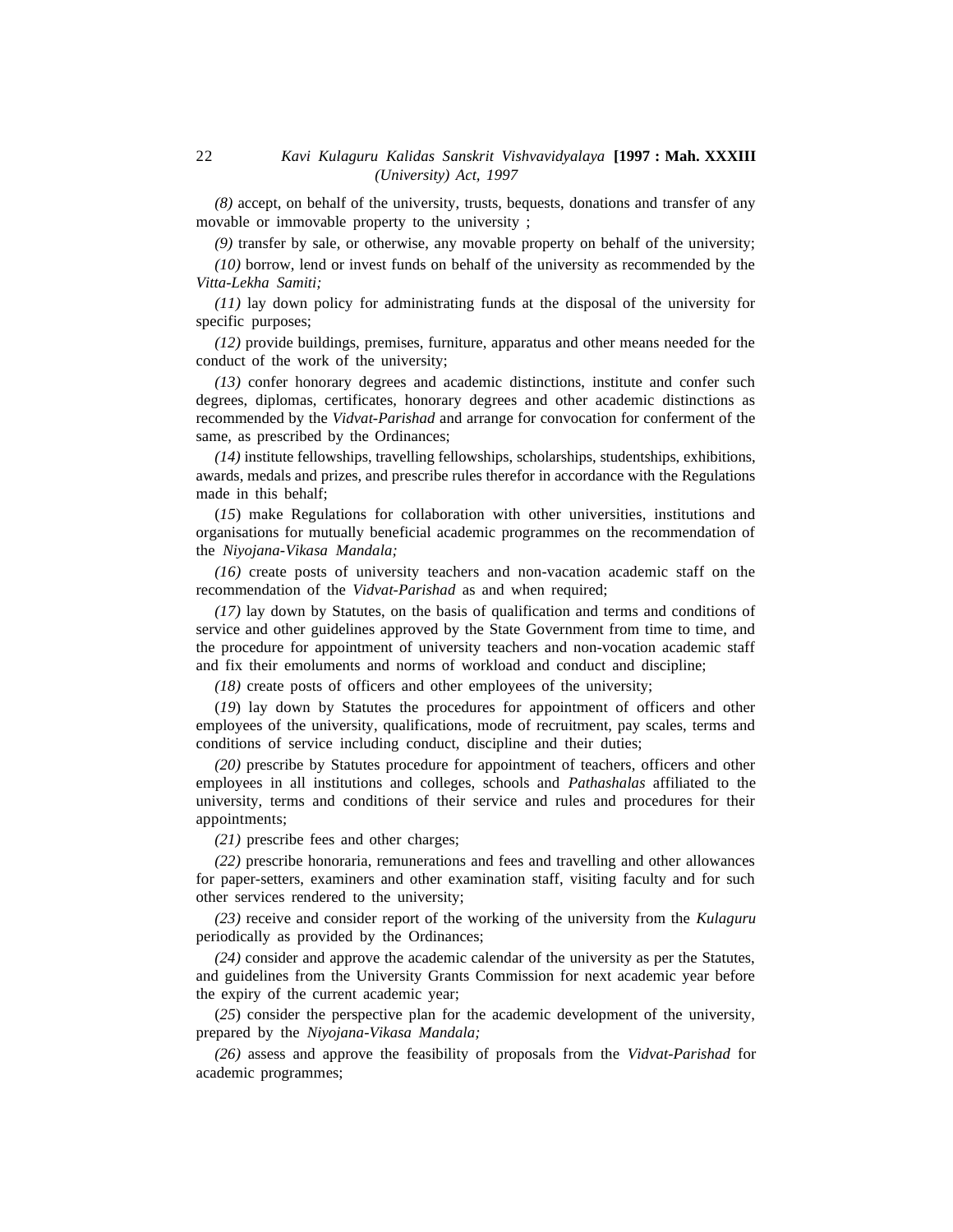*(27)* consider and adopt the annual report, annual accounts and audit report;

*(28)* cause an inquiry to be made in respect of any matter concerning the proper conduct, working and finances of colleges, institutions, schools and *pathashalas* or department of the university;

*(29)* delegate, any of its powers, except the power to make, amend or repeal Acts, to the *Kulaguru* or such officer or authority of the university or a committee appointed by it, as it thinks fit;

*(30)* approve the budget estimate prepared by the *Vitta-Lekha Samiti.*

**27.** (*1*) The *Vidvat-Parishad* shall be responsible for laying down the academic Vidvatpolicies in regard to maintenance and improvement of standards of teaching, research, Parishad. collaboration programmes in academic matters and evaluation of workload of the teachers.

(*2*) It shall consist of the following members, namely :—

*(a)* the *Kulaguru—Adhyaksha;*

*(b)* the *Sama-Kulaguru;* .

*(c)* the *Adhishthatas* of the *Sankayas;*

*(d)* the *Adhyakshas* of the *Adhyayana Mandalas;*

*(e)* the *Sanchalaka* of the *Vistara Seva Mandala;*

*(f)* one principal each of the conducted or affiliated colleges, institutions or *pathashalas* to be nominated by rotation as prescribed by statutes;

*(g)* one professor from amongst the professors in the university departments or institutions, nominated by the *Kulaguru;*

*(h)* one teacher representing each faculty to be co-opted by the *Vidvat-Parishad* from amongst the teachers having not less than 10 years' teachers experience, other than principals of colleges, Heads of university departments and Heads of recognised institutions as prescribed by statutes;

(*i*) one head of an academic services unit of the university, nominated by the *Kulaguru;*

*(j)* two scholars nominated by the *Kuladhipati* from amongst the Sanskrit institution in the State;

*(k)* two eminent *Sanskrit* scholars nominated by the *Kulaguru;*

*(l)* the Director of Higher Education, Maharashtra State or his nominee not below the rank of Joint Director Higher Education or his nominee;

*(m)* Honorary *Sanskrit* Organiser, if any, of the Government of Maharashtra.

*(3)* The *Kulasachiva* shall act as the Secretary of the *Vidvat-Parishad,* but shall have no right to vote.

(*4*) The *Vidvat-Parishad* shall meet at least twice a year.

**28.** *(1)* The *Vidvat-Parishad* shall be the principal academic authority of the university Powers and and shall be responsible for regulating and maintaining the standards of teaching, research and examinations in the university.

duties of Vidvat-Parishad.

*(2)* Without prejudice to the generality of the foregoing provisions, the *Vidvat-Parishad* shall exercise the following powers and perform the following duties, namely :—

(*a*) recommend in the *Vyavasthapana-Parishad* regarding institution of degrees, diplomas, certificates and other academic distinctions;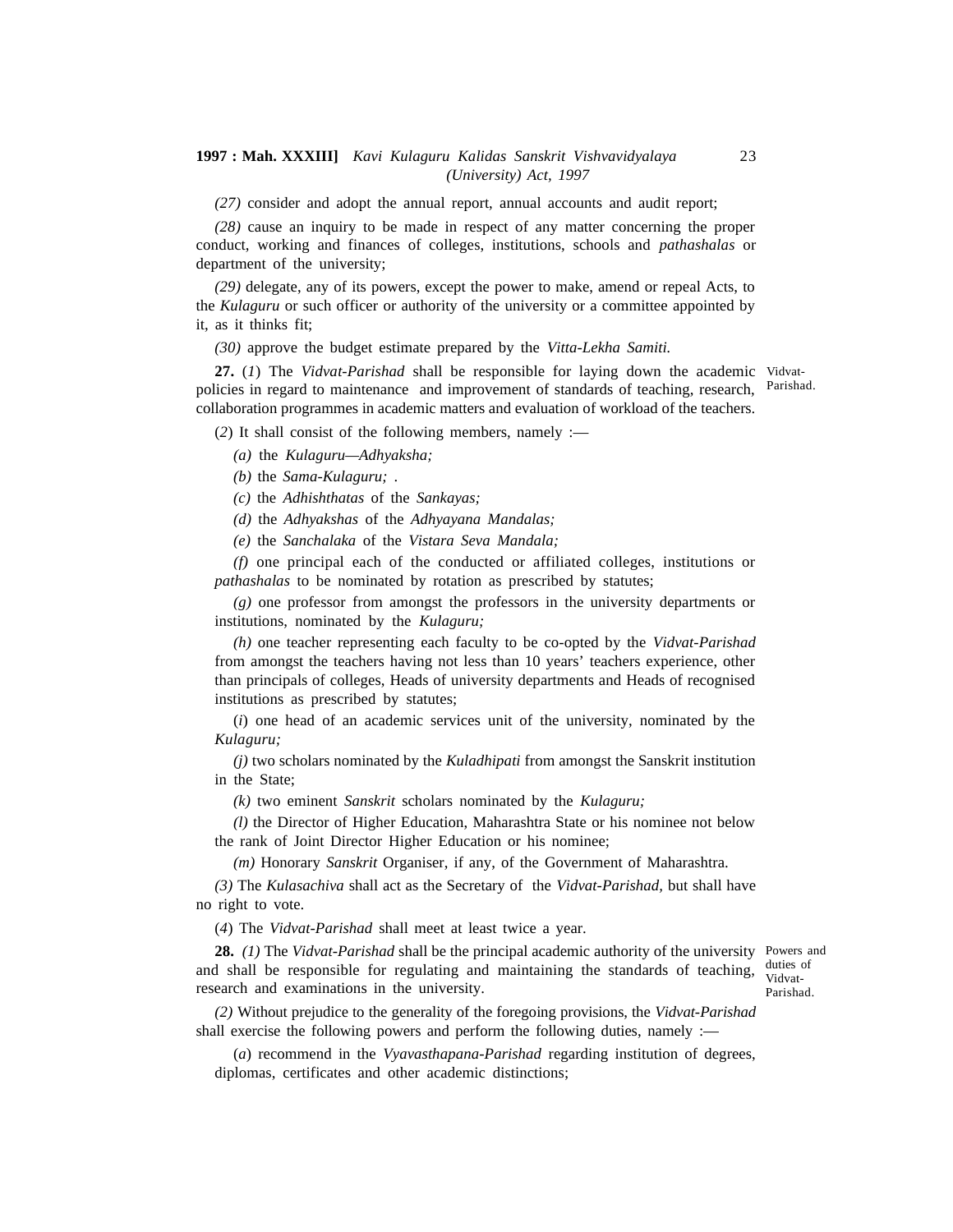(*b*) recommend to the *Vyayasthapana-Parishad* to make, amend or repeal Acts on issue related to academic matters;

(*c*) make, amend or repeal Regulations on matters specified in section 48 of this Act;

*(d)* allocate subjects to the faculties;

*(e)* make proposals for the establishment of conducted colleges, schools, departments, institutions of higher learning, research and specialised studies, academic services units, libraries, laboratories and museums in the university;

(*f*) consider and make recommendations regarding new proposal for creation of professorships, associate professorships, readerships, lectureships and non-vocational academic staff required by the university;

(*g*) recommend to the State Government or otherwise of the qualifications as prescribed by the University Grants Commission for different categories of teachers and non-vocational academic staff, and for a particular post in these categories, whether in the university or in any affiliated college or a recognised institution, and prescribed additional qualifications, if any;

*(h)* make proposals to the *Vyavasthapana-Parishad* for the institution of fellowships, travelling fellowships, scholarship, studentships, medals and prizes and make regulation for their award;

(*i*) prescribe qualifications and norms for appointment of paper-setters, examiners, moderators and others, concerned with the conduct of examinations;

(*j*) appoint committees to review periodically the utility and practicability of the existing courses of study and the desirability or necessity of reviewing or modifying them in the light of new knowledge or changing societal requirements;

*(k)* make proposal for the conduct of interfaculty and area or regional studies, common facilities, such as hobby centres, museums, etc.;

(*l*) prescribe norms for recognition of any member of the staff of an affiliated college or recognised institution as a teacher of the university;

*(m)* prescribe norms for granting affiliation, continuation of affiliation, extension of affiliation to colleges, and recognisation, continuation of recognisation, extension of recognition to institutions of Sanskrit learning and research or specialised studies;

(*n*) grant affiliation to colleges or institutions in accordance with the provisions of the Statutes, Ordinances and Regulations;

*(o)* accord recognition to institutions of *Sanskrit* learning, research or specialised studies as prescribed;

*(p)* make proposals to the *Vyavasthapana-Parishad* to prescribe fees and other charges;

*(g)* generally, advice the university on all academic matters and submit to the *Vyavasthapana-Parishad* feasibility reports on academic programmes;

(*r*) exercise such other powers and perform such other duties as may be conferred or imposed on it by or under this Act, the Statutes, Ordinances and Regulations.

Pariksha Mandala.

**29.** (*1*) The *Pariksha Mandala* shall be the authority for conducting the examinations and making policy decisions in regard to organising and holding examinations, improving the system of examination, appointing the papersetters, examiners, moderators and also prepare the schedule of dates of holding examinations and declaration of the results. The *Pariksha Mandala* shall also oversee and regulate the conduct of examinations in the institutions, colleges, *pathashalas* and university departments.

24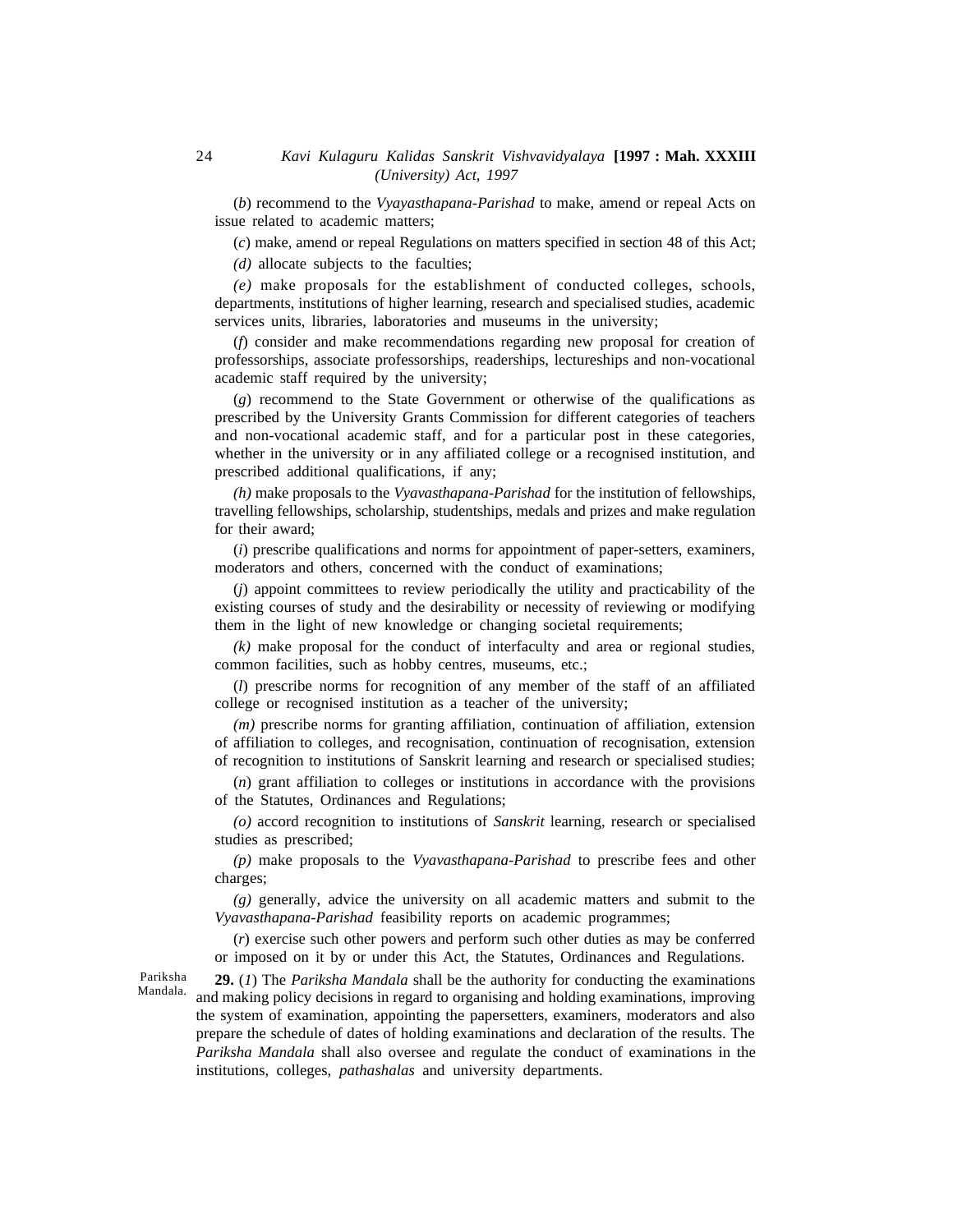*(2)* The *Pariksha Mandala* shall deal with all the matters in relation to examination and shall hear and decide the complaint received pertaining to any matter arising out of conduct of examinations.

(*3*) The *Pariksha Mandala* shall consist of the following members, namely :—

*(a) Kulaguru,* Chairman;

*(b) Sama-Kulaguru,* if any;

*(c)* the *Adhishthatas* of the *Sankaya;*

*(d)* one head of university department, not below the rank of Reader, nominated by the *Kulaguru;*

(*e*) one principal other than *Adhishthata* nominated by the *Vidvat-Parishad;*

*(f)* one teacher other than the heads of departments or principals, nominated by the *Vidvat-Parishad;*

*(g)* Director of Higher Education; or his nominee not below the rank of Joint Director;

*(h) Pariksha Niyantraka,* Member-Secretary.

**30.** (*1*) The *Pariksha Mandala* shall ensure proper organisation of re-examinations and Powers and tests of the university, including moderation, tabulation and the declaration of results. duties of Pariksha

(*2*) The *Mandala* shall meet at least once in each academic terms.

*(3)* In particular and without prejudice to the generality of duties as mentioned in subsection (*1*), the *Mandala* shall exercise the following duties, namely :—

*(a)* to appoint papersetters, examiners and moderators from amongst the persons included in the panels prepared by the respective *Adhyayana Mandala* and, where necessary, having regard to the recommendations made by the committee under clause *(b)* of sub-section *(6)* remove them or debar them;

*(b)* to undertake, exercise and experiment in examination reforms;

*(c)* to exercise such other powers in relation to examinations as may be assigned to it by or under the Ordinance.

*(4)* In case of any emergency requiring immediate action to be taken, the *Adhyaksha* of the *Mandala* or any other officer or person authorised by him in that behalf, shall take such action as he thinks fit and necessary, and shall report at the next meeting of the *Mandala* the action taken by him.

(5) *(a)* In order to appoint paper-setters, examiners and moderators, the *Pariksha Mandala* shall constitute committee, for every subject consisting of,—

*(i)* the *Sama-Kulaguru,* if any, *Adhyaksha;*

(*ii*) the *Adhishthata* of the concerned *Sankaya;*

*(iii)* the *Adhyaksha* of the concerned *Adhyayana Mandala;*

(*iv*) one member of the *Adhyayana Mandala* nominated by it from amongst its members;

*(b) The Pariksha Niyantraka* shall act as Secretary of such committees;

*(c)* The committees shall prepare lists of persons for various examinations and tests, from amongst persons, included in the panels to be prepared by the *Adhyayana Mandala;* and shall submit them to the *Pariksha Mandala,* which shall then appoint paper-setters, examiners and moderators and where necessary referees;

*(d)* The committee shall obtain three sets of question papers in sealed covers in the respective subject. The *Adhyaksha* of the committee shall draw at random one of such sealed covers containing question papers. This sealed cover with seals intact shall then be sent to the press.

Mandala.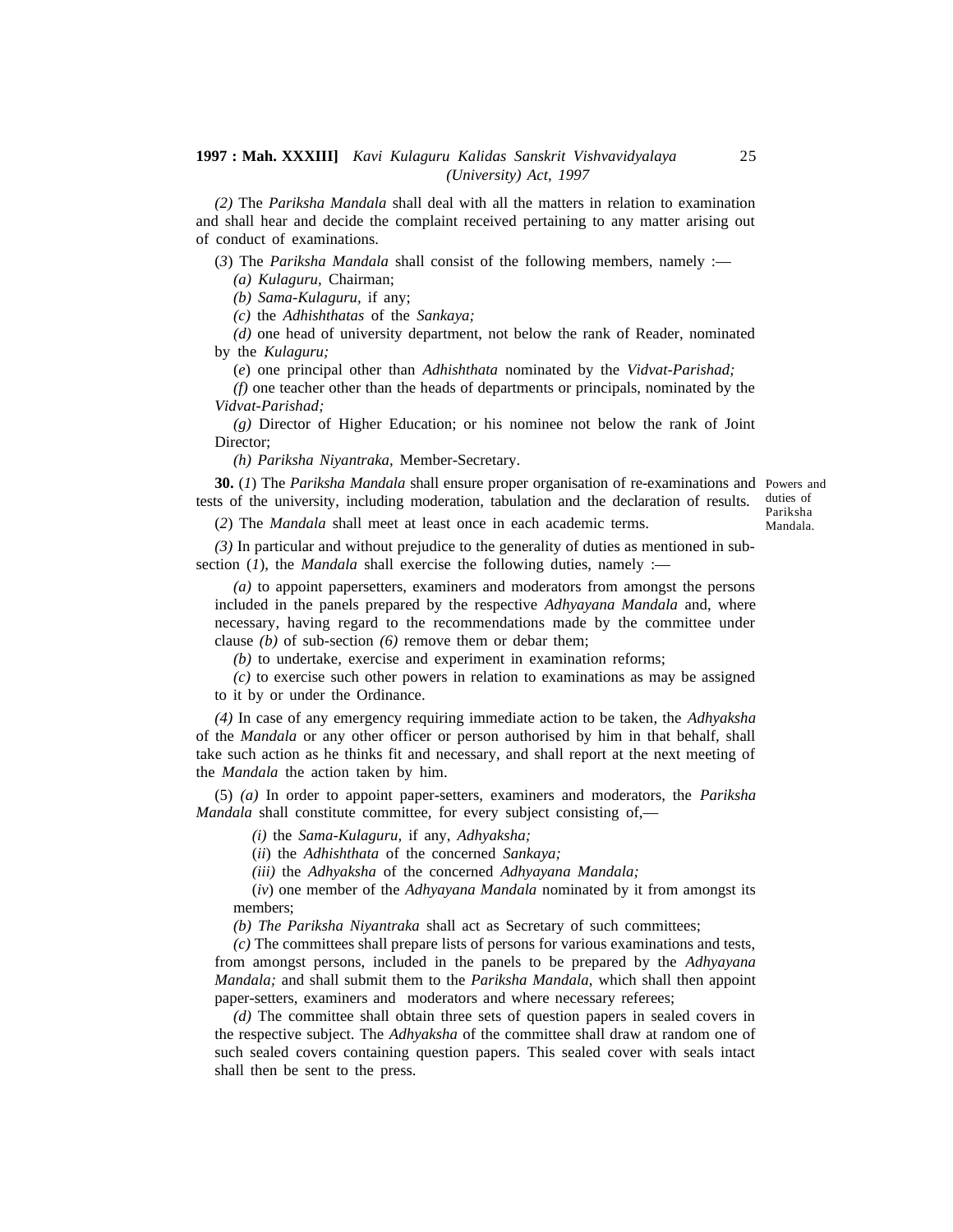*(6) (a)* In order to investigate and take disciplinary action for malpractices and lapses on the part of candidates, paper-setters, examiners, moderators, referees, teachers or any other person connected with the conduct of examinations, *Pariksha Mandala* shall constitute a committee of not more than five persons of whom one shall be Chairman;

*(b)* Such a committee shall submit its report and recommendations to the *Pariksha Mandala* which shall take disciplinary action in the matter as it deems fit.

(*7*) The *Pariksha Mandala* shall prepare the financial estimates for incorporation in the budget of the university and shall submit the same to the *Vitta-Lekha Adhikari.*

*(8)* The *Mandala* shall arrange for strict vigilance during the conduct of the examinations so as to avoid use of unfair means by the students, teachers, invigilators, supervisors, etc.

Sankaya.

**31.** (*1*) The *Sankayas* (Faculties) shall be the principal academic co-ordinating authorities of the university in respect of studies and research in relation to the subjects included in the faculty, and also in respect of studies and research in multi-faculties.

(*2*) The university shall have such faculties as are prescribed by the Statutes.

*(3)* A faculty shall be constituted, divided, combined with or abolished, only with the approval of the *Vidvat-Parishad* and as prescribed by the Statutes.

*(4)* The faculty shall comprise of such subjects as are prescribed by the Statutes.

(*5*) the faculty shall consist of the following members —

*(a)* the *Adhishthata* of the faculty *ex-officio* Chairman, to be nominated by the *Kulaguru* from amongst the Professor or the Readers having not less than ten years' teaching experience;

*(b)* Chairman of each *Adhyayana Mandala* for the subjects comprised in the faculty;

*(c)* three members of each *Adhyayana Mandala,* to be nominated by the *Adhishthata.*

**32.** The *Sankaya* shall have the following powers and duties, namely : —

(*a*) to consider and report on any matter referred to it by the *Vyavasthapana Parishad, Vidvat-Parishad,* or *Niyojana-Vikasa Mandala;*

*(b)* to consider and approve recommendations of the *Adhyayana Mandalas* in the faculty, and matters related to more than one *Adhyayana Mandalas* not affecting any other faculty and recommend to the *Vidvat-Parishad* for action as it thinks fit;

*(c)* to consider and recommend to the *Vidvat-Parishad,* the academic matters within its purview, which effect any other faculty or faculties or which involve administrative or financial implications;

*(d)* to consider and recommend to the *Vidvat-Parishad* establishment of new courses, inter-disciplinary courses and short-term training programmes, referred to it by the Boards of Studies;

*(e)* to make recommendations to the *Vidvat-Parishad* in respect of the requirements regarding the conduct of postgraduate or undergraduate instruction, teaching, research and training in the university institutions or departments, affiliated colleges and recognised institutions, schools and *Pathashalas;*

(*f*) to ensure that guidelines and rules framed for the following matters by the *Vidvat-Parishad* are implemented, namely :—

*(i)* long-term curriculum development;

Powers and duties of Sankaya.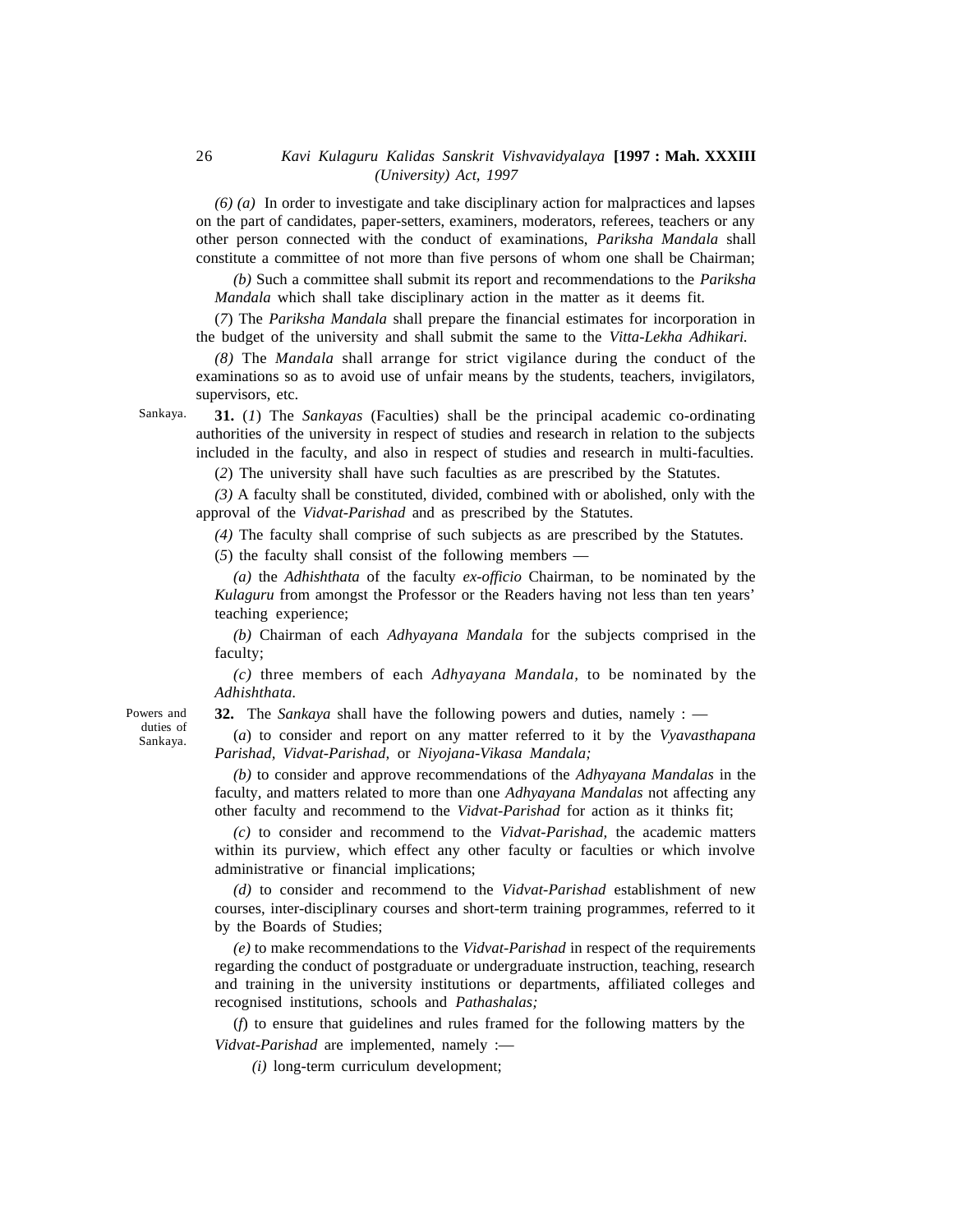*(ii)* faculty development;

*(iii)* teaching or learning material development;

*(iv)* research in educational matters with particular reference to colleges ;

(*g*) to plan and organise inter-departmental and inter-faculty programmes in consultation with the *Adhyayana Mandala,* other faculties, and *Niyojana-Vikasa Mandala;*

*(h)* to recommend to the academic staff college and the *Vidvat-Parishad* regarding organisation of refresher and orientation course for teachers of affiliated colleges and university departments especially for the revised or newly introduced or interdisciplinary courses of studies;

*(i)* to prepare and submit the annual report of the functioning for the faculty to the *Kulaguru;*

*(j)* to consider any other academic matter which may be referred to it.

**33.** (*1*) There shall be an *Adhyayana Mandala* (Board of Studies) for every subject Adhyayana or group of subjects, as prescribed. mandalas.

*(2)* The *Adhyayana Mandala* shall consist of,—

*Parishad* in that respect;

*(a)* the Head of the university department or institution in the relevant subjects: Provided that, where there is no university department in the subject, the *Mandala* shall at its first meeting co-opt the Head of the Department from an affiliated college having postgraduate teaching in that subject.

*(b)* three Heads of Departments in affiliated and conducted college as prescribed. (*3*) The *Mandala,* at its first meeting, shall co-opt,—

*(a)* one teacher having not less than ten years teaching experience from amongst the teachers in the university Department who is not a Head of the Department;

*(b)* one teacher having not less than ten years teaching experience, from amongst the teachers of affiliated or conducted colleges having teaching in the subject;

(*c*) one teacher having not less then ten years teaching experience, from amongst the teachers of the affiliated *Pathashalas.*

*(4)* The Chairman of the *Mandala* shall be nominated by the *Kulaguru* from amongst its members.

**34.** The *Adhyayana Mandala* shall have the following powers and duties, namely :— Powers and

(a) to recommend, upon reference to it by the Vyavasthapana Parishad or Vidvat- duties of *Parishad* or the *Sankaya* concerned or otherwise, the courses of study in the subject mandalas.or group of subjects within its purview; Adhyayana

*(b)* to recommend books, including text-books, supplementary reading, reference books and other material for such courses of study;

(*c*) to recommend to the *Vidvat-Parishad* for its approval the preparation and publication of selections or anthologies or writing or work of authors and other masters as well as material consequent to curriculum development by the teachers of the university for its introduction in the syllabis of the courses of study under the

*(d)* to advise the *faculty* or *faculties* concerned regarding improvements in the courses of study;

purview of the Board in accordance with the Regulations made by the *Vidvat-*

*(e)* to recommend names of suitable persons for inclusion in the panels for appointment of paper-setters, examiners and moderators at the university examinations in the subject by the *Pariksha Mandala;*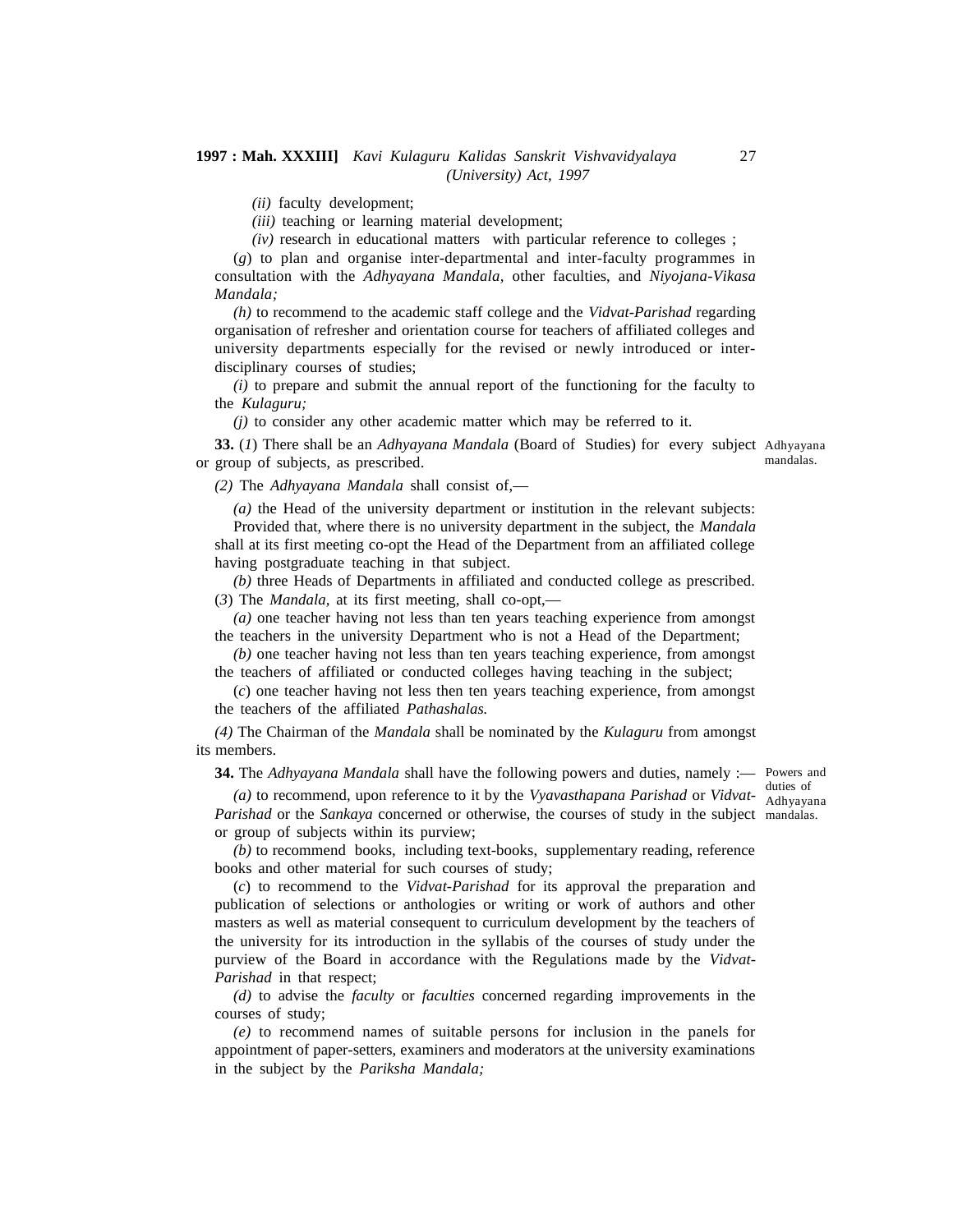(*f*) to recommend to the *Pariksha Mandala,* names of persons suitable for appointment as referees for evaluation of theses and dissertations and for conduct of *viva-voce* examinations, wherever prescribed, for awarding postgraduate, doctorate and higher degrees ;

*(g)* to suggest organisation of orientation and refresher courses in the subject;

*(h)* to prepare requirements in respect of teaching of the subject at various levels in respect of teachers and their qualifications, library, laboratory equipment and consumables for formulating the norms and requirements for granting affiliation or extension or continuation of affiliation to colleges and for granting recognition or extension or continuation of recognition to institutions by the university.

Vistara Seva Mandala.

**35.** (*1*) There shall be a *Vistara Seva Mandala* (Board of Extension Services) of the university to oversee the various academic and extension programmes of the university. The *Mandala* shall consist of, —

*(a)* The *Kulaguru—Adhyaksha;*

*(b)* three persons, engaged in the field of extension services in Sanskrit who are residents within the university area, nominated by the *Kulaguru;*

*(c)* the Director of Higher Education or his nominee not below the rank of Deputy Director;

*(d)* one of the Station Directors of All India Radio *(Akashavani)* in the university area, to be nominated by the *Kulaguru* in consultation with the Central Government; *(e) Sanchalaka, Vistara Seva Mandala—Sadasya-Sachiva.*

*(2)* The *Mandala* shall meet at least twice a year.

*(3)* The *Mandala* shall prepare an annual programme of its activities and shall review the same periodically.

**36.** The constitution, powers and the functions or duties of the authorities of the university, not laid down by any of the provisions of this Act shall be as prescribed by authorities. Statutes. Powers, functions and duties of

**37.** Save as otherwise provided by or under the provisions of this Act, the term of office of the nominated, appointed or co-opted members of any authority shall be five  $_{\rm authority.}$  years from the date of its first meeting, irrespective of the date on which a member enters upon his office. Term of office of members of

Cessation of membership.

**38.** Notwithstanding anything contained in this Act or the Statutes made thereunder, where a person, appointed, nominated or co-opted as an officer of university or a member of any of the authorities or bodies of the university by virtue of his being eligible to be so appointed, nominated or co-opted as such an officer or a member under any of the categories of officers or members specified by or under the relevant provisions of this Act in relation to such office, authority or body, he shall cease to be such an officer of the university or a member of such an authority or a body as soon as he ceases to belong to such category and shall be deemed to have vacated his office as such officer or member.

Disqualification for membership of authority.

**39.** A person shall be disqualified for being a member of any of the authorities of the university, if he—

*(a)* is of unsound mind and stands so declared by a competent court;

(*b*) is an un-discharged insolvent;

(*c*) has been convicted of any offence involving moral turpitude;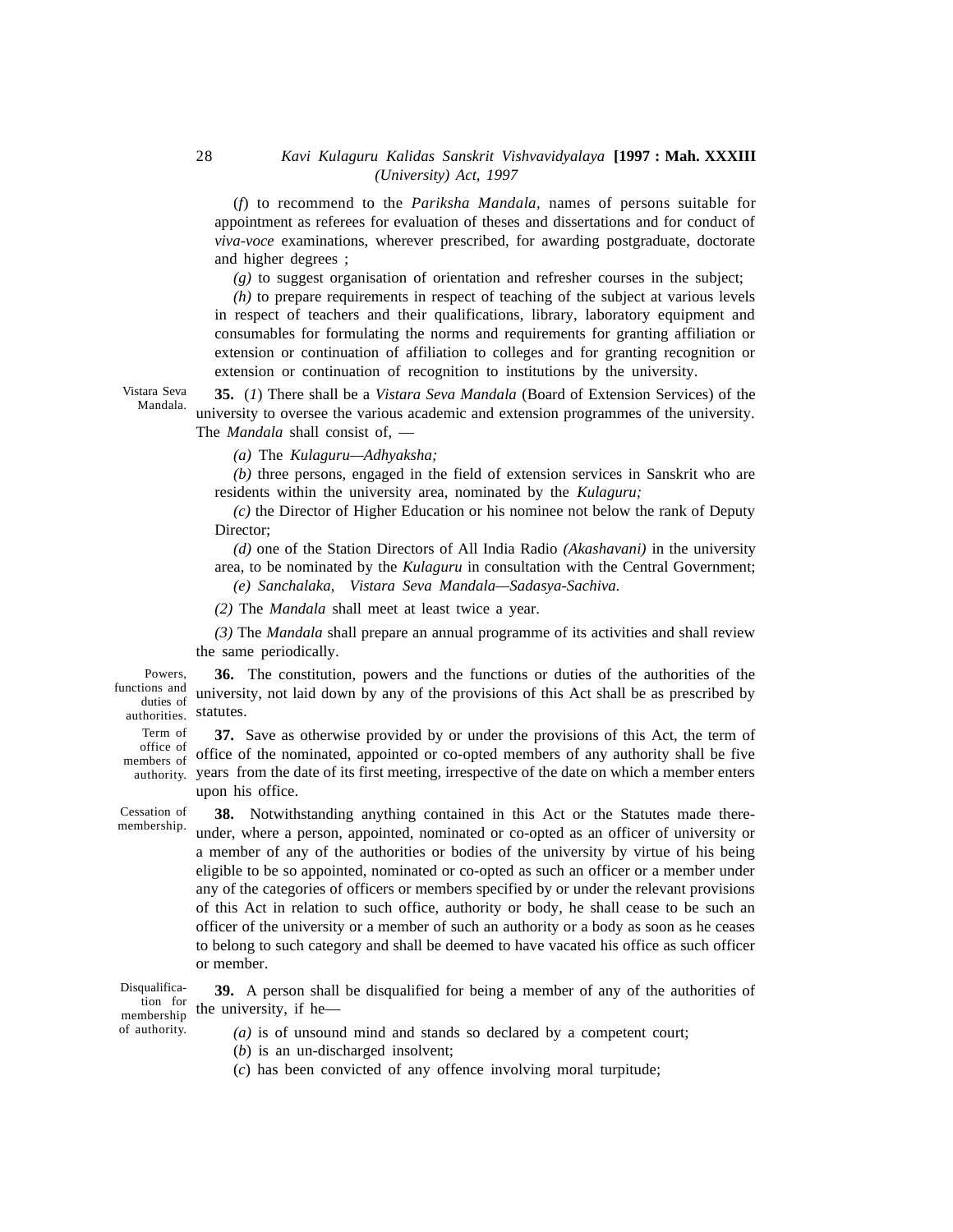*(d)* is conducting, or engaging himself in, private tuitions or private coaching classes;

*(e)* has been punished for indulging in, or promoting, unfair practices in the conduct of any examination in any form anywhere.

**40.** Save as otherwise provided by or under the provisions of this Act, each authority Conclusiveof the university while acting and exercising its powers and discharging its functions ness of or duties assigned to it by or under the provisions of this Act shall have the exclusive  $\frac{d}{partial}$  authority. jurisdiction to deal with and decide the matters assigned to it. decision of

**41.** (*1*) A member, other than an *ex-officio* member, may resign by writing under his Resignation signature. A nominee of the *Kuladhipati* may resign by addressing to the *Kuladhipati* of memberand any other member may resign by addressing to the *Kulaguru.* The person shall cease to be a member upon his resignation being accepted by the *Kuladhipati* or the *Kulaguru,* as the case may be. ship.

*(2)* If a person nominated, appointed or co-opted to an authority or body remains absent without prior permission of the authority or body for three consecutive meetings, he shall be deemed to have vacated his membership and he shall cease to be a member from the date of the third such meeting in which he has remained absent.

**42.** *(1)* Save as otherwise provided by this Act, all matters with regard to the conduct Meeting of of meetings of the authorities, bodies or committees, if any, constituted by the university or any authority shall be such as may be prescribed.

(*2*) A meeting of an authority or body shall be convened on the date determined by the *Adhyaksha* by a notice issued by its *Sadasya-Sachiva.*

(*3*) Except as otherwise provided, the quorum for a meeting shall ordinarily be onethird of the number of the sitting members. If there is no quorum, the meeting shall be adjourned by the *Adhyaksha* to a specific time on the same day or a letter date and no quorum shall be necessary for such adjourned meeting.

(*4*) Where no provision is made by or under this Act for an *Adhyaksha* to preside over a meeting of any authority or body of the university or when the President or *Adhyaksha* so provided for is absent and no provision is made for any other person to preside, the members present shall elect a person from amongst themselves to preside at the meeting.

(*5*) Save as otherwise provided all items, questions, matters or proposals on the agenda shall be decided by a majority of votes of members present. In case of equality of votes, the *Adhyaksha* shall have a casting vote. The *Sachiva,* if not a member, shall have right to participate in the deliberations but shall not have the right to vote.

**43.** (*1*) When any vacancy occurs in the office of a member, other than an *ex-officio* Filling casual member of any authority or other body of the university before the expiry of his normal vacancy. term, the vacancy shall be filed, as soon as may be, by nomination of a person by the *Kulaguru* on the basis of seniority as prescribed.

(*2*) The person so nominated shall be a person who is otherwise, eligible to be a member of the said authority or body from the same category. The person so nominated shall hold office only so long as the member in whose place he has been nominated, would have held it, if the vacancy had not occurred.

authorities.

29

H 6-5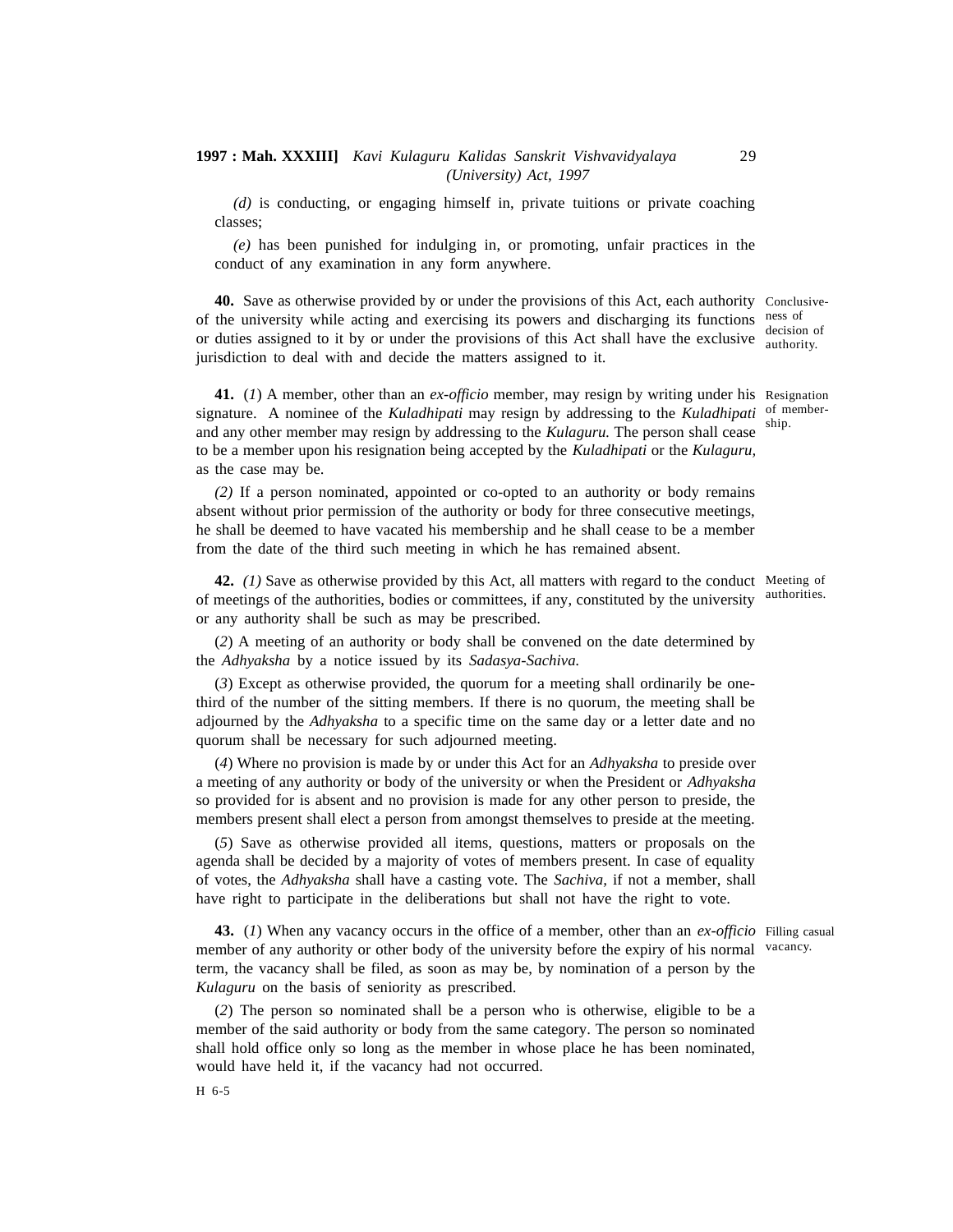#### CHAPTER V.

#### THE STATUTES, ORDINANCES AND REGULATIONS.

**44.** Subject to the provisions of this Act, the Statutes may provide for all or any of the following matters, namely :— Statutes.

(*1*) conferment of honorary degrees and holding convocation;

*(2)* the establishment and maintenance of the university departments, institutions, conducted colleges, institutions of higher learning, research or specialised studies and hostels;

*(3)* the powers and duties of the officers of the university;

(*4*) the powers and duties of the authorities of the university;

(5) the principles governing the seniority and service conditions of the employees of the university;

(*6*) the provision for disqualifying members of the authorities, bodies or committees of the universities;

(*7*) abolition of university departments or institutions and conducted colleges;

*(8)* qualifications, recruitment, workload, code of conduct, terms of office, duties and conditions of service, including periodic assessment of teachers, officers and other employees of the university and the affiliated colleges, schools and *Pathshalas* (except those colleges or institutions maintained by the State or Central Government or a local authority), the provision of pension, gratuity and .provident fund, the manner of termination of their services, as approved by the State Government;

*(9)* application of funds of the university for furtherance of the objects of the university;

*(10)* norms of affiliation of colleges or for withdrawing the affiliation of the colleges;

*(11)* acceptance and management of trusts, bequests, donations, endowments and grants from individuals or organisations;

*(12)* provision of reservation of adequate member of posts of teachers, officers and the employees of the university, affiliated colleges, recognised institution, schools and *Pathashalas,* for members of the Scheduled Castes and Scheduled Tribes and Other Backward Classes in accordance with the policy of the State Government;

*(13)* number of working days, number of actual days of instruction, holidays other than Sundays, vacation and terms in academic year;

*(14)* disciplinary action against defaulting teachers, officers and other employees of the university, affiliated colleges, recognised institutions, schools and *Pathashalas* other than the colleges or institutions, schools and *Pathashalas,* managed and maintained by the State Government or Central Government or Local Authorities;

(*15*) the taking over or transferring, in public interest, of the management of a college or institution by the university and the conditions for such taking over or transferring, subject to the approval of the State Government;

(*16*) any matter which is to be prescribed or which is necessary to give effect to the provisions of this Ordinance.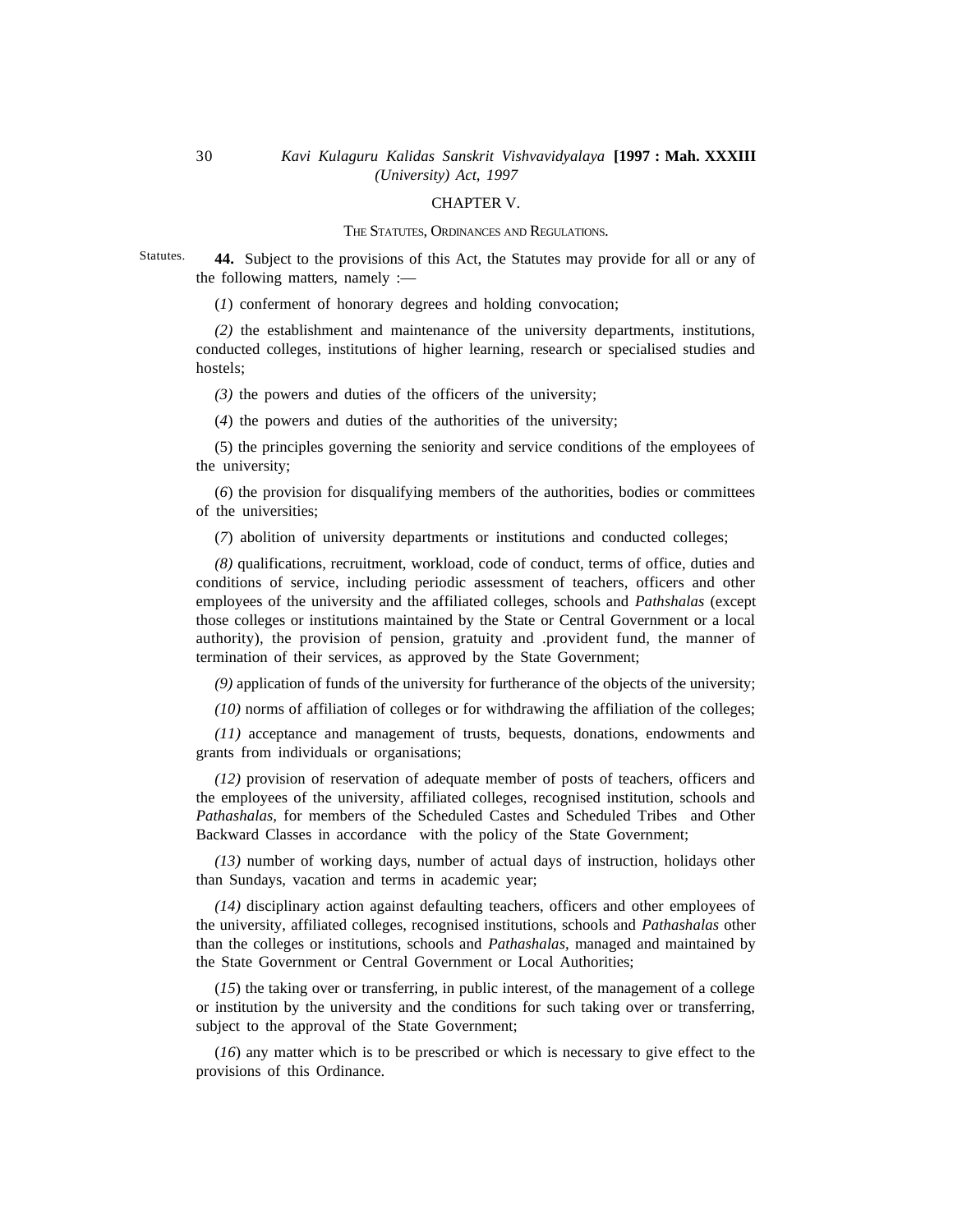**45.** (*1*) The Statutes may be made, amended or repealed by the *Vyavasthapana* Statutes how *Parishad* in the manner hereinafter provided.

*(2)* The *Vyavasthapana Parishad,* if it thinks necessary, may also obtain the opinion of any officer, authority or body of the university in regard to any draft Statute which is before it for consideration:

Provided that, where any such draft Statute pertains to academic matters, it shall obtain the opinion of the *Vidvat-Parishad* before considering the same.

(*3*) Every Statute passed by the *Vyavasthapana Parishad* shall be submitted to the *Kuladhipati* who may give or withhold his assent thereto or send it back to the *Vyavasthapana Parishad* for reconsideration.

*(4)* No Statute passed by the *Vyavasthapana Parishad* shall be valid or shall come into force until assented to by the *Kuladhipati.*

(*5*) Notwithstanding anything contained in the foregoing sub-sections, the *Kuladhipati* either *suo motu* or on the advice of the State Government, may, direct the university to make provisions in the Statutes in respect of any matter specified by him and if the *Vyavasthapana Parishad* fails to implement such a direction within sixty days of its receipt, the *Kuladhipati* may, after considering the reasons, if any, communicated by the *Vyavasthapana Parishad* for its inability to comply with such direction, make or amend the Statutes suitably.

**46.** Subject to the conditions prescribed by or under this Act, the *Vyavasthapana* Ordinance Parishad may make Ordinances to provide for all or any of the following matters, and their namely :—

subject matter.

(*1*) the conditions under which students shall be admitted to course of study for degree, diplomas, certificates and other academic distinctions;

(2) the fees to be charged for enrolment of students for attending such courses in the university and colleges (including the tuition fees and hostel charges), which shall, as far as possible, be uniform for the colleges situated in the same local area, for admission to the examinations leading to degrees, diplomas, certificates and other academic distinctions, and for registration of graduates;

*(3)* the conditions of residence, conduct and discipline of the students of the university, and the action to be taken against them for breach of discipline of misconduct, including the following : —

*(a)* use of unfair means at an examination, or abatement thereof;

*(b)* refusal to appear or give evidence in any authorised inquiry by an officer in-charge of an examination, or by any officer or authority of the university; or

(*c*) disorderly or otherwise objectionable conduct, whether within or outside the university;

*(4)* the qualifications and classification of teachers in university departments, colleges and recognised institutions, schools and *pathashalas;*

(*5*) the conditions governing the appointment and duties of examiners;

*(6)* the conduct of examinations and other tests, and the manner in which the candidates may be assessed or examined by the examiners;

*(7)* the recognition of teachers of the university and the conditions subject to which persons may be recognized as qualified to give instructions in the university departments, colleges and recognised institutions, schools and *pathashalas;*

made.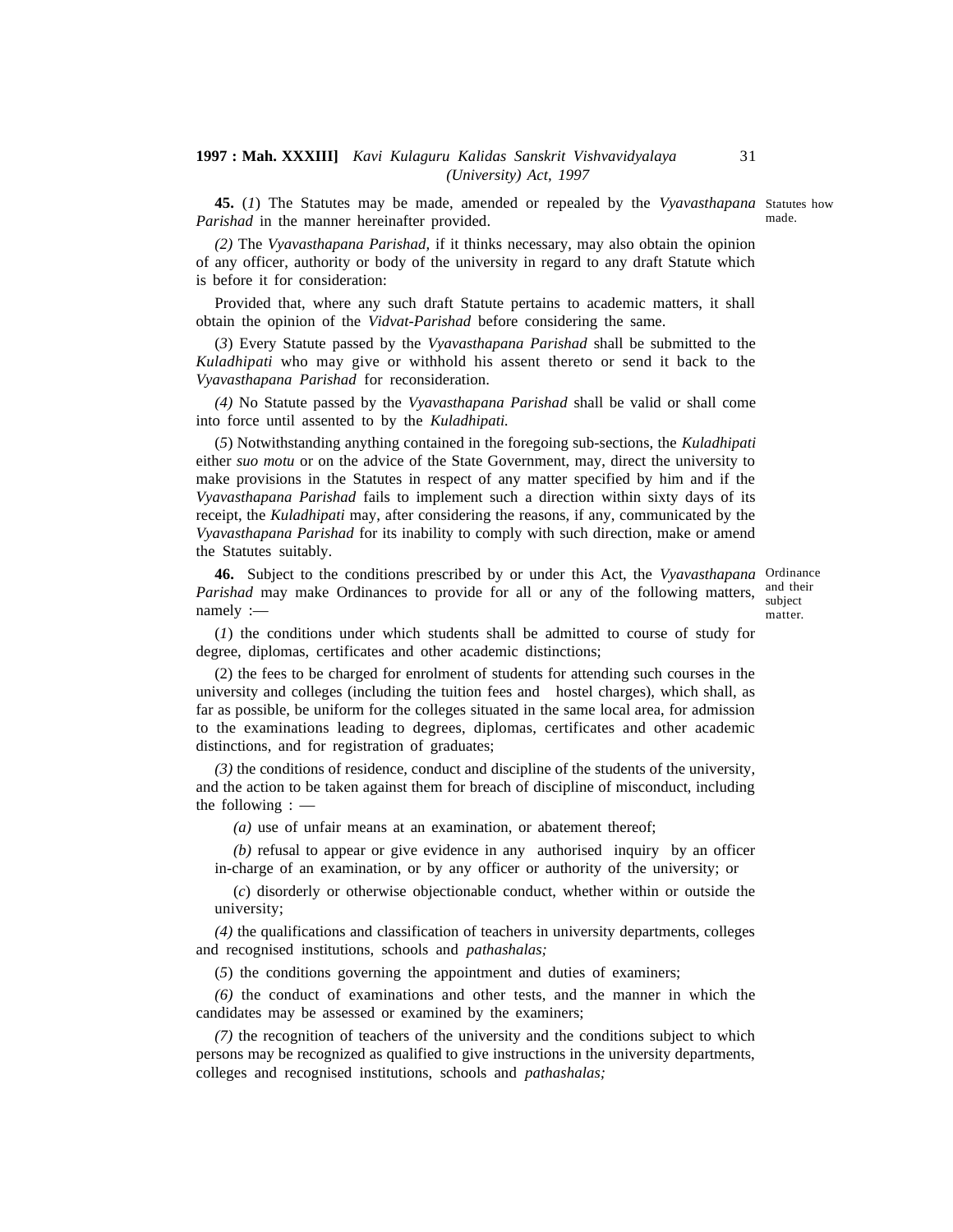*(8)* the inspection of colleges, recognised institutions, schools, *pathashalas,* halls and hostels;

(*9*) the recognition of halls and hostels;

*(10)* the mode of execution of contracts or agreements for, or on behalf of the university;

(*11*) the rules to be observed and enforced by colleges and recognised institutions regarding transfer of students;

*(12)* all other matters which, by or under this Act or the Statutes, are to be, or may be provided by Ordinances; and

*(13)* generally, all matters for which provision is, in the opinion, of the *Vyavasthapana Parishad,* necessary for the exercise of the powers conferred, or the performance of the duties imposed, on the *Vyavasthapana Parishad* by or under this Act, or the Statutes.

Ordinances and their making.

**47.** (*1*) The *Vyavasthapana Parishad* may make, amend or repeal Ordinances in the manner hereinafter provided.

*(2)* No Ordinance concerning the matters referred to in clauses (*i*) to (*vii*) of the last preceding section, or any other matter connected with the maintenance of the standards of teaching and examinations within the university, shall be made by the *Vyavasthapana Parishad* unless a draft thereof has been proposed, by the *Vidvat-Parishad.*

*(3)* The *Vyavasthapana Parishad* shall not have the power to amend any draft proposed by the *Vidvat-Parishad* under sub-section *(2),* but may reject or return it to the *Vidvat-Parishad* for reconsideration, in part or in whole, together with any amendments which the *Vyavasthapana Parishad* may suggest.

*(4)* All Ordinances made by the *Vyavasthapana Parishad* shall have effect from such date as it may direct, but every Ordinance so made shall be submitted to the *Kuladhipati* within two weeks. The *Kuladhipati* shall have the power to direct the *Vyavasthapana Parishad,* within four weeks of the receipt of the Ordinance, to suspend its operation, and he shall, as soon as possible, inform the *Vyavasthapana Parishad* ofhis objection to it. He may, after receiving the comments of the *Vyavasthapana Parishad,* either withdraw the order suspending the Ordinance or disallow the Ordinance, and his decision shall be final.

Regulations.

**48.** (*1*) Subject to the conditions prescribed by or under this Act, and the approval of the *Vyavasthapana Parishad,* the *Vidvat-Parishad,* may make Regulations consistent with this Act, the Statutes and Ordinances, providing for all or any of the matters which, by or under this Act, the Statutes or Ordinances, are to be or may be provided and for all other matters solely concerning itself.

*(2)* Any authority or body may, subject to the previous approval of the *Vyavasthapana Parishad,* make rules, consistent with this Act, the Statutes, Ordinances and Regulations, for—

(*a*) giving notice of the dates and hours of its meetings and of the business to be conducted thereat;

(*b*) regulating the procedure at its meeting and the number of members required to form a quorum, and keeping of records of the proceedings of such meetings;

(*c*) providing for all matters solely concerning such authority or body.

*(3)* Such rules be submitted to the *Vyavasthapana Parishad,* which may amend or annul them in such manner as it thinks proper, after ascertaining and considering the view of the authority or body making them.

32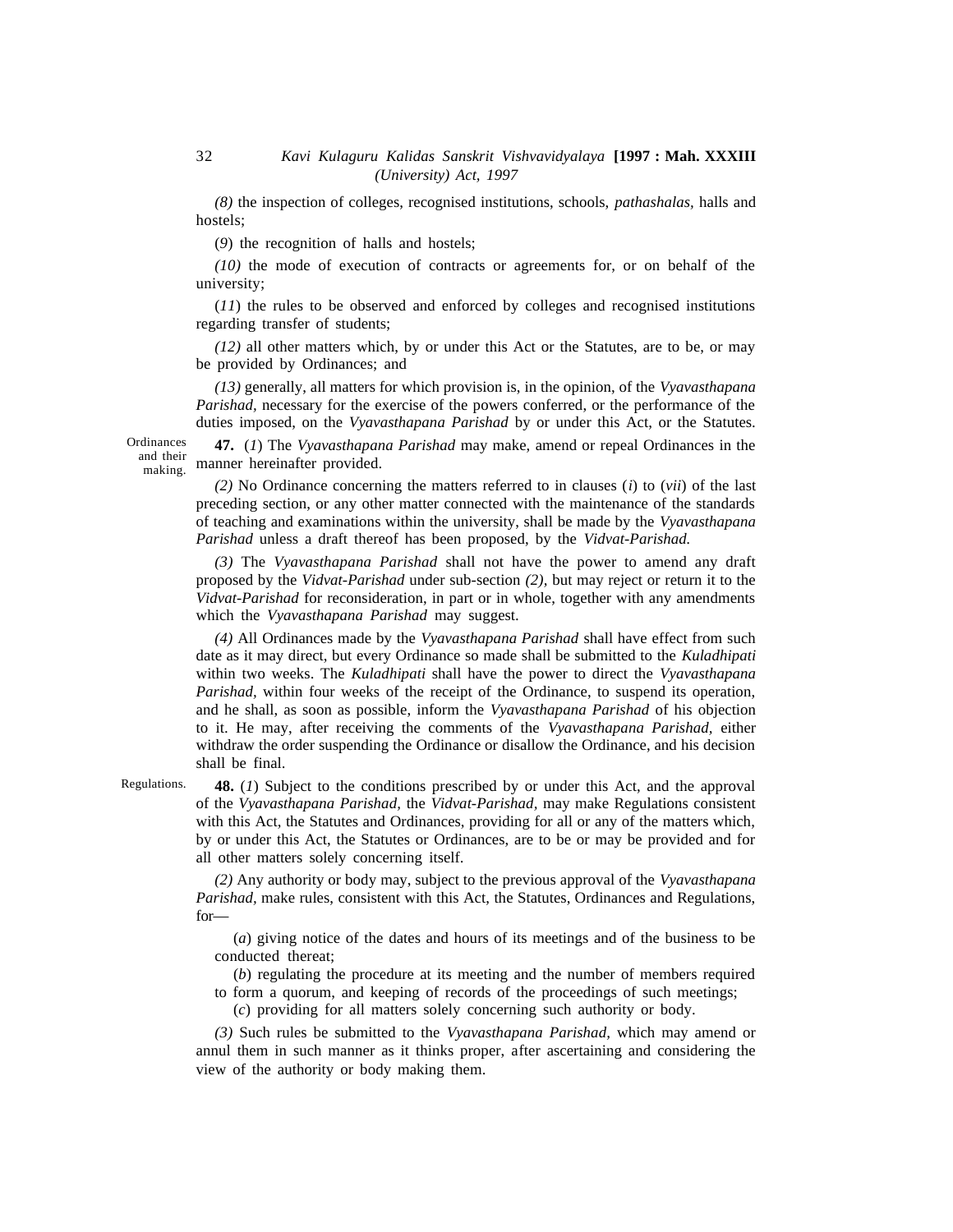#### CHAPTER VI.

#### ADMISSIONS, EXAMINATIONS AND OTHER MATTERS RELATING TO STUDENTS.

**49.** Subject to the reservation policy of the State Government for the Scheduled Admission. Castes, Scheduled Tribes and Other Backward Classes, admissions to all courses in the university departments and affiliated colleges shall be made on the basis of competitive merit in accordance with the rules, if any, made by the State Government and published in the *Official Gazette,* or by the university and published in the university *gazette* by the university :

Provided that, where model rules have been framed by the State Government in the interest of students throughout the State, the university shall adopt the same and such rules shall be published in the university *Gazette or the Official Gazette* as the case may be at least six months before the start of any academic session which shall begin not later than first of August every year :

Provided further that, having regard to the maintenance of discipline, the authority concerned shall have the power to refuse admission to a student.

**50.** At the beginning of each academic term and in any case not later than 30th Schedule of October of every calendar year, the university shall prepare and publish a schedule of Examiexaminations for each and every course conducted by itself or by any affiliated college, or institution within its jurisdiction and shall strictly adhere to the schedule.

*Explanation.—"*Schedule of Examinations" means a table giving details about the time, day and date of the commencement of each paper which is a part of a scheme of examinations and shall also include the details about the practical examinations :

Provided however that, in case the university is unable to follow this schedule due to reasons and circumstances beyond its control it shall, as soon as practicable, submit a report to the *Kuladhipati* and to the State Government incorporating the detailed reasons for making a departure from the published Schedule.

**51.** The university shall strive to declare the results of every examination Declaration conducted by it within thirty days from the last date of the examination for that of results. particular course and shall in any case declare the results latest within forty-five days thereof :

Provided however that, if for any reasons whatsoever the university is unable to finally declare the results of the examination within the aforesaid period of forty-five days, it shall submit a report incorporating the detailed reasons for such delay to the *Kuladhipati* and to the State Government.

**52.** No examination or the results of an examination shall be held invalid only for Examinations the reasons that the university has not followed the schedule as stipulated in sections not invalid, 50 and 51, as the case may be.

curricular

**53.** The university shall frame appropriate Statutes, Ordinances and Regulations to Sports and ensure that the students selected to represent their classes, colleges or the university, as extra the case may be, for sports, culture and all other activities are selected entirely on the activities. basis of merit, through open merit competition alone and on no other basis.

nations.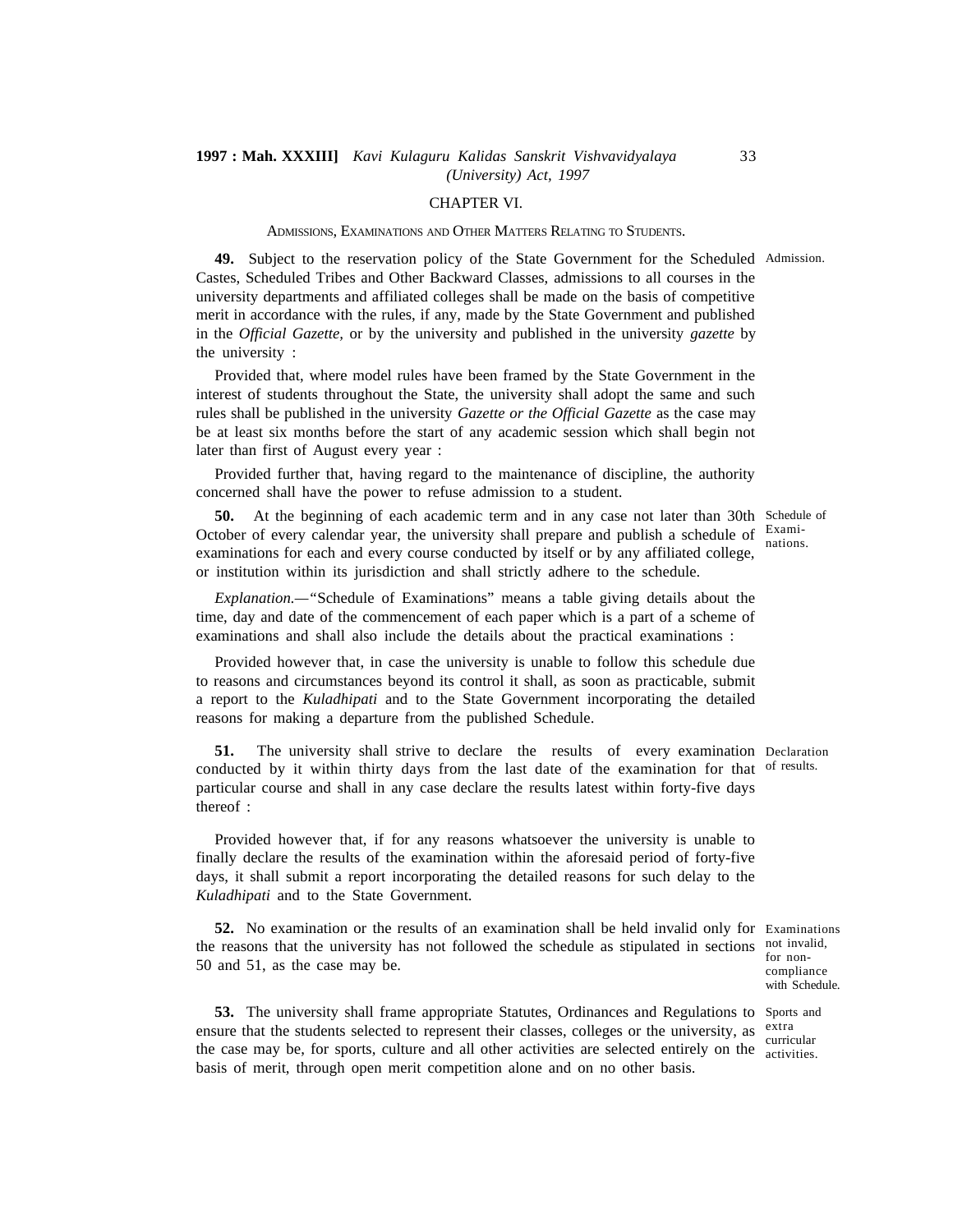#### CHAPTER VII.

#### SAMITIS (COMMITTEES).

**54.** (*1) (a)* There shall be a *Granthalaya Samiti* for administering, organizing and <sup>Samiti,</sup> maintaining the libraries and library services of the university. It shall consist of the following members, namely : — Granthalaya (Libarary Sammittee).

(*i*) the *Kulaguru — Adhyaksha;*

*(ii)* one *Adhishthata* of faculties, nominated by the *Kulaguru;*

*(iii)* one head of the university institutions, or departments, nominated by the *Kulaguru;*

*(iv)* one teacher, nominated by the *Vidvat-Parishad,* from amongst its members;

(*v*) the *Kulasachiva ;*

*(vi)* the *Granthapala — Sachiva.*

*(b)* All members of the *Granthalaya Samiti,* other than *ex-officio* members, shall hold office for a period of five years.

*(c)* The duties of the *Samiti* shall be as follows, namely : —

*(i)* to provide for proper organisation and functioning of the library, documentation services and updating the stock of books;

*(ii)* to provide for modernisation and improvement of library and documentation services :

(*iii*) to recommend to the *Vyavasthapana Parishad* fees and other charges for the use of library services by students and others;

(*iv*) to prepare the annual budget and proposals for development of the library for approval of the *Vitta-Lekha Samiti;*

(*v*) to submit the annual report on the functioning of the library;

*(vi)* to form a sub-committee for preservation of manuscripts and other historical documents under the guidance of the *Kulaguru.*

*(2) (a)* There shall be a *Vitta-Lekha Samiti* consisting of the following members, Samiti namely :— Vitta-Lekha

(Finance and

Accounts Committee). (*i*) the *Kulaguru — Adhyaksha;*

*(ii)* the *Sama-Kulaguru;*

*(iii)* one person, nominated by the State Government, not below the rank of a Deputy Secretary;

*(iv)* the Director of Accounts and Treasuries or his representative, not below the rank of Joint Director of Accounts and Treasuries;

(*v*) two persons, nominated by the *Vyavasthapana Parishad* from amongst its members;

(*vi*) two persons, nominated by the *Vidvat-Parishad* from amongst its members; (*vii*) the *Vitta-Lekha Adhikari—Sachiva;*

*(b)* The quorum for a meeting of the committee shall be five;

*(c)* All members of the committee other than *ex officio* member, shall hold office for a term of five years;

*(d)* The *Samiti* shall meet at least four times a year to examine the accounts, the progress of expenditure and all new proposals involving fresh expenditure in the light of the provisions available;

*(e)* The annual statement of accounts and the financial estimated (budget) of the university, prepared by the *Vitta-Lekha Adhikari* shall be laid before the *Vitta-Lekha Samiti* for consideration and recommendation, and for submission thereafter to the *Vyavasthapana Parishad* for such action as it thinks fit.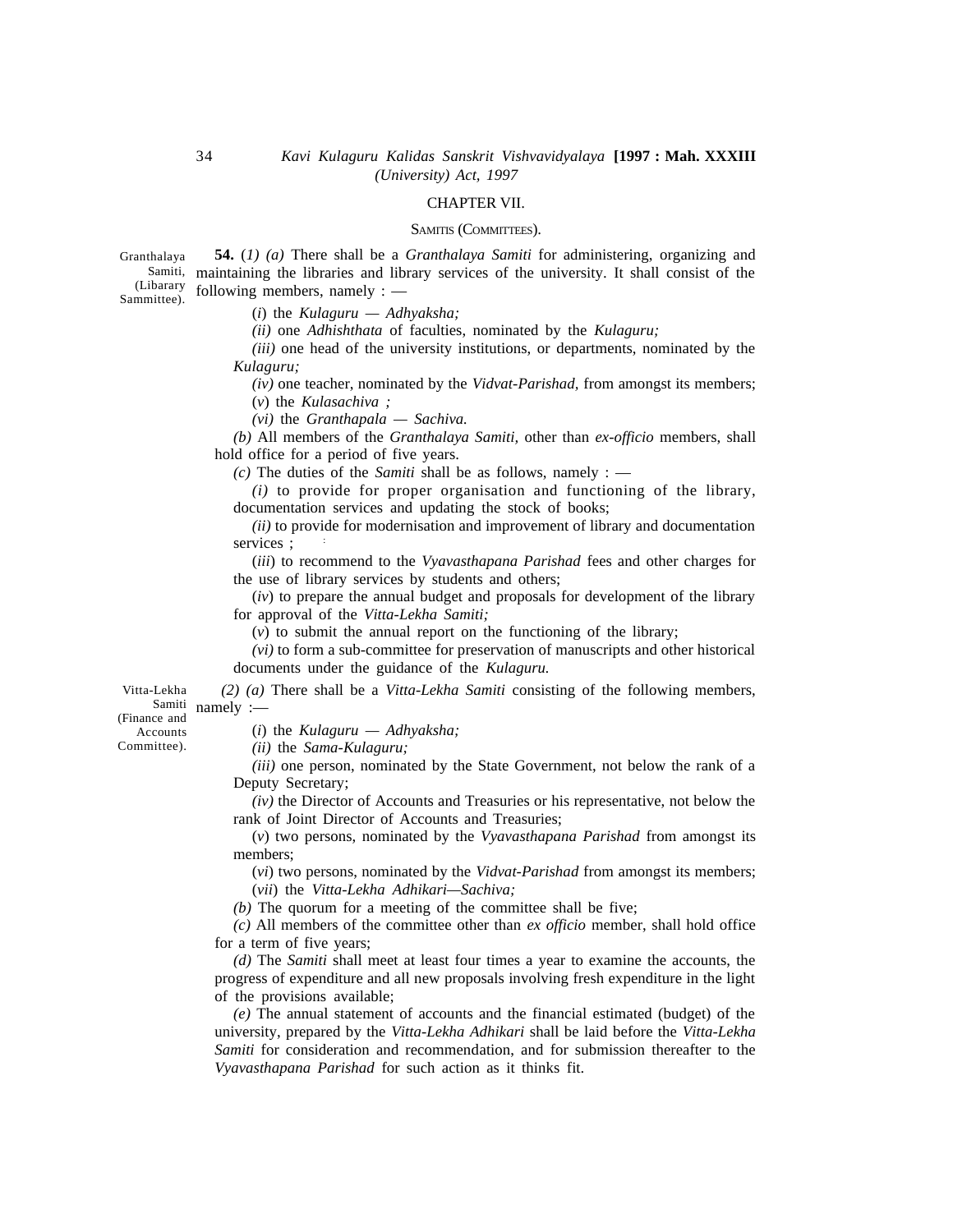(*f*) The budget shall be prepared in the following three distinct parts :— (*i*) maintenance;

(*ii*) development; and

(*iii*) independent project or scheme or collaborative programmes grants;

(*g*) The *Samiti* shall perform the following additional functions and duties, namely :— (*i*) recommend to the *Vyavasthapana Parishad* the limits for the total recurring

and non-recurring expenditure for the year, based on the income and resources of the university, including the proceeds of loans for productive work;

(*ii*) recommend to the *Vyavasthapana Parishad* productive investment and management of university assets and resources;

(*iii*) explore the possibilities of, and resort to, augmenting further the resources for the development of the university;

*(iv)* take necessary steps to have the university accounts audited by auditors appointed by the *Vyavasthapana Parishad;*

(*v*) advise the *Vayasthapana Parishad* on matters related to the administration of the property and the funds of the university;

(*vi*) ensure proper implementation of the State Government's orders issued from time to time, in respect of financial matters ;

(*vii*) advise on financial matter referred to it by the *Vyavasthapana Parishad, Vidvat-Parishad* or any of the authority, body or committee or any officer of the university;

(*viii*) report to the *Kulaguru* any lapse or irregularity in financial matters which comes to its notice who may take suitable prompt actions after assessing the seriousness of the matter or refer it to the *Vyavasthapana Parishad;*

*(h)* The other powers and duties of the *Samiti* and the procedure at its meetings shall be such as may be prescribed;

(*i*) The annual accounts of the university, colleges and institutions shall be open for audit by the auditors appointed by the State Government.

(*3*) *(a)* There shall be *Kraya Samiti* for dealing with all matters pertaining to all Kraya Samiti purchases of the university, in respect of such items where individual cost of each item (Purchase) exceeds rupees one lakh at a time;

Committee).

*(b)* The *Kraya Samiti* shall consist of the following members, namely : —

(*i*) the *Kulaguru— Adhyaksha ;*

*(ii)* three heads of the university institutions or departments, nominated by the *Kulaguru;*

*(iii)* two *Sadasyas* nominated by the *Vyavasthapana Parishad,* from amongst its *Sadasyas;*

*(iv)* the *Kulasachiva;*

*(v)* the *Vitta-Lekha Adhikari;*

*(c)* The *Vitta-Lekha Adhikari* shall ordinarily act as the *Sachiva* of the *Kraya Samiti. Vitta-Lekha Adhikari* during his absence, the *Kulasachiva* shall act as the *Sachiva* of the *Samiti;*

*(d)* The *Kraya Samiti* shall invite the heads of the university, institutions or departments for which the purchase is to be made;

*(e)* All members of the *Samiti,* other than *ex officio* members shall hold office for a period of two years;

(*f*) The powers and duties of the *Samiti* shall be such as may be prescribed.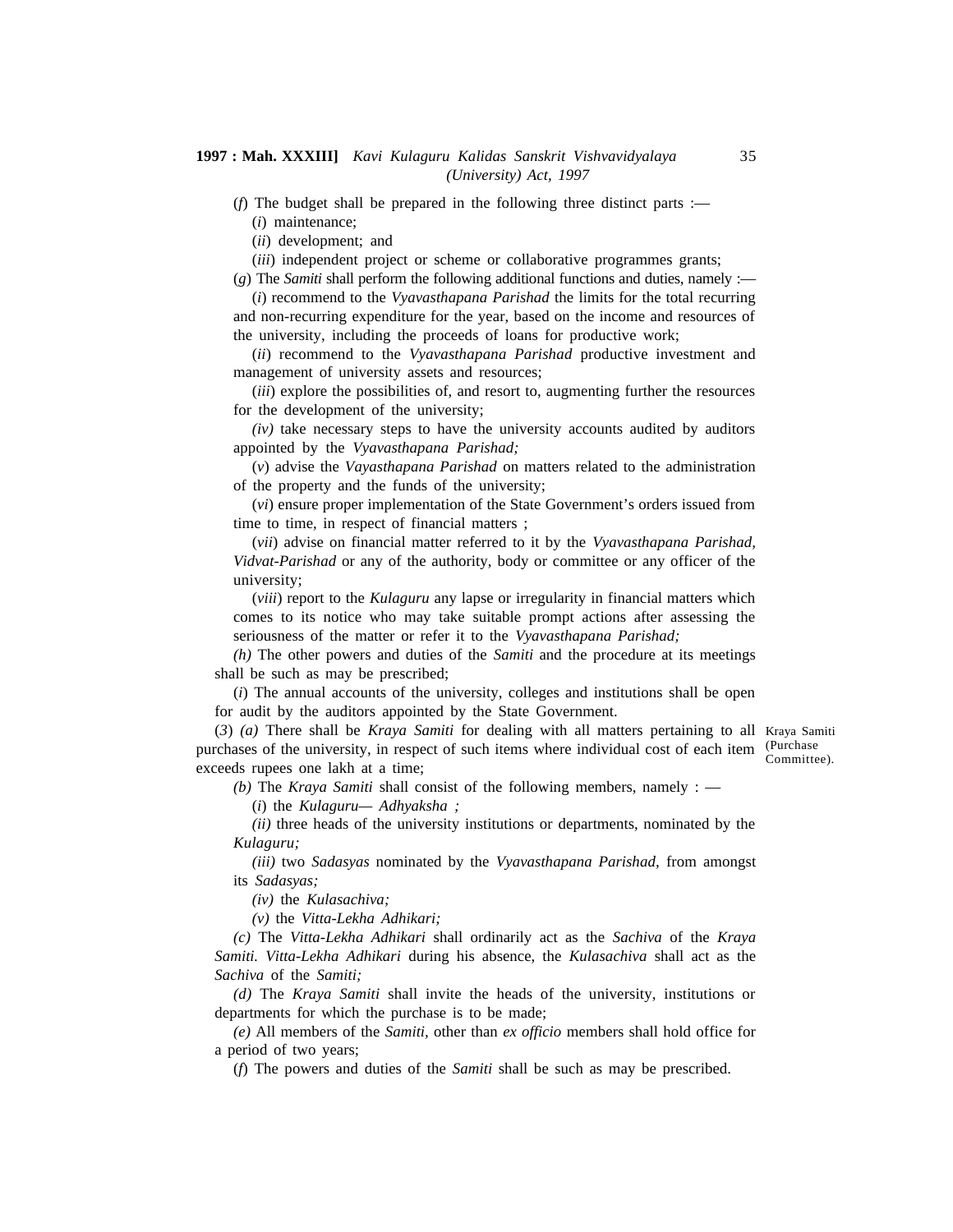*(4) (a)* Each *Vidya Seva Anubhaga* of the university shall have a *Samiti* whose principal responsibility shall be to organise, oversee and maintain the services under its Anubhaga Pinnoiper ros<br>Academic Charge; (Academic UIdi)

> (*b*) The *Samiti* of such unit shall consist of the following members, namely : — *(i)* the *Kulaguru — Adhyaksha;*

*(ii)* the *Adhishthata* nominated by *Adhishtatas* from amongst themselves;

*(iii)* not more than three heads of university institutions or departments making

use of the services of the unit, nominated by the *Vidvat-Parishad;*

*(iv)* one nominee of the funding agency for the unit, if any;

(*v*) one expert having special knowledge of the concerned academic services, other than the employees of the university, nominated by the *Kulaguru;*

(*vi*) Head of the concerned *Vidya Seva Anubhaga* — *Sachiva;*

*(c)* The term of office of the nominated members shall be five years;

*(d)* The powers and duties of the *Samiti* shall be as prescribed;

*(e)* The *Samiti* shall meet at least twice a year.

(*5*) (*a*) The *Vastu Rachana Samiti* shall consist of the following members, namely :—

*(i) the Kulaguru — Adhyaksha;*

(*ii*) *Adhikshaka Abhiyanta,* Public Works Department or his nominee;

(*iii*) one *Vastu Visharada* nominated by the *Vyavasthapana Parishad;*

- *(iv)* one member of the *Vidvat-Parishad* nominated by the *Kulaguru;*
- (*v*) *Kulasachiva;*
- *(vi) the Vitta-Lekha Adhikari;*

*(vii) Pramukha Abhiyanta* of the University — *Sadasya-Sachiva ;*

*(b)* The powers and duties of the *Samiti* shall be as prescribed.

*(6)* The *Chhatra Kalyana Samiti* shall consist of the following members,

namely :-

(*i*) *the Kulaguru— Adhyaksha;*

*(ii) the Sama Kulaguru— Upadhyaksha;*

(*iii*) one student representative from each department of the university who has shown academic merit at the preceding degree examination and engaged in the fulltime studies in the university nominated by the *Sama Kulaguru;*

*(iv)* two lady students nominated by the *Kulaguru;*

(*v*) two representatives of students from Scheduled Castes or Scheduled Tribes and Other Backward Classes nominated by rotation by the *Kulaguru;*

*(vi) Sanchalak Chhatra Kalyana — Sadasya-Sachiva.*

Every meeting of the *Chhatra Kalyana Samiti* shall be presided over by the *Kulaguru* or *Sama Kulaguru* in absence of the *Kulaguru,* and shall be attended by such officers as may be required. The *Samiti* shall meet at least once in every three months.

(*7*) *(a)* There shall be *Upaklesha Nivarana Samiti* in the university to deal with grievances of teachers and other employees of the university. The *Upaklesha Nivarana* Nivarana *Samiti* shall consist of the following members, namely :—

(Grievances Committee).

Upaklesha Samiti

*(i) The Sama Kulaguru— Adhyaksha*

*(ii)* Four members of the *Vyavasthapana Parishad* nominated by the *Vyavasthapana Parishad* from amongst themselves;

*(iii) The Kulasachiva— Sadasya-Sachiva;*

*(b)* The *Kulasachiva* shall not have a right to vote,

Vastu Rachana Samiti (Building and Construction committee).

Vishavavidyalaya Chhatra Kalyana Samiti (Students Welfare Committee).

Samitis for Vidya Seva

Service Unit)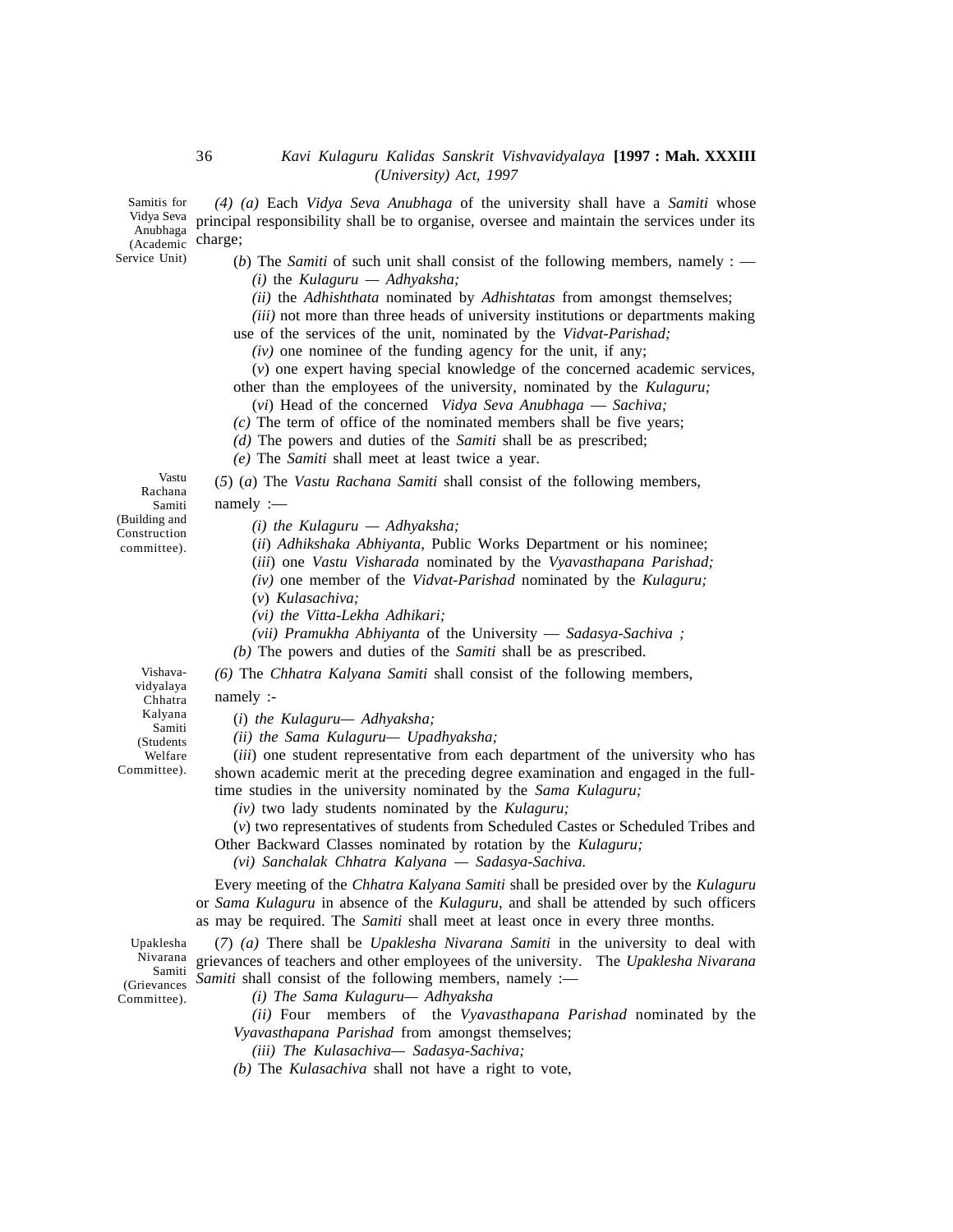*(c)* It shall be lawful for the *Upaklesha Nivarana Samiti* to entertain and consider grievances or complaints which are not within the jurisdiction of the Tribunal. The *Upaklesha Nivarana Samiti* shall hear and settle grievances as far as may be practicable within six months and report to the *Vyavasthapana Parishad* to take such action as it deems fit and the decisions of the *Vyavasthapana Parishad* on such reports shall be final.

#### CHAPTER VIII.

#### TEACHERS AND EMPLOYEES OF THE UNIVERSITY.

**55.** *(1) (a)* All appointments to the teaching and non-teaching post created by or Selection and under this Act shall be made strictly on merit and merit alone. Seventy per cent. of these appointment appointments, departmentwise, shall be under a contract in writing for a fixed tenure of  $\frac{1}{1}$  teachers not more than five years. Every such appointment shall be renewable at the option of the university and such renewal shall be treated as a fresh appointment.

teachers.

*(b)* Subject to the provisions of this Act, Statutes and Ordinances, the *Kulaguru* shall, till the University Grants Commission's scheme of recruitment becomes operative, appoint a university teacher according to the order of merit and recommendation is made by the Selection Committee.

(*2*) The Selection Committee for making recommendations for appointment of university teachers shall consist of the following members, namely :—

*(a)* the *Kulaguru,* or the *Sama-Kulaguru* upon directions of the *Kulaguru-Adhyaksha;*

*(b)* one person, nominated by the *Kulaguru;*

*(c)* the *Adhishthata* of the *Sankaya* concerned;

*(d)* the Head of the university department or head of the concerned institution;

*(e)* at least three experts, nominated by the *Vyavasthapana Parishad* outof a panel of not less than six names of experts not connected with the university, recommended by the *Vidvat-Parishad,* who have special knowledge of the subject for which the teacher is to be selected;

(*f*) one person belonging to Scheduled Castes or Scheduled Tribes or Other Backward Classes, nominated by the *Kulaguru :*

Provided that, a Head, referred to in clause *(d),* who is a reader shall be of a cadre higher than the post for which the selections are being made :

Provided further that, for the post of a Professor the person in clause *(d)* shall be a Professor.

*(3)* The *Kulasachiva* shall act as the *Sachiva* of the Committee.

*(4)* Every post of a university teacher, to be filled by selection, shall be duly and widely advertised, according to the draft approved by the *Kulaguru,* together with particulars of the minimum and additional qualifications, as prescribed, the emoluments and number of posts to be filled, the number of posts which are reserved for the members of the Scheduled Castes or Scheduled Tribes or Other Backward Classes and reasonable time, to be determined by the *Kulaguru,* shall be allowed within which the applicants may, in response to the advertisement, submit their applications.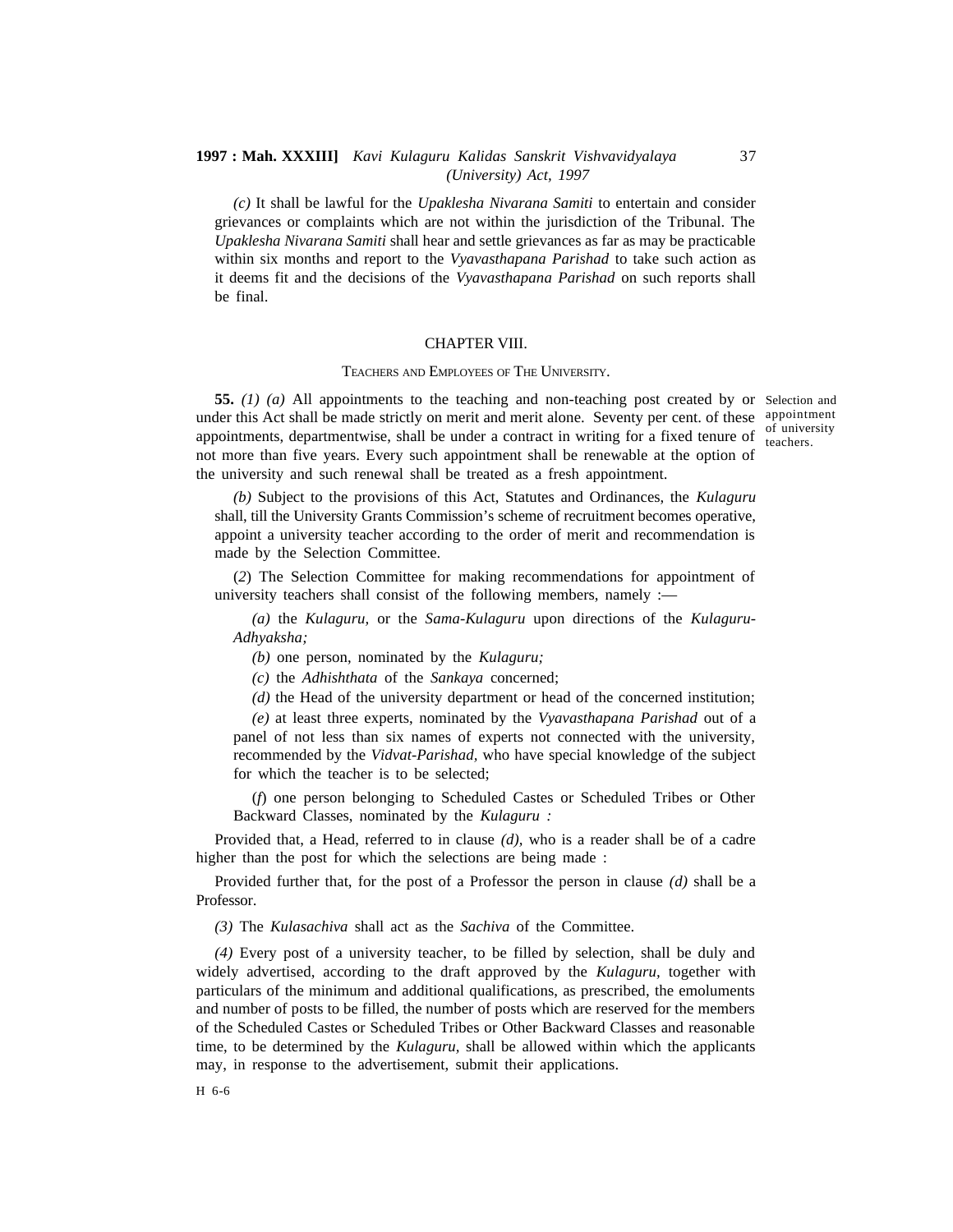(*5*) The date of the meeting of every selection committee shall be so fixed as to allow a notice of at least thirty days of such meeting, being given to each member, and the particulars of each candidate shall be sent to each member of the selection committee so as to reach him at least seven days before the date of meeting.

*(6)* The quorum to constitute a meeting of every selection committee shall be four members, of whom at least two shall be persons nominated under clause *(e)* of subsection (*2*) :

Provided that, for the post of professor, the Selection Committee may in preference to the candidates who have applied and appeared before it, recommend for appointment, with all the requisite details, the name of any other person who may not have applied or appeared before it, but who is duly qualified and has to his credit exceptionally high academic achievements or proficiency in the specialisation or has extraordinary academic contribution, to be recorded in writing.

(*7*) If, on petition by any person directly affected or *suo motu,* the *Kuladhipati,* after making or having made such inquiries or obtaining or having obtained such explanations, including explanations from the teachers having obtained such explanations, including explanations from the teachers whose appointments are likely to be affected, as may be or may have been necessary, is satisfied that the appointment of a teacher of the university, made by any authority or officer of the university at any time was not in accordance with the law at that time in force, the *Kuladhipati,* may, by order, notwithstanding anything contained in the contract relating to the conditions of service of such teacher, direct the *Kulaguru* to terminate his appointment after giving him one month's notice or one month's salary in lieu of such notice, and the *Kulaguru* shall forthwith comply and take steps for a fresh selection to be made. The person whose appointment has been so terminated shall be eligible to apply again for the same post.

*(8)* Any order made by the *Kuladhipati,* under the last preceding sub-section, shall be final and a copy of the order shall be served on the teacher concerned by the *Kulaguru* within three days from its receipt.

*(9)* It shall be the duty of the *Kulaguru* to ensure that no payment whatsoever is made to any person, by way of salary or allowances, from the funds of the university, for any period after the termination of his services, and any authority or officer authorising or making any such payment shall be liable to reimburse the amount so paid to the university.

Filling university UIC y

**56.** Where an appointment is to be made on a temporary vacancy of a teacher of the <sup>temporary</sup> university, the appointment shall be made, if the vacancy is for a period of more than vacancies of anti-vacing, the appendation of the selection committee in accordance with the teachers. provisions of the last preceding section :

> Provided that, if the *Kulaguru* is satisfied that, in the interest of teaching, it is necessary to fill in the vacancy immediately, he may make the appointment of a person duly qualified, for a period not exceeding one year in the first instance on the recommendation of a Local Selection Committee constituted as follows, and shall inform the *Vyavasthapana Parishad* of such appointments :—

- *(i)* the *Kulaguru*—*Adhyaksha;*
- *(ii)* the *Adhishthata* of the faculty concerned;
- (*iii*) the head of the department concerned; and

(*iv*) one expert nominated by the *Kulaguru,* except that, where the head of the department is also the *Adhishthata,* the *Kulaguru* shall nominate two persons instead of one.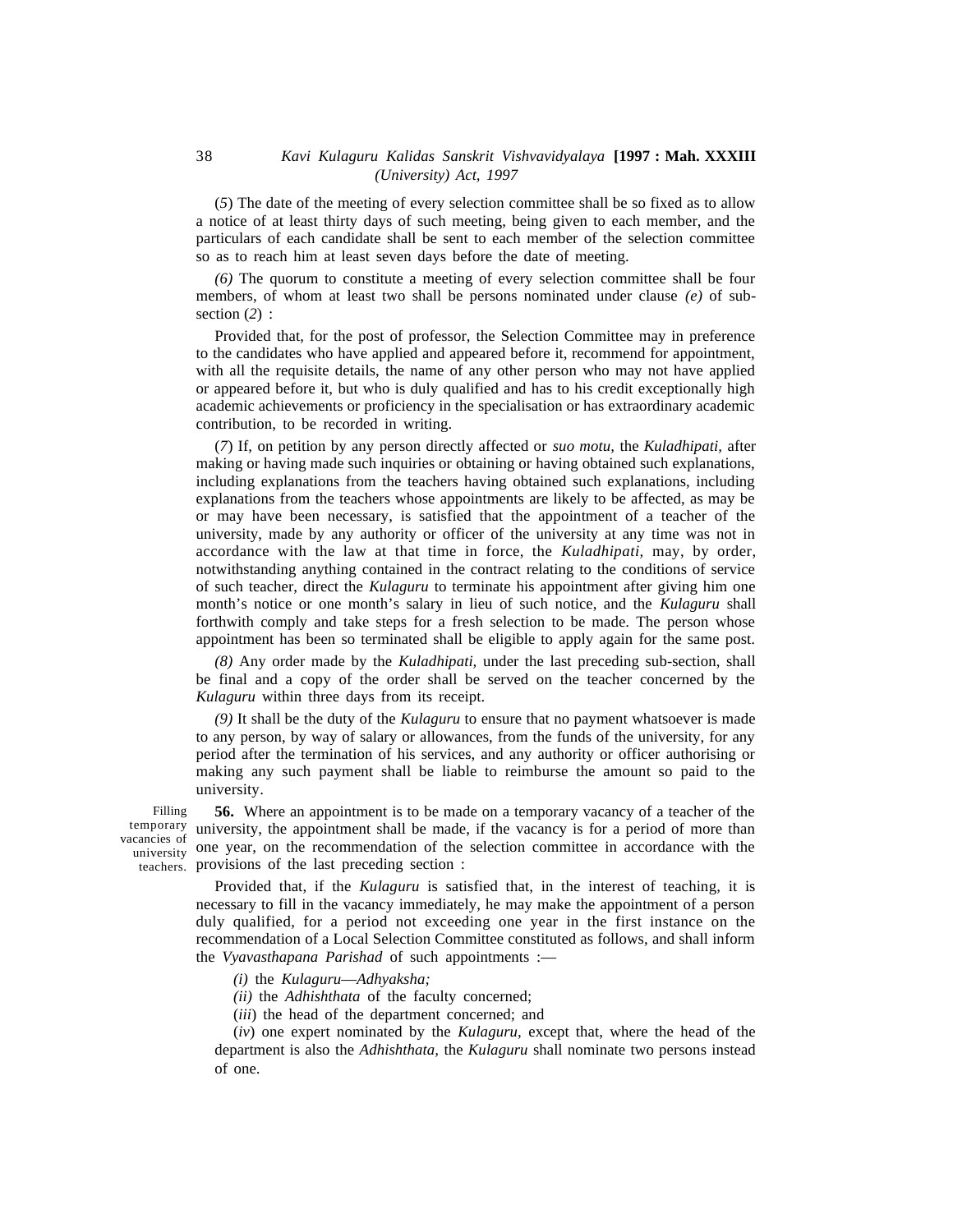**57.** The selection committee for selection of principals of conducted colleges or Appointment sanchalakas or heads of university institutions or Post-Graduate Centers or Sub- Centres and selection maintained by the university, shall consist of the following, namely  $:=$ of conducted

*(a)* the *Kulaguru—Adhyaksha:*

*(b)* one nominee of the *Kulaguru;*

(*c*) two experts, nominated by the *Vyavasthapana Parishad* and one expert nominated by the *Vidvat-Parishad,* who are not connected with the university.

**58.** (*1*) *(a)* There shall be a selection committee for making recommendations of Selection suitable candidates for appointment to the posts of for officers

(*i*) *Kulasachiva;*

- (*ii*) *Pariksha Niyantraka;*
- *(iii) Vitta-Lekha Adhikari;*
- *(iv) Pradhana Granthapala.*

*(b)* The selection committee shall consist of—

(*i*) the *Kulaguru,* or the *Sama-Kulaguru* upon the direction of the *Kulaguru, Adhyaksha;*

*(ii)* two members nominated by the *Vyavasthapana Parishad,* from amongst its members;

(*iii*) a *Adhishthata,* not being a member of the *Vyavasthapana Parishad,* nominated by the *Kulaguru;*

*(iv)* two experts having special knowledge in the field related to the post to be filled, who are not connected with the university, and affiliated college or recognised institution, nominated by the *Kulaguru;*

*(v)* one person belonging to Scheduled Castes or Scheduled Tribes, or Other Backward Classes, nominated by the *Kulaguru;*

(*vi*) the *Kulasachiva* shall act as *Sadasya Sachiva* of the selection committee, except where he himself is a candidate for the post.

*(2)* The selection committee for and mode of, appointment of other officers of the university shall be such as may be prescribed.

*(3)* The selection committee for and mode of, appointment for principals, teachers and other employees of affiliated college shall be such as may be prescribed.

*(4)* The management of any affiliated college, shall before proceeding to fill in vacancies of teachers and other employees in accordance with the prescribed procedure shall ascertain from the university and the *Sanchalaka* of Higher Education whether there is any suitable person available on the list of surplus persons maintained by the university for absorption in other colleges and in the event of such person being available the management shall appoint that person.

**59.** In addition to the *Samities* constituted under this Act, the authorities of the Other university may appoint *Samities* with suitable terms and reference for any specific task, samities. and such *Samities* shall consist of members of the same authority constituting such a *Samities* and also of such other persons as that authority may nominate.

60. The university and College Tribunal constituted for the Nagpur University shall Tribunal. be the Tribunal for the purposes of the university and the colleges affiliated to, or the institutions and the *pathashalas* recognised by, the university.

committees

of principals

colleges.

and employees of university.

39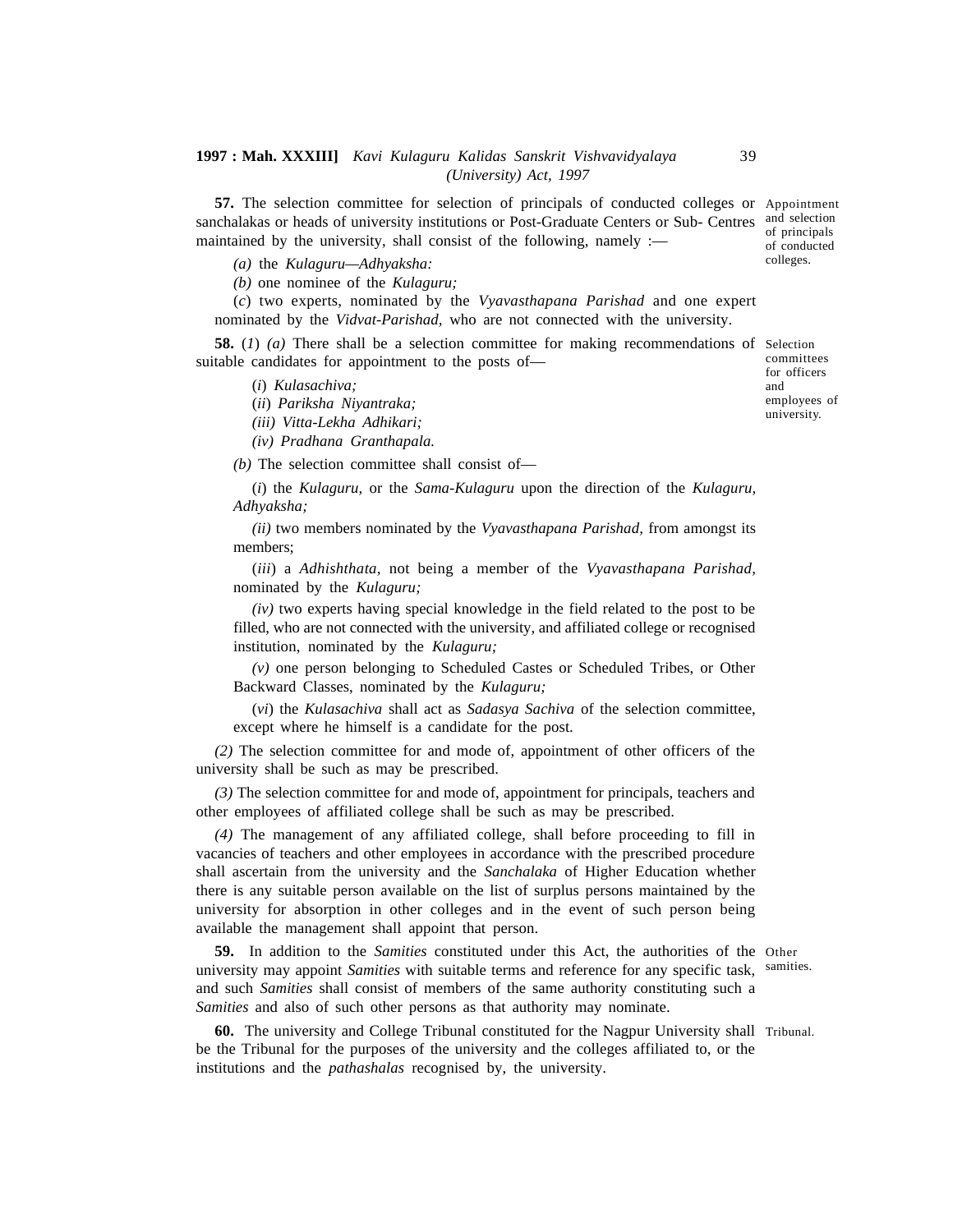#### CHAPTER IX.

#### PERMISSION, AFFILIATION AND RECOGNITION.

**61.** (*1*) The management applying for affiliation or recognition, and management whose college or institution, or *pathashala* has been granted affiliation or recognition, for affiliation and misse sensyle of montanein, or pallidental has been granted arritation of the following undertaking,— Conditions recognition. <sup>SI1</sup>

> *(a)* that the provisions of the Act and Statutes, Ordinances and Regulations thereunder and the Standing Orders and directions of the university shall be observed;

> *(b)* that there shall be a separate Local Managing Committee provided for an affiliated college as provided by section 65;

> *(c)* that the number of students admitted for courses of study shall not exceed the limits prescribed by the university and the State Government from time to time;

> *(d)* that there shall be suitable and adequate physical facilities such as buildings, laboratories, libraries, books, equipment required for teaching and research, hostels, gymnasium, as may be prescribed;

> *(e)* that the financial resources of the college or institution or *pathashala* shall be such as to make due provision for its continued maintenance and working;

> (*f*) that the strength and qualifications of teaching and non-teaching staff of the affiliated colleges and recognised institutions or *pathashalas* and the emoluments and the terms and conditions of service of the staff of affiliated colleges shall be such as prescribed by the university and which shall be sufficient to make due provision for courses of study, teaching or training or research efficiently;

> (*g*) that the services of all teaching and non-teaching employees and the facilities of the college to be affiliated shall be made available for conducting examinations and for promoting other activities of the university;

> *(h)* that the directions and orders issued by the *Kuladhipati, Kulaguru* and other officers of the university in exercise of the powers conferred on them under the provisions of the Act, Statutes, Ordinances and Regulations shall be complied with;

> (*i*) that there shall be no change or transfer of the management without previous permission of the university;

> *(j)* that the college institution or *pathashala* shall not be closed without previous permission of the university.

> *(k)* that in the event of disaffiliation or derecognition or closure of the college or institution under section 71 all the assets of the college, institution or *pathashala* including building and equipment which have been constructed or created out of the amount paid as grant-in-aid by the State Government or the University Grants Commission shall vest in the State Government.

Procedure for permission.

**62.** *(1)* The university shall prepare a perspective plan for educational development for the location of institutions of higher learning in a manner ensuring equitable distribution of facilities for Higher Education having due regard, in particular, to the needs of unserved and under developed areas within the jurisdiction of the university. Such plan shall be prepared by the *Niyojana Vikas Mandala* and shall be placed before the *Vidvat-Parishad* and shall be updated every five years.

*(2)* No application for opening a new college or institution of higher learning, which is not in conformity with such plan, shall be considered by the university.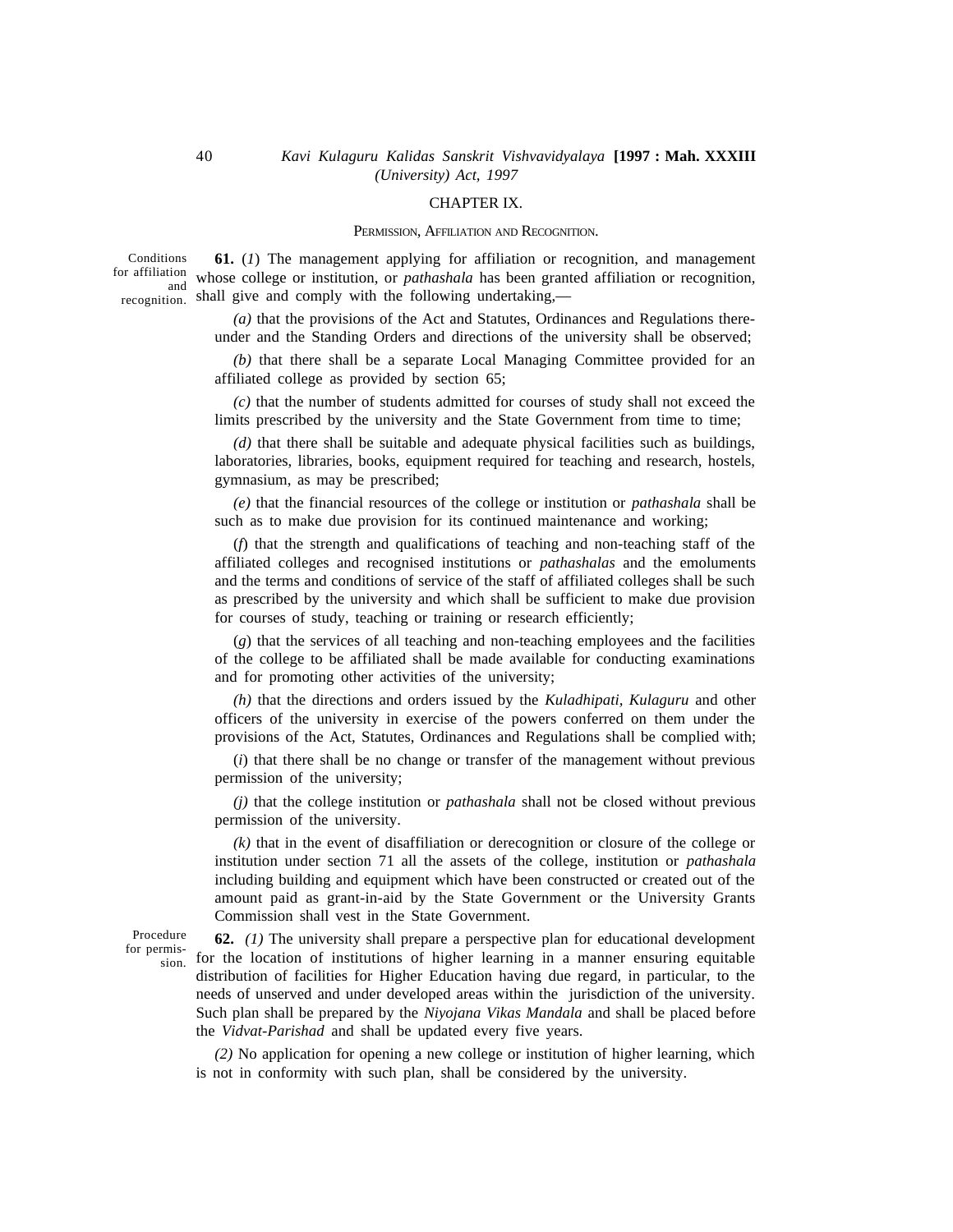(*3*) The managements seeking permission to open a new college or institution of higher learning shall apply in the prescribed form to the *Kulasachiva* of the university before the last day of October of the year preceding the year from which the permission is sought.

*(4)* All such applications received within the aforesaid prescribed time-limit, shall be scrutinised by the *Niyojana Vikas Mandala* and be forwarded to the State Government on or before the last day of December of the year, with such recommendations, duly supported by relevant reasons, as are deemed appropriate by the *Niyojana Vikas Mandala.*

*(5)* Out of the applications recommended by the university, the State Government may grant permission to such colleges or institutions, as it may consider right and proper in its absolute discretion, taking into account the State Government's budgetary resources, the suitability of the managements seeking permission to open new colleges or institutions and the State level priorities with regard to location of institutions of higher learning :

Provided, however, that in exceptional cases and for the reasons to be recorded in writing any application not recommended by the university may be approved by the State Government for starting a new college or institution of higher learning.

*(6)* No application shall be entertained directly by the State Government for the grant of permission for opening new college or institutions of higher learning.

**63.** *(1)* On receipt of the permission from the State Government under section 62, the Procedure for *Vidvat-Parishad* of the university shall consider grant of first time affiliation to the new affiliation. college by following the prescribed procedure given in sub-section *(2)* and after taking into account whether and the extent to which the stipulated conditions have been fulfilled by the college. The decision of the *Vidvat-Parishad* in this regard shall be final.

*(2)* For the purpose of considering the application for the grant of affiliation the *Vidvat-Parishad* shall cause an inquiry by a committee constituted for the purpose by it.

(3) The *Vidvat-Parishad* shall decide,—

(*a*) whether affiliation should be granted or rejected;

*(b)* whether affiliation should be granted in whole or part;

*(c)* subjects, courses of study, the number of students to be admitted;

*(d)* conditions, if any, which may be stipulated while granting or for granting the affiliation.

*(4)* The *Kulasachiva* shall communicate the decision of the *Vidvat-Parishad* to the Management with a copy to the Director of Higher Education, and if the application for affiliation is granted, alongwith an intimation regarding—

*(a)* the subjects and the courses of study approved for affiliation;

(*b*) the number of students to be admitted;

*(c)* the conditions, if any, subject to the fulfilment of which the approval is granted.

(*5*) The procedure referred to in section 62 shall *apply, mutatis mutandis,* for the permission to open new courses, additional faculties, new subjects and additional divisions.

*(6)* No student shall be admitted by the college unless the first time affiliation has been granted by the university to the college.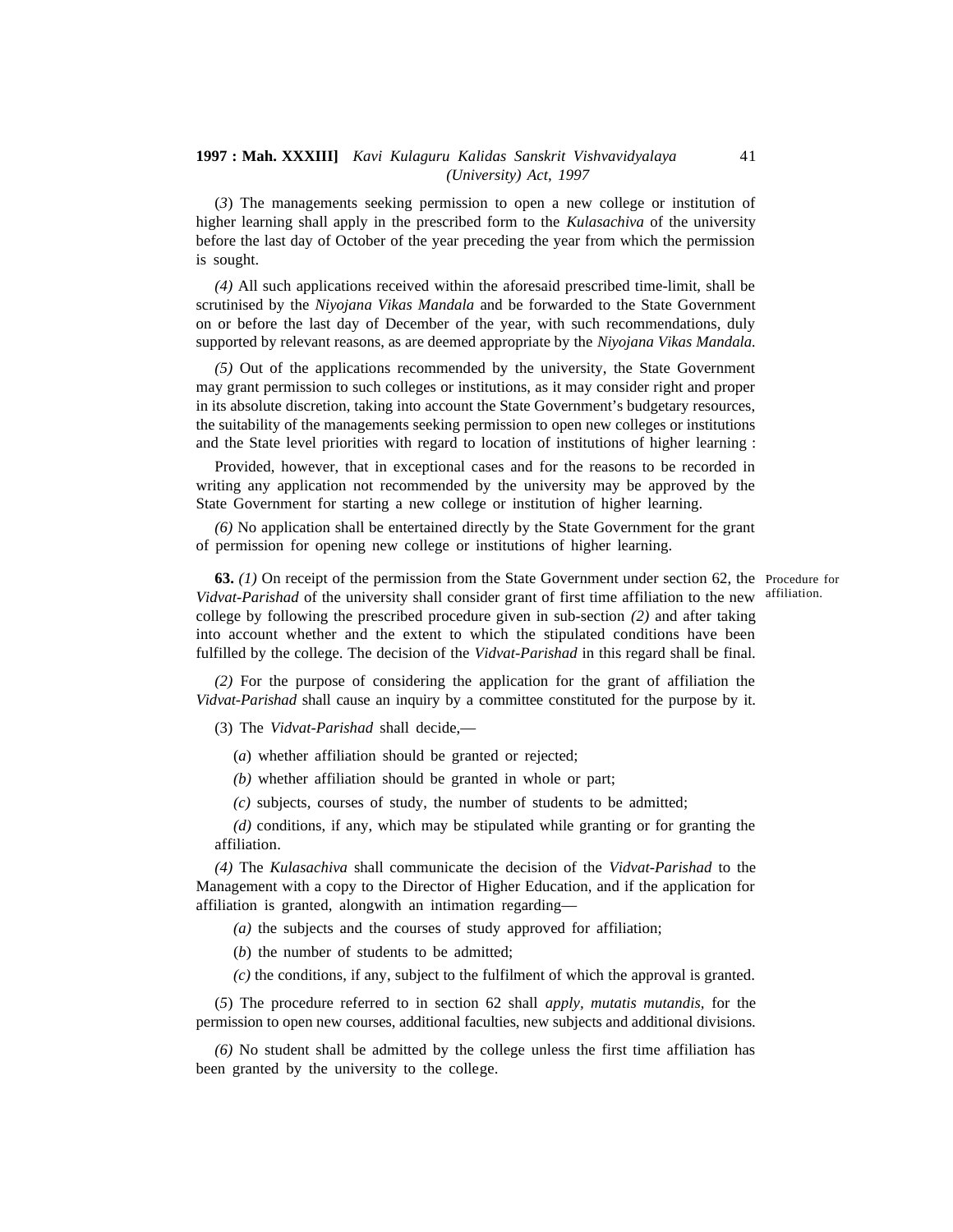*(7)* The procedure referred to in sub-sections (*1*) to *(4)* shall apply *mutatis mutandis,* for the consideration of, continuation of affiliation, from time to time.

**64.** (*1*) The management of an institution actively conducting research or specialised recognition studies for a period of not less than five years, and seeking recognition shall apply to the *Kulasachiva* of the university, with full information regarding the following matters, the namely :—<br>thashala. namely :— Procedure of of institupathashala. Na

*(a)* the constitution and personnel of the management;

*(b)* the subjects and courses of study for which recognition is sought;

*(c)* the accommodation, equipment and the number of students for whom provision has been made;

*(d)* the staff, permanent, visiting and honorary, of the institution, recognised for guiding research or recognisable for the purpose by the university; their experience, evidence of research work carried out at the institution, publications, reports, monographs, books published by the institution;

*(e)* the fees levied, or proposed to be levied, and the provisions made for capital expenditure on buildings, equipment and for the continued maintenance and efficient working of the institution.

*(2)* Before considering such an application, the *Niyojana Vikasa Mandala* may call for any further information which it thinks necessary.

*(3)* If the *Niyojana Vikasa Mandala* decides to consider the application, it may direct a local inquiry to be made by the competent person or persons having specialised knowledge in the subject or field concerned. After considering the report of such inquiry, and making such further inquiry, as it may think necessary, the *Niyojana Vikasa Mandala* shall submit to the *Vidvat-Parishad* the proposal to grant or reject the application, in part or in whole.

*(4)* The *Vidvat-Parishad* shall after considering the proposal submitted by the said *Mandala,* may, either grant or reject it. The decision of the *Vidvat-Parishad* in the matter shall be final and binding.

(*5*) Procedure for the recognition of *Pathashalas* shall be as follows, namely :—

The management of a *Pathashalas* actively engaged in teaching Sanskrit, for a period of not less than two years, and seeking recognition shall apply to the *Kulasachiva* of the university with full information regarding the following matters, namely :—

*(a)* the institution and personnel of the management;

(*b*) the subject and courses of study for which the recognition is sought;

*(c)* the accommodation, equipments and the number of students for whom provision has been made;

*(d)* the staff permanent, visiting and honorary, with their qualifications and other relevant details regarding publication, etc.;

*(e)* the fees levied or proposed to be levied and the provisions made for capital expenditure on buildings, equipments and for the continued maintenance of the *pathashala*;

(*f*) before considering such an application the *Niyojana Vikasa Mandala* may call for any further information which it thinks necessary;

(*g*) if the *Niyojana Vikasa Mandala* decides to consider the application it may appoint a local committee to examine the proposal carefully. After considering the report of the committee the *Niyojana Vikasa Mandala* shall forward its recommendations to the *Vidvat-Parishad* to grant or reject the application in part or in whole;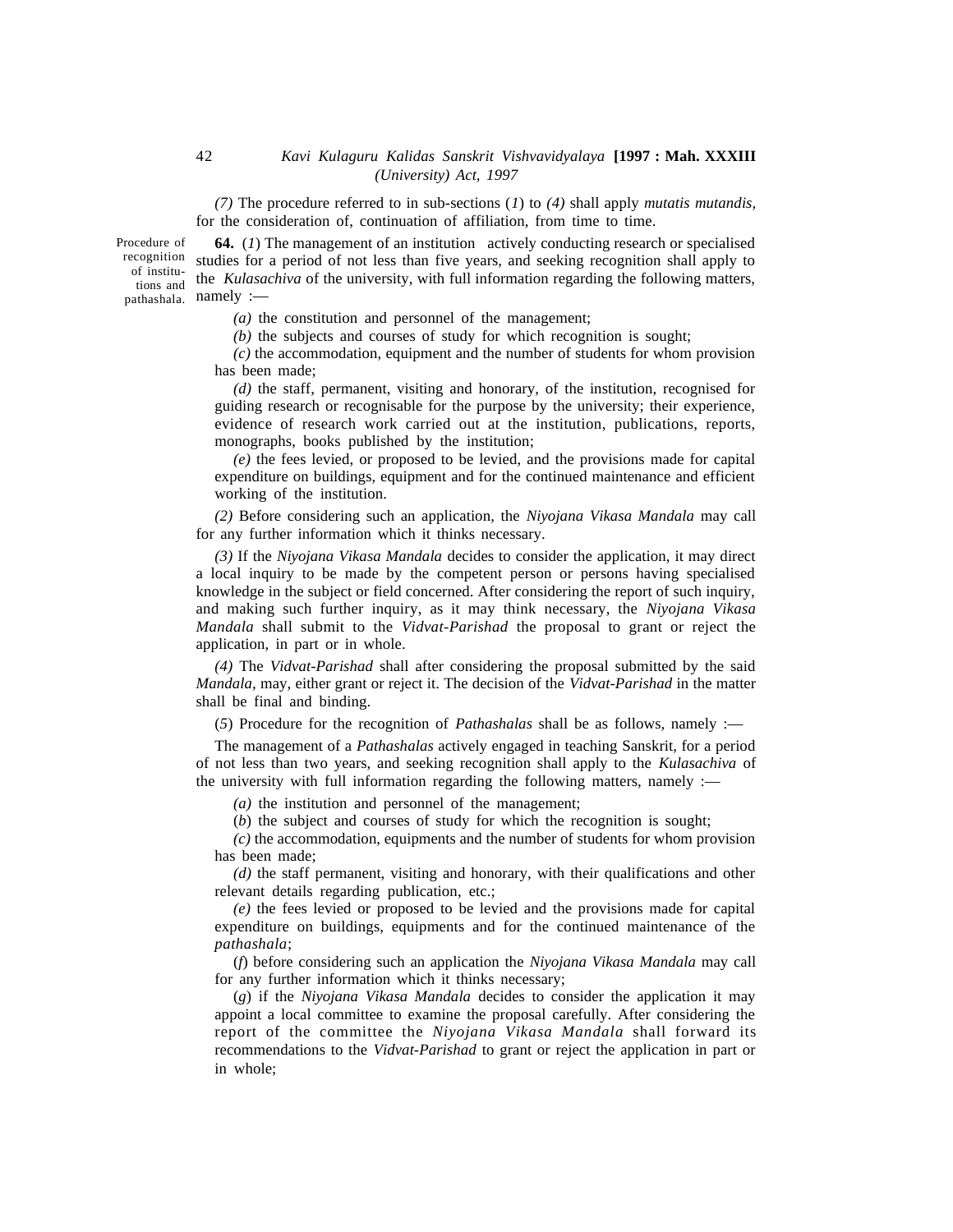(*h*) the *Vidvat Parishad* shall after considering the proposal submitted by the *Niyojana Vikasa Mandala* may either grant or reject it and inform the *Vyavasthapana Parishad* accordingly.

**65.** *(1)* There shall be a separate local managing committee for every affiliated college Local or institution, consisting of the following members, namely :—

*(a)* President or Chairman of the management—Chairman;

*(b)* Secretary of the management or his nominee;

*(c)* three local members representing different fields of the area nominated by the institution. management;

*(d)* three teachers, of the college or institution as per seniority by rotation;

*(e)* one non-teaching employee, other than Class IV as per seniority by rotation from amongst elected by the non-teaching employees of the college or institution;

(*f*) Principal-*Sadasya-Sachiva.*

*(2)* For a college or institution managed and maintained by the Government or local authority, the local advisory committee shall consist of the following members, namely :—

(*i*) Joint Director or Deputy Director nominated by the Director of Higher Education;

(*ii*) three persons representing different fields or activities, nominated by the Director of Higher Education;

(*iii*) three teachers, nominated by the teachers of the college or institution;

(*iv*) one representative of non-teaching employee of the college or institution other than Class IV employees;

(*v*) Principal—*Sadasya-Sachiva.*

*(3)* The local managing or advisory committee shall meet at least twice a year.

*(4)* The members elected or nominated shall have a term of three years.

(*5*) The powers and duties of the local managing or advisory committee shall be to,—

*(a)* prepare the budget and financial statements;

*(b)* recommend to the management the creation of the teaching and other posts ;

*(c)* determine the programme of instruction and internal evaluation and to discuss the progress of studies in the college;

*(d)* make recommendations to the management for the improvement of the standard of teaching in the college;

*(e)* formulate proposals of new expenditure not provided for in the college budget;

(*f*) advise the principal regarding the intake capacity of various classes, preparation of time-tables, distribution of the available teaching work-load and such other matters relating to the internal management of the college and discipline of the college students as may be referred to it by the principal, from time to time;

*(g)* consider and make recommendations on the inspection report, if any;

(*h*) consider and make recommendations on the report of the local inquiry committee, if any;

(*i*) prepare the annual report on the work done by committee for the year ending on the 30th June and submit the same to the management, the *Vyavasthapana Parishad,* of the university and to the *Sanchalaka;*

*(j)* perform such other duties and exercise such other powers as may be entrusted by the management and the university.

managing or advisory committee of an affiliated college,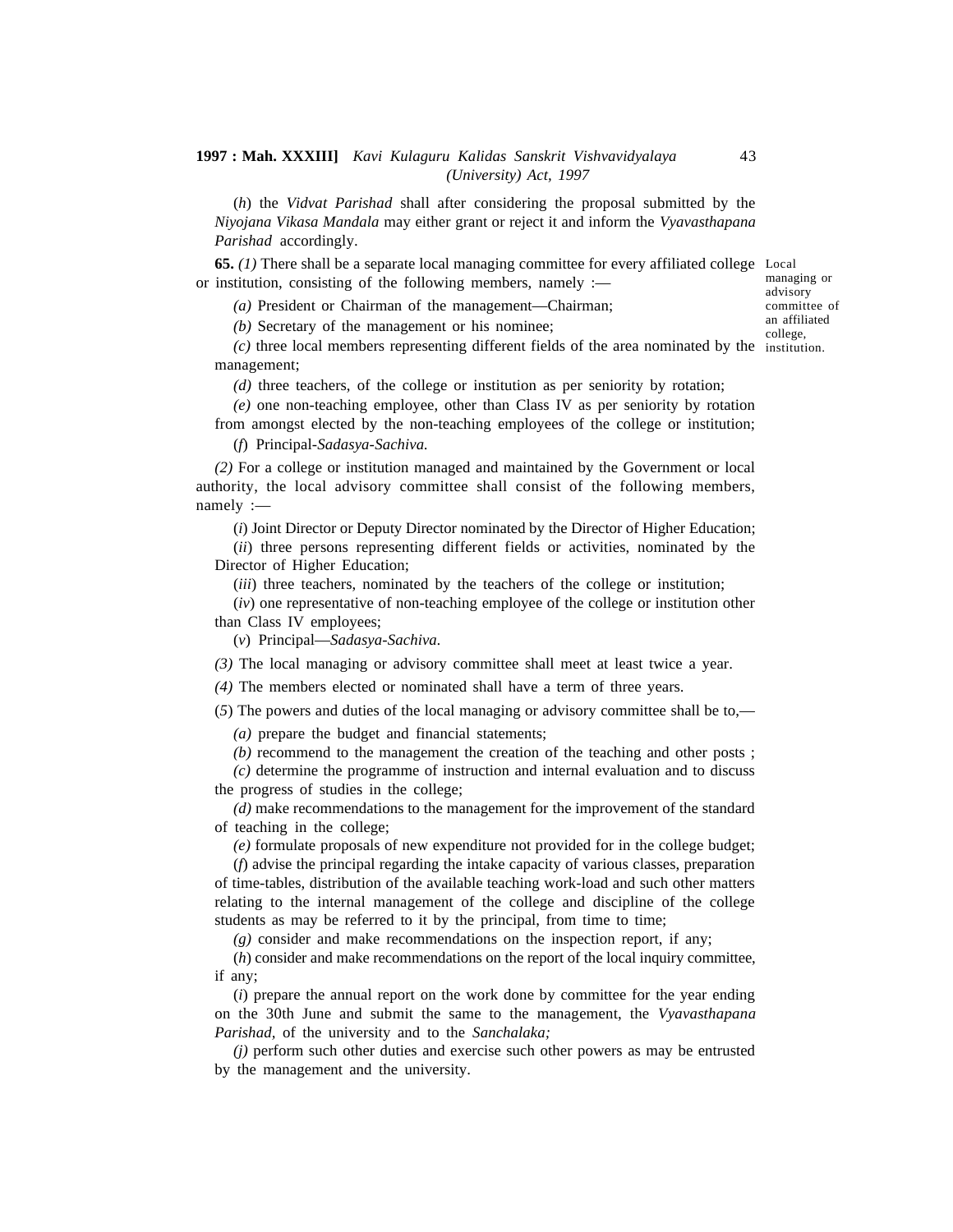Continuation or recogni44

Extension of affiliation or recognition.

Permanent affiliation recognition.

**66.** The affiliated college, recognised institution or *pathashala* may apply for of affiliation continuation of affiliation or recognition for the courses of study for which affiliation begin-<br>tion. Or recognition was granted ordinarily six months prior to the date of expiry of such affiliation or recognition. The university shall follow the procedure prescribed in the Statutes so far as applicable for grant of continuation.

**67.** The affiliated college or recognised institution or *pathashala* may apply for affiliation or recognition for additional courses of study. The university shall follow the procedure as prescribed in sections 61, 63 and 64 as may be applicable.

**68.** The affiliated college or recognised institution or *pathashala* with at least six years standing as an affiliated or recognised institution or *pathashala* may apply for and Jean's standing as an arrinated or recognised institution or pathdonial may apply for<br><sub>on</sub> permanent affiliation or recognition. The Niyojana Vikasa Mandala shall consider and scrutinise the application and make recommendation to the *Vidvat-Parishad.* If the *Vidvat-Parishad* is satisfied that the affiliated college or recognised institution or *Pathashala* has fulfilled all the conditions of affiliation or recognition satisfactorily and has attained high academic and administrative standards as prescribed by the university, from time to time, the *Vidvat-Parishad* shall grant permanent affiliation or recognition to the college or institution or *pathashala,* as the case may be.

Inspection of recognised institutions pathashalas.

**69.** *(1)* Every affiliated college and recognised institution and *pathashala* shall colleges and furnish such reports, returns and other particulars as the university may require for enabling it to judge the academic standards and standards of academic administration  $_{\text{and}}$  of the college or recognised institution.

> *(2)* The *Kulaguru* shall cause every university department or institution, affiliated college, recognised institution or *pathashala* to be inspected, at least once in every three years, by one or more Samitis appointed by him in that behalf which shall consist of the following members, namely :—

*(a)* the *Sanchalaka, Niyojana Vikasa Mandala* or an *Adhishthata* nominated by the *Kulaguru-Adhyaksha;*

*(b)* one expert, not connected with the university, nominated by the *Vidvat-Parishad;*

*(c)* one expert, to be nominated by the *Vyavasthapana Parishad:*

Provided that, no such member shall be connected with the management of the college, the institution or *pathashala* concerned.

*(3)* The Samiti shall submit its report to the *Kulaguru* for his consideration and for further action as may be necessary under sub-section *(14)* of section 14.

Withdrawal of affiliation of recogni-

**70.** *(1)* If an affiliated college or recognised institution or *pathashala* fails to comply with the conditions of affiliation or recognition as provided in section 61 or to allow  $_{\rm tion.}$  the local managing or advisory committee as provided in section 65 to function properly or to take action as per direction issued under the Act or if it is conducting the college or recognised institution in a manner prejudicial to the interest of the university or the standards laid down by it, the *Niyojana Vikasa Mandala* may issue a notice to the management to show cause as to why the privileges conferred on the college or recognised institution or *pathashala* by affiliation or recognition should not be withdrawn in part or in whole or modified.

(*2*) The *Niyojana Vikasa Mandala* shall mention the grounds on which it proposes to take the above mentioned action and shall send a copy of the notice to the principal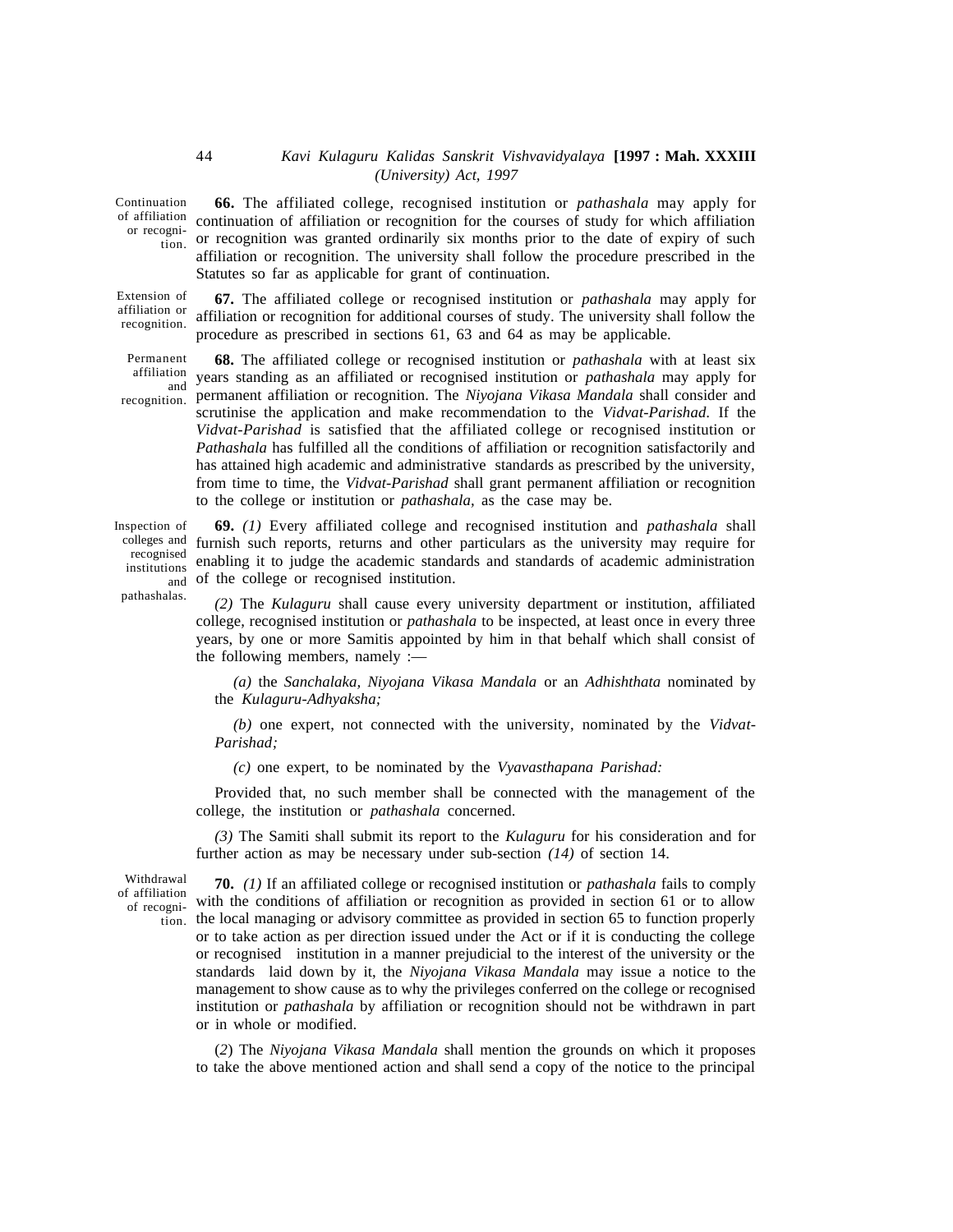of the college, or head of recognised institution or *pathashala.* It shall also specify in the notice, the period being a period which shall not be less than thirty days within which the management should file its written statement in reply to the notice.

*(3)* On receipt of such written statement or on expiry of the period specified in the notice issued under sub-section (*1*), the *Niyojana Vikasa Mandala* shall place before the *Vidvat-Parishad,* the notice and the written statement, if any, with or without the motion for withdrawal or modification of such privileges.

*(4)* The *Vidvat-Parishad* shall having regard to the interest of students in the colleges or recognised institutions or *pathashala,* recommend to the *Kulaguru* the action to be taken in this behalf and the *Kulaguru* shall, thereafter, proceed to implement the recommendations.

**71.** (*1*) No management of a college or recognised institution or *pathashala* shall be Closure of allowed to close down the college or recongised institution or *pathashala* without prior the college or permission of the State Government and the university.

recognised institution or

45

(*2*) The management desirous of closing down the college or recognised institution pathashala. or *pathashala* shall apply to the university on or before the first day of August of the preceding year, stating fully the grounds for closure, and pointing out the assets in the form of buildings and equipment, their original cost, the prevailing market value and the grants so far received by it either from the University Grants Commission, the State Government or from public funding agencies.

*(3)* On receipt of such an application, the *Vidvat-Parishad* shall cause to make enquiries as it may deem fit, to assess and determine whether the college or recognised institution or pathshalas be permitted to effect the closure. The *Vidvat-Parishad* may examine whether the closure should be avoided by providing necessary assistance or taking over of the college, institution or *pathashala* by the university or transferring it to another management.

(*4*) If the *Vidvat-Parishad* decides to recommend the closure, it shall prepare and submit to the *Vyavasthapana Parishad,* a report on the extent of damages or compensation to be recovered from the management and whether the assets created utilising the funds provided by the University Grants Commission, the State Government or other public funding agencies, be transferred to the university or the management and the payment of compensation to the teachers and the staff retrenched.

(*5*) The *Vidvat-Parishad* shall, with prior concurrence of the *Vyavasthapana Parishad* and approval of the State Government then decide whether the affiliated college or recognised institution or *pathashala* be permitted the closure.

(*6*) If the university decides to take over the college or recognised institution or *pathashala* or transfer the same to another management, the procedure to be followed shall be such as may be prescribed.

(*7*) The procedure to effect the closure shall be in phases so as to ensure that the students already admitted to the college or recognised institution or *pathashala* are not affected, and that the first year shall be closed first and no new admissions shall be such as may be prescribed.

H 6-7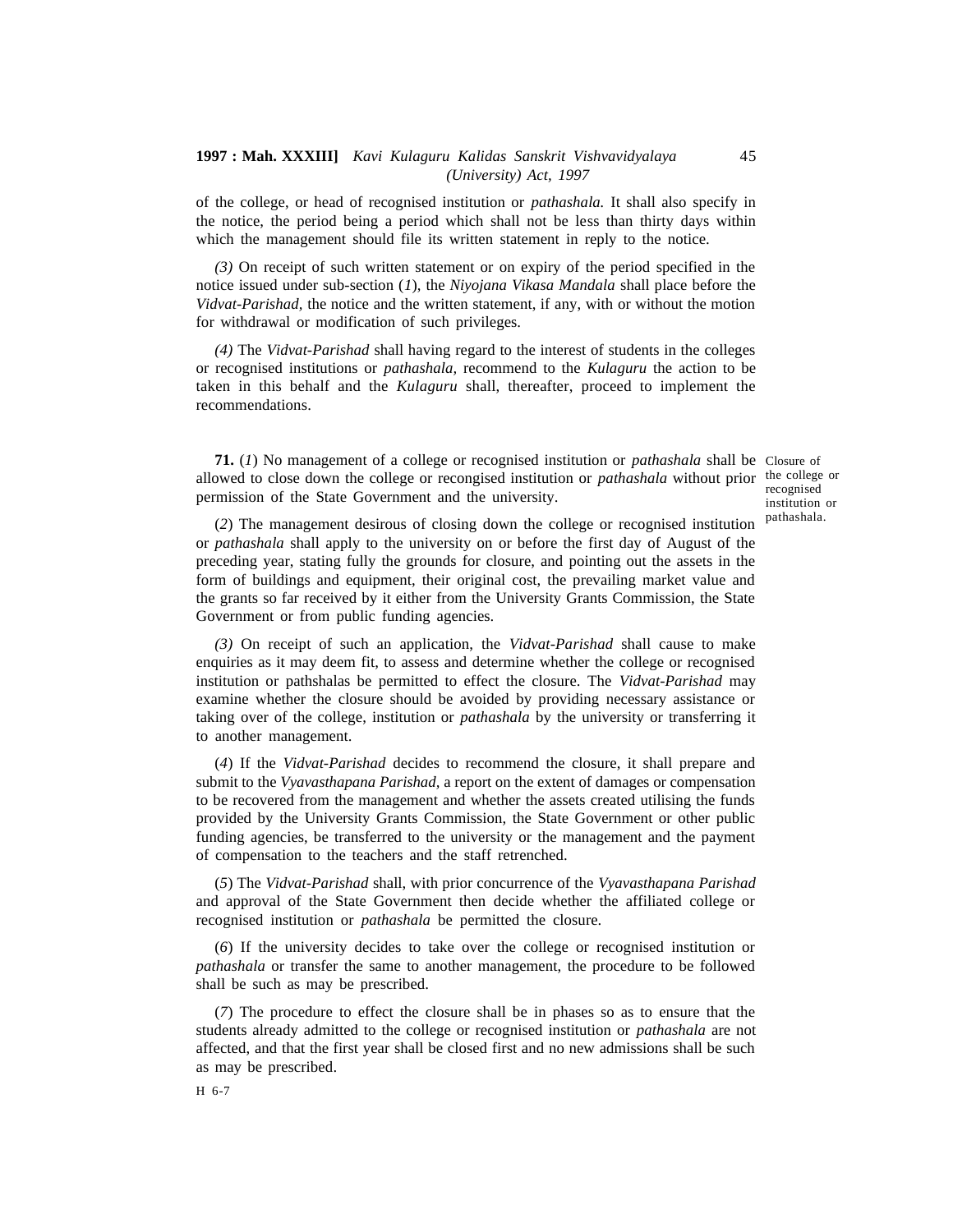#### CHAPTER X.

#### ENROLLMENT, DEGREES AND CONVOCATIONS.

Postgraduate teaching and research.

Disciplinary powers and

> among students.

**72.** All post graduate instruction, teaching, training and research shall normally be conducted within the university area by the university, affiliated colleges and the recognised institutions and *pathashala* in the manner prescribed.

**73.** A person to be enrolled as a student of the university shall possess such qualifications and fulfill such conditions as may be prescribed. Enrollment of students.

**74.** (*1*) All powers relating to discipline and disciplinary action in relation to the students of the university, shall vest in the *Kulaguru.* discipline

*(2)* The *Kulaguru* may, by order, delegate, all or any of his powers under the Act as he deems fit, to such other officers as he may nominate in that behalf.

(3) The *Kulaguru* may, in exercise of his powers, by order, direct that any student or students be expelled or rusticated for a specified period, or be not admitted to a course or courses of study in a college, institution or department of the university for a specified period, or be punished with fine, not exceeding three hundred rupees, or be debarred from taking an examination or examinations conducted by the department, college or institution maintained by the university for a specified period not exceeding five years or that the result of the student or students concerned in the examination in which he or they have appeared be cancelled :

Provided that, the *Kulaguru* shall give reasonable opportunity to the student concerned of being heard, if expulsion is for a period exceeding one year.

*(4)* Without prejudice to the powers of the *Kulaguru,* the principals of conducted colleges, heads of university institutions and the heads of departments of, the university shall have authority to exercise all such powers over the students in their respective charge as may be necessary for the maintenance of proper discipline.

(*5*) The *Kulaguru* shall, subject to the approval of the *Vyavasthapana Parishad,* make rules of discipline and proper conduct for students of the university which shall also apply to the students of all its conducted colleges and university department or institutions and every student shall be supplied with a copy of such rules.

*(6)* The principals of the colleges and heads of the institutions, maintained by the university, may frame such supplementary rules of discipline and proper conduct, not inconsistent with the rules made by the *Kulaguru,* as they think necessary and every student shall be kept informed of such supplementary rules.

(*7*) At the time of admission, every student shall sign a declaration to the effect that he submits himself to the disciplinary jurisdiction of the *Kulaguru* and the other officers and authorities or bodies of the university and the authorities or bodies of the conducted colleges and institutions, and shall observe and abide by the rules made by the *Kulaguru* in that behalf and in so far as they may apply, the supplementary rules made by the principals of conducted colleges and heads of university institutions.

*(8)* All powers relating to disciplinary action against students of an affiliated college or recognised institution or *pathashala* not maintained by the university, shall vest in the principal of the affiliated college or head of the recognised institution or *pathashala,* and the provisions of the foregoing sub-sections including the rules, if any, made thereunder, shall *mutatis mutandis* apply to such colleges, institutions, *pathashala* and students therein.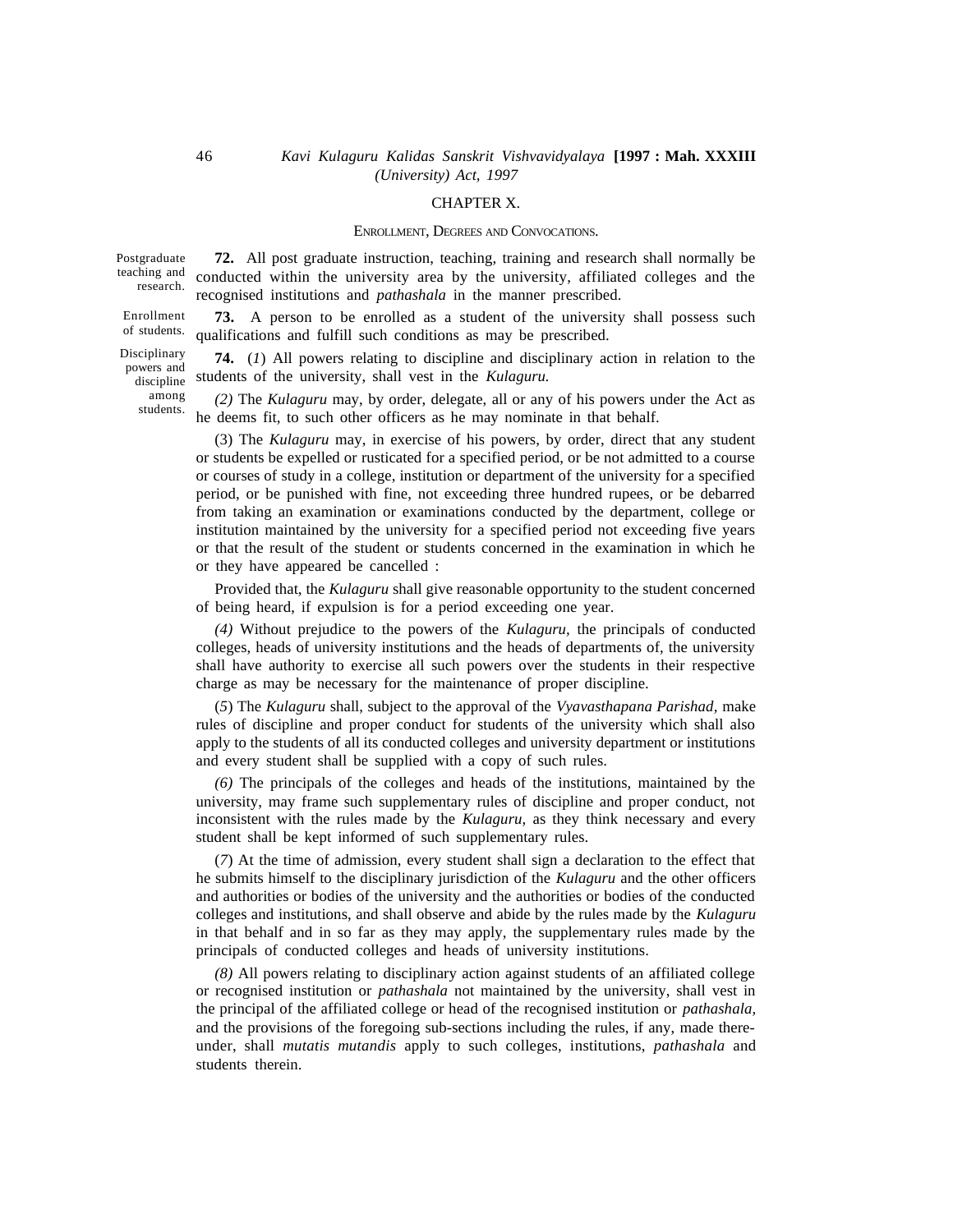**75.** (*1*) The *Vyavasthapana Parishad* may institute and confer such degrees, diplomas, Degrees, certificates and the academic distinctions as may be recommended by the *Vidvat-*diplomas, *Parishad.*

certificates and distinctions.

(2) The *Kuladhipati* may, on the recommendation of the *Vyavasthapana Parishad* and the *Vidvat-Parishad,* supported by a majority of not less than two-third members of each such authority, present at its meeting, such majority comprising not less than one-half of members of each such authority, withdraw the degree or diploma or certificate or any other academic distinction permanently or for such period as the *Kulaguru* thinks fit, if such a person is convicted by a court of law for any offence involving moral turpitude, no such action under this section shall be taken unless the person concerned is given an opportunity to defend himself.

**76.** (*1*) The *Vyavasthapana Parishad* may consider and approve the conferment of Honorary an honorary degree or other academic distinction on any person, without requiring him degree. to undergo any test or examination, on the ground solely that he, by reason of his eminent position, attainments and public services, is a fit and proper person to receive such degree or other academic distinction, and such recommendation shall be deemed to have been duly passed if supported by a majority of not less than two-thirds of the members present at the meeting of the *Vyavasthapana Parishad,* being not less than onehalf of its total membership :

Provided that, the *Vyavasthapana Parishad* shall not entertain or consider any proposal in that behalf without the *Kulaguru* having obtained the previous approval of the *Kuladhipati.*

**77.** The convocation of the university shall be held at least once during an academic Convocation. year in addition to special convocation if any in the manner as prescribed.

**78.** *(1)* Subject to the provisions of sub-section *(2),*the persons who are graduates Registered of the university shall be entitled to have their names entered in the register of <sup>graduates.</sup> registered graduates or deemed to be registered graduates, maintained by the university.

(2) A person who—

*(a)* is of unsound mind and stands so declared by a competent court ;

*(b)* is an undischarged insolvent ;

(*c*) is convicted for an offence involving moral turpitude ;

*(d)* is a registered graduate of any other university established by law in the State of Maharashtra,

shall not be qualified to have his name entered in the register of graduates.

*(3)* Every person who intends to be registered graduate shall make an application to the *Kulasachiva* in such form and make payment of such fees as are prescribed by the statutes.

*(4)* The *Kulaguru* shall after making such inquiry as he thinks fit, decide whether the person is entitled to be a registered graduate. If any question arises whether a person is entitled to have his name entered in the register of graduate or be a registered graduate or is not qualified to be a registered graduate, it shall be decided by the *Kulaguru* after making such inquiry as he thinks fit and his decision shall be final.

47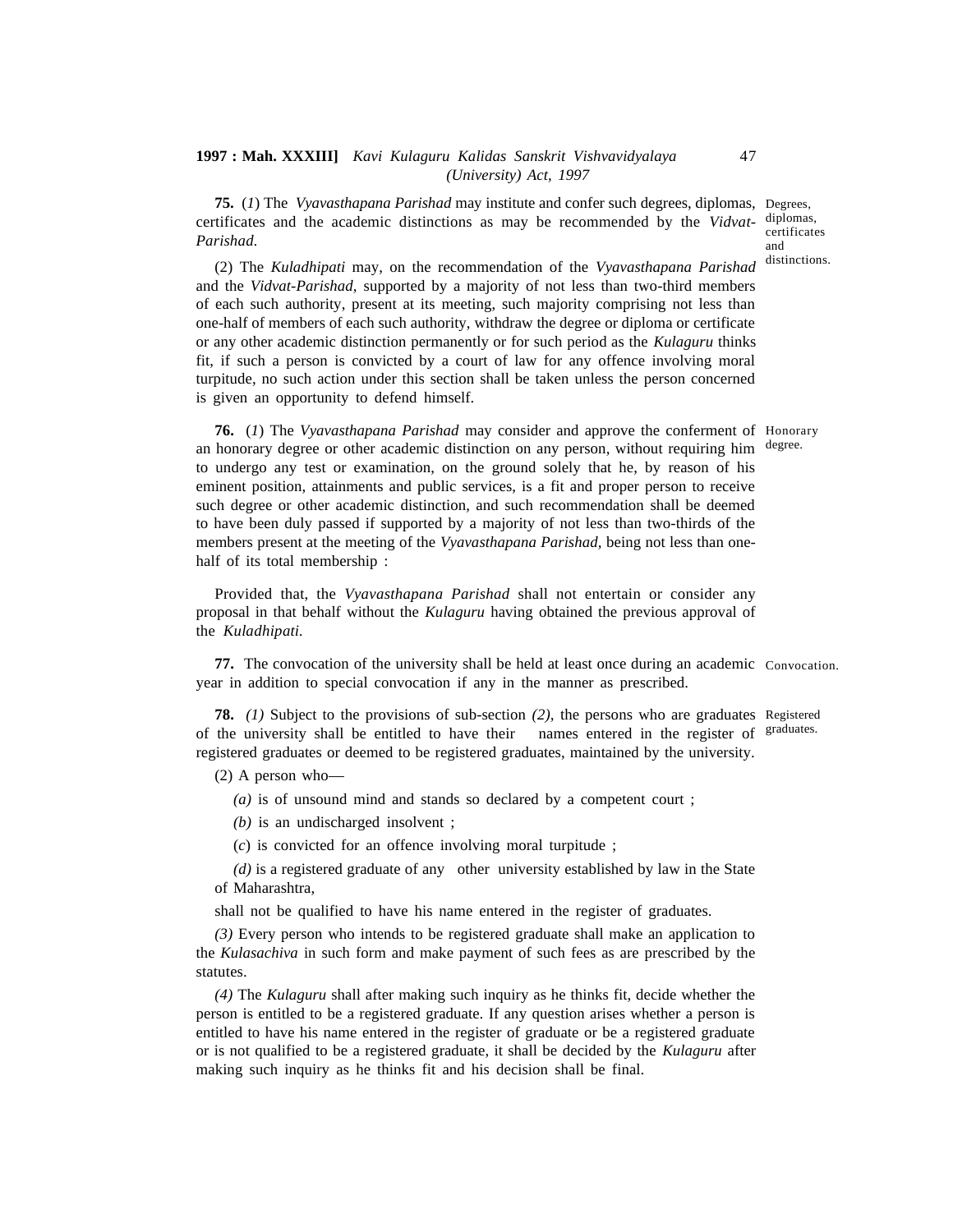Removal of graduates. Su

**79.** The *Kuladhipati may,* on the recommendation of the *Vyavasthapana Parishad,* name from supported by a majority of not less than two-thirds of its members present at its meeting, register of supported by a majority of not less than the times of its members, remove the name of any reduces person from the register of graduates for such period as the *Kuladhipati* thinks fit, if such person has been convicted by a court for any offence which, in the opinion of the *Vyavasthapana Parishad,* in a serious offence involving moral turpitude.

#### CHAPTER XI.

#### UNIVERSITY FUNDS, ACCOUNTS AND AUDIT.

**80.** (*1*) The annual financial estimates (budget) of the university for ensuing final year shall be prepared by the *Vitta-Lekha Adhikari* under the direction of the *Vitta-Lekha-Adhikari Samiti,* at least two months before the commencement of the financial year. Annual financial estimates.

**81.** (*1*) The university shall establish the following funds, namely :—

*(2)* The *Vitta-Lekha-Adhikari* shall thereafter forward copies of financial estimates as approved by the *Vyavasthapana Parishad* to the State Government.

(*3*) The financial year of the university shall be the same as that of the State Government.

University funds.

*(a)* General Fund;

*(b)* Salary Fund;

*(c)* Trust Fund;

*(d)* Development and Programme Fund;

(*e*) Contingency Fund;

(*f*) any other fund which, in the opinion of the university, is deemed necessary to establish.

(*2*) The following shall form part of, or be paid into the General Fund,—

(*a*) non-salary contribution or grant received from the State Government or Central Government or University Grants Commission;

*(b)* all incomes of the university from any source whatsoever, including income from fees and charges;

*(c)* any sums borrowed from the banks or any other agency, with the permission of the State Government;

*(d)* sums received from any other source or agency.

(*3*) The Salary Funds shall consist of all amounts received from the State Government, Central Government or University Grants Commission towards full or part payment of the salary and allowances. No amount from this fund shall be utilised for the other than payment of salary and allowances.

*(4)* All income or moneys from trusts, bequests, donations, endowments, subventions and similar grants shall form the Trust Fund.

(*5*) *(a)* The Development and Programme Fund of the university shall consist of all infrastructure development grants received from the State Government, all contributions made by the University Grants Commission for development and research grants received from other fundings agencies of the Central Government, United Nations and its affiliates, other international agencies, industry *i.e.* banks, financial institutions or any person;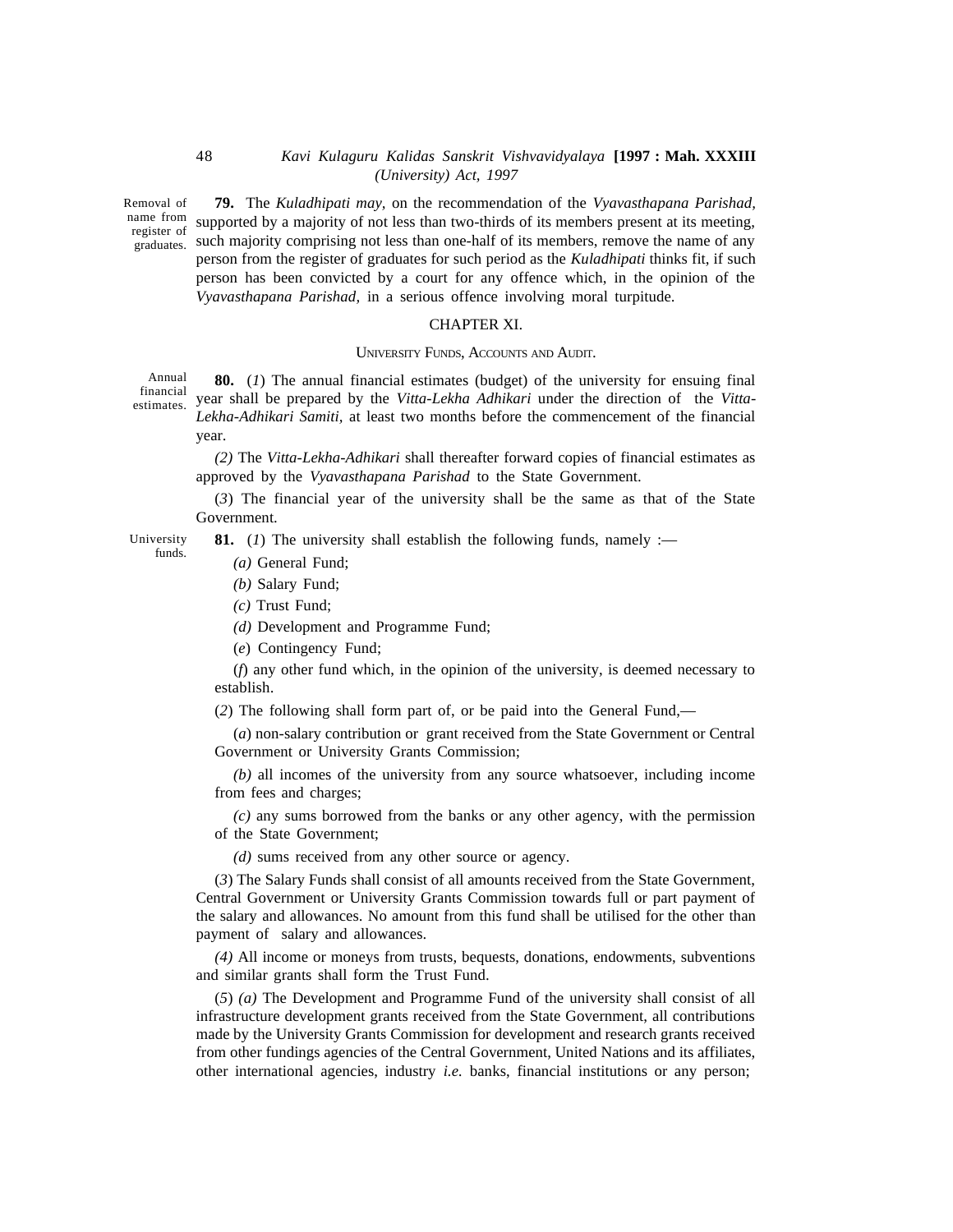*(b)* No amount from this fund shall be appropriated to any other funds of the university or expanded for any other purpose;

(*c*) The Development and Programme Fund shall be utilised in the manner consistent with the object of the programmes for which a suitable code will be adopted to include the guidelines of the funding agency on expenditure and audit, to be granted and approved by the *Vyavasthapana Parishad.*

*(6)* The university shall have and maintain a Contingency Fund under a separate head of the university accounts which shall be used only for the purposes of meeting any unforeseen expenditure.

(*7*) Surplus money at the credit of these funds, which cannot immediately or at any early date be applied for the purposes aforesaid shall, from time to time, be deposited in the bank as directed by the *Vyavasthapana Parishad.*

*Explanation.—*For the purposes of this sub-section, the expression "bank " means,—

*(i)* the State Bank of India constituted under the State Bank of India Act, 1955 ;

*(ii)* a subsidiary bank as defined in the State Bank of India (Subsidiary Banks) Act, 1959; 1955. 38 of 1959.

*(iii)* a corresponding new bank constituted under section 3 of the Banking Companies (Acquisition and Transfer of Undertakings) Act, 1970 or under section 3 of the Banking Companies (Acquisition and Transfer of Undertaking) Act, 1980. 5 of 1970. 40 of

 (*iv*) any other bank, being a Scheduled Bank as defined in clause (*e*) of section 2 of the Reserve Bank of India Act, 1934, or being such a bank as may be approved by the State Government. 1980 2 of 1934.

**82.** *(1)* The accounts of the university shall be audited at least once every year and Annual in any case within six months of the close of the financial year by the auditors appointed by the *Vyavasthapana Parishad* from amongst the firms of Chartered Accounts whose partners have no interest in any of the authorities or affairs of the university.

*(2)* The audited accounts shall be published by the university and a copy thereof together with the copy of the auditor's report, shall be submitted to the *Kuladhipati,* State Government and, on receipt of such audited accounts the *Vyavasthapana Parishad* shall consider and pass such resolution thereon as it thinks fit.

<sup>1</sup>[*(2A)* The State Government shall cause the audited annual accounts of the university, received by it, to be laid before each House of the State Legislature.]

*(3)* The State Government may conduct the test audit or full audit of the accounts of the university at regular intervals by the auditors appointed by the State Government.

83. <sup>2</sup>[(1)]The Annual report of the university shall be prepared and published by the Annual university and such report as approved by the *Vyavasthapana Parishad* shall be submitted Report. to the *Kuladhipati* and the State Government.

<sup>3</sup>[*(2)* The State Government shall cause the annual report of the university, received by it, to be laid before each House of the State Legislature.]

23 of

accounts and audit.

Sub-section *(2A)* was inserted by Mah. 14 of 2009, s. 16.

<sup>2</sup> Section 83 was re-numbered as sub-section *(1)*, *ibid.,* s. 17.

<sup>3</sup> Sub-section *(2)* was added, *ibid.*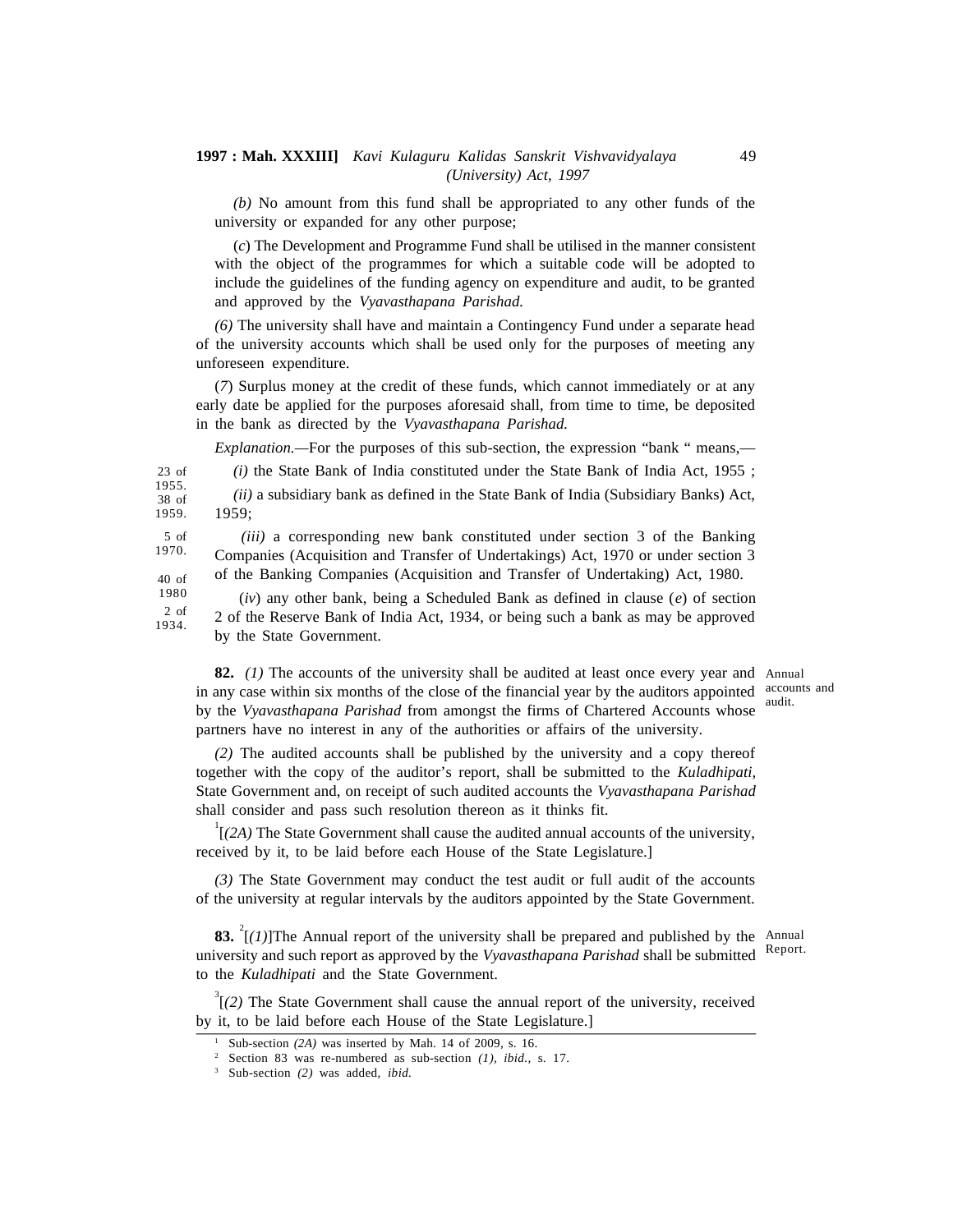### CHAPTER XII.

### MISCELLANEOUS.

Authorities and officers responsible for damages.

**84.** *(1)* It shall be the duty of every authority or body and officer of the university to ensure that the interests of the university are duly safe guarded.

(*2*) If it is found that a damage or loss has been caused to the university by any action on the part of any authority or body or officer of the university not in conformity with the provisions of this Act, Statutes, Ordinances or Regulations, except when done in good faith, or any failure so as to act in conformity thereof, by wilful neglect or default on its or his part, such damage or loss shall be liable to be recovered from the authority or body or concerned members thereof, jointly or severally, or from the officer concerned, as the case may be, in accordance with the procedure prescribed by the Statutes.

**85.** (*1*) A teacher of the university or a private college or *pathashala* shall not be of State disqualified for continuing as such teacher merely on the ground that he has been and of elected or nominated as member of the Legislative Assembly or of the Legislative Parliament. Council of the State or of Parliament. Membership Legislature

> *(2)* A teacher elected or nominated as a member of the Legislative Assembly or of the Legislative Council of the State or of Parliament shall be entitled to treat the period of his membership of the Legislative Assembly or of the Legislative Council or Parliament as on leave without pay and allowances.

> *(3)* A teacher referred to in sub-section (*2*) shall also be entitled to count the period of his membership of the Legislative Assembly or of the Legislative Council of the State or of Parliament for the purpose of pension, seniority and increments.

**Ouestions** interpretation of university,  $\frac{1}{2}$ 

**86.** If any question arises regarding the interpretation of any provision of this Act, regarding or of any Statutes, Ordinance, Regulation or Rule, or whether a person has been duly and disputes elected or appointed or nominated or co-opted or is entitled to be member of any regarding authority or body of the university, the matter may be referred, on petition by any person constitution or body directly affected, or suo motu by the Kulaguru to the Kuladhipati, who shall authority or after taking such advice as he thinks necessary, decide the question, and his decision body, etc. shall be final.

**87.** All acts and orders done or passed in good faith by the university, or any of its acts and officers, authorities or bodies, shall subject to the other provisions of this Act, be final; and accordingly, no suit or other legal proceedings shall be instituted against, or maintained, or damages claimed from, the University or its officers, authorities or bodies for anything done or passed, or purporting to have been done or passed in good faith and in pursuance of the provisions of this Act and the Statutes, Ordinance, Regulations and Rules. Protection of orders.

**88.** Subject to the provisions of this Act and the Statutes, any officer or authority of the university may, by order, delegate his or its powers, except the powers to make Statutes, Ordinances, Rules and Regulations to any other officer or authority under his or its control, and subject to the condition that the ultimate responsibility for the exercise of the powers so delegated shall continue to vest in the officer or authority delegating them. Delegation of powers.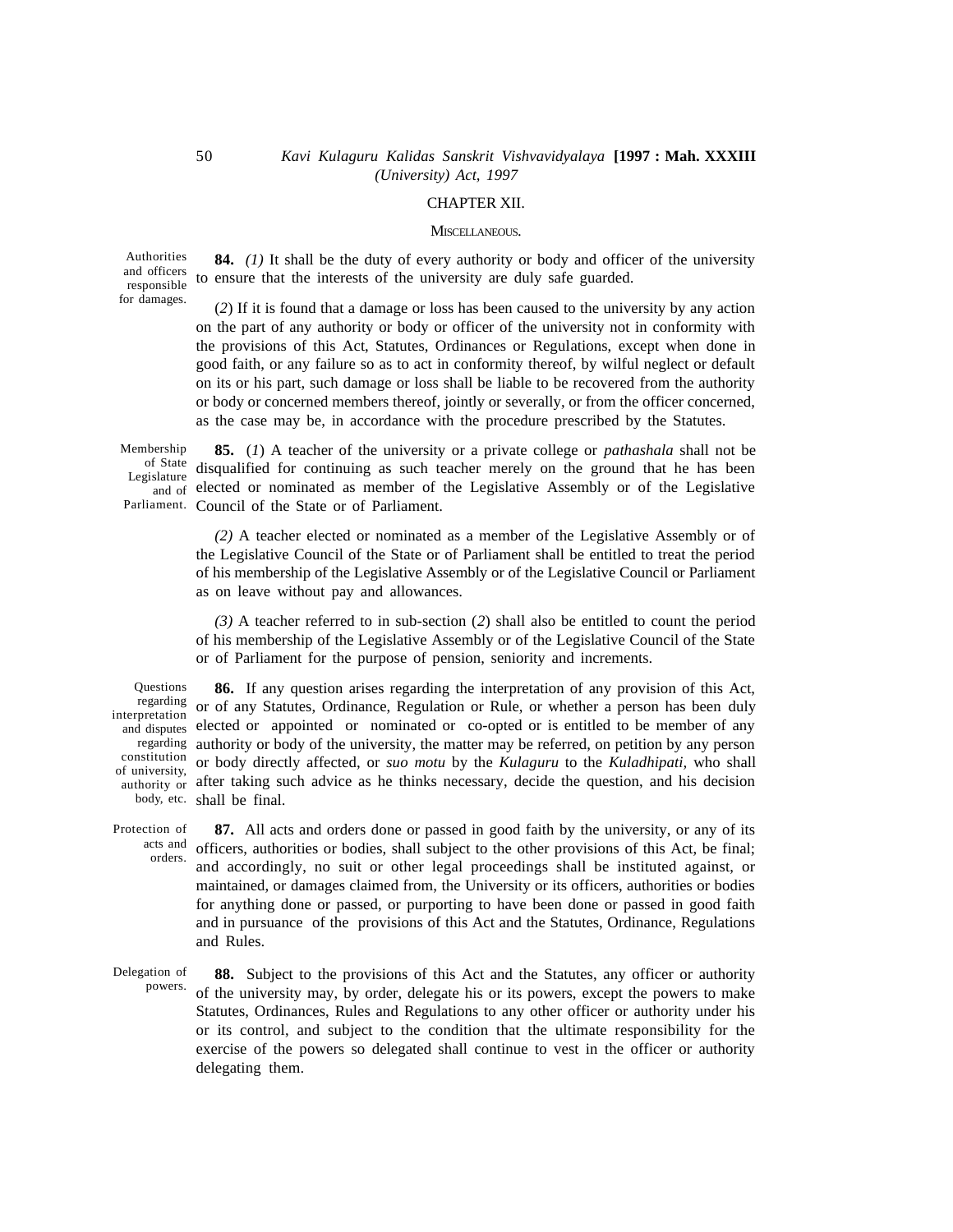**89.** No act or proceeding of the *Vyavasthapana Parishad* or *Vidvat-Parishad* or any Acts and other authority or any body or committee of the university including a committee *proceedings* appointed by the Kulaguru for the appointment of a Kulaguru shall be deemed to be  $\frac{1}{2}$  metally on invalid at any time merely on the ground that—

(a) any of the members of any such authority, body or committee are not elected,  $\frac{\text{defect in}}{\text{constraint}}$ appointed, nominated or co-opted or for any other reason are not available to take vacancies, office at the time of the constitution or to attend any meeting thereof or any person irregularity in is a member in more than one capacity or there is any other defect in the constitution  $\frac{1}{\text{etc.}}$ thereof or there are one or more vacancies in the offices of members thereof ;

*(b)* there is any irregularity in the procedure of any such authority, body or committee not affecting, the merits of the matter under consideration, and the validity of such act or proceeding shall not be questioned in any court or before any authority or officer merely on any such ground.

#### CHAPTER XIII.

#### ESTABLISHMENT OF THE SANSKRIT UNIVERSITY.

**90.** Notwithstanding anything contained in the provisions of this Act the first First *Kulaguru,* the first *Sama-Kulaguru,* the first *Kulasachiva,* the first *Vitta-Lekha Adhikari* appointand other officers, shall be appointed by the State Government and their terms and conditions of service shall be specified by the State Government. They shall hold office for a period of five years or till the appointments are made in accordance with the provisions of this Act, whichever is earlier. ments.

**91.** Notwithstanding anything contained in the provisions of this Act, the State Constitution Government shall constitute the first Vyavasthapana Parishad, the Vidvat-Parishad and of first the *Niyojana Vikas Mandala* and the *Sadasya* of such authority shall hold office until the authorities are constituted in accordance with the relevant provisions of this Act.

**92.** If any difficulty arises in giving effect to the provisions of this Act, the State Removal of Government may, as occasion requires, but not later than two years from the date of difficulties. commencement of this Act, by order, do anything, not inconsistent with the objects and purposes of this Act, which appears to it to be necessary or expedient for the purpose of removing the difficulty.

authorities.

merely on ground of constitution, procedure,

H 6-2,482 Bks.-4.2014

PRINTED AT THE GOVERNMENT PRESS, KOLHAPUR.

51